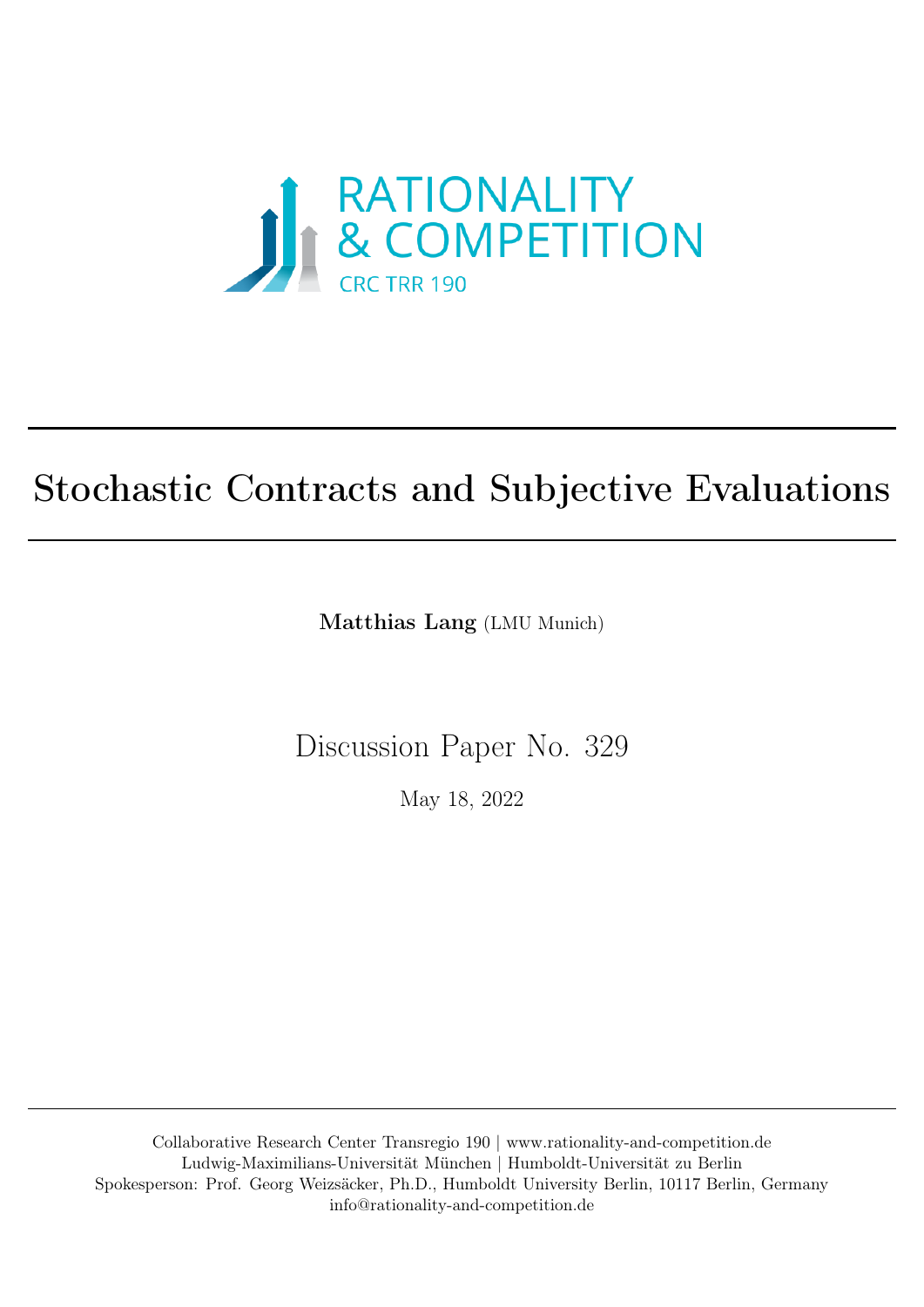# Stochastic Contracts and Subjective Evaluations

Matthias Lang\*

March 2022

#### Abstract

Subjective evaluations are widely used, but call for different contracts from classical moral-hazard settings. Previous literature shows that contracts require payments to third parties. I show that the (implicit) assumption of deterministic contracts makes payments to third parties necessary. This paper studies incentive contracts with stochastic compensation, like payments in stock options or uncertain arbitration procedures. These contracts incentivize employees without the need for payments to third parties. In addition, stochastic contracts can be more efficient and can make the principal better off compared to deterministic contracts. My results also address the puzzle about the prevalence of labor contracts with stochastic compensation.

JEL classifications: D80, J33, J41, J70

Keywords: Subjective evaluations, Stochastic contracts, Stochastic compensation, Budget-balanced contracts, Moral Hazard, Subjective performance measures, Incentives

I thank Helmut Bester, Yves Breitmoser, Florian Englmaier, Vera Gruber, Amir Habibi, Martin Hellwig, Daniel Krähmer, Anja Schöttner, Sebastian Schweighofer-Kodritsch, Roland Strausz, and Stefan Terstiege for very helpful discussions and the participants of the Committee for Organizational Economics for helpful comments. Financial support from the German Research Foundation (DFG) through the CRC/TRR190 (Project number 280092119), and from the Leibniz Association through Leibniz Science Campus – Berlin Centre for Consumer Policies (BCCP) is gratefully acknowledged.

<sup>\*</sup>University of Munich (LMU), Department of Economics, Geschwister-Scholl-Platz 1, D-80539 Munich, Germany, matthias.lang@econ.lmu.de.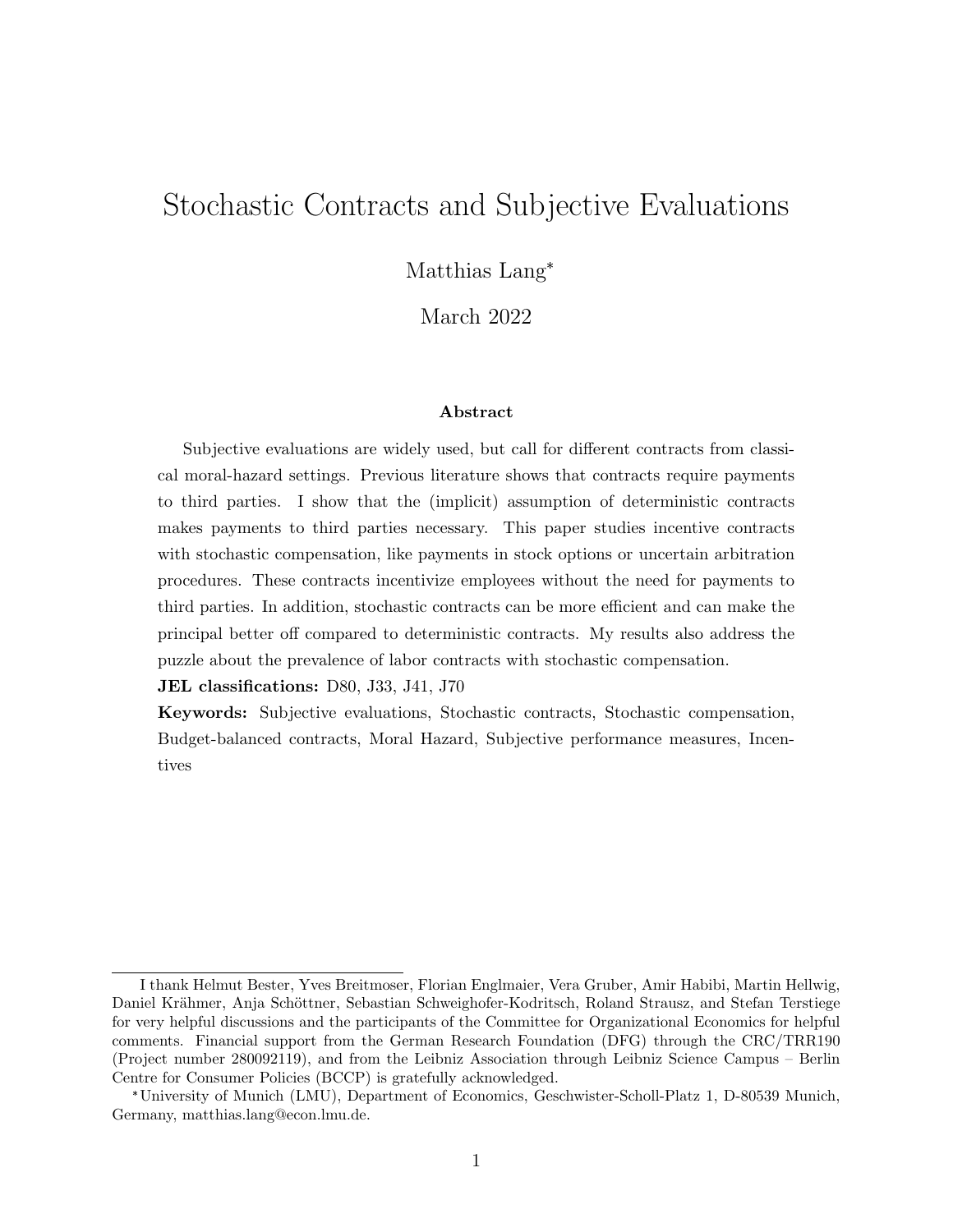# 1 Introduction

This paper studies moral hazard if the available performance measures are nonverifiable by outsiders. The prime examples of such subjective measures of performance are subjective evaluations by supervisors, co-workers, and others. Companies and organizations widely use subjective evaluations, as verifiable or objective performance measures are often unavailable. For example, Suvorov and van de Ven (2009, p. 665), report that "many firms extensively use . . . subjective, non-contractible performance measures," while Murphy (1993, p. 47) writes: "Most often, however, performance measurement is based on subjective performance ratings." Porter et al. (2008, p. 148), Dessler (2017, p. 310), Rajan and Reichelstein (2006) and MacLeod and Parent (1999) confirm this extensive use of subjective performance measures. Reasons for the use of subjective performance measures are that they are more difficult for the agent to manipulate and more accurate in measuring the principal's objectives than objective measures due to, for example, multi-task problems. Indeed, Gibbons (1998, p. 120) concludes that "objective performance measures typically cannot . . . create ideal incentives."

Performance measures' subjectivity, however, requires careful contracting because payments depend on reported evaluations instead of actual performance. The contract must provide incentives to the agent to work while ensuring that the principal has no incentives to misreport the subjective evaluations. Previous literature analyzing subjective evaluations shows that contracts without third-party payments fail to incentivize employees and workers in such settings: "it is impossible to elicit subjective information under the hypothesis that the contract is budget-balancing" (MacLeod, 2003, p. 221). Malcomson (1984) and Carmichael (1989) already noticed that subjective evaluations require third-party payments as budget breakers. See also Deb et al.  $(2016)$  and Bester and Münster  $(2016).<sup>1</sup>$  MacLeod (2003, Proposition 2), Fuchs (2007, Proposition 1), Chan and Zheng (2011, Proposition 1) and MacLeod and Tan (2016, Section 2.3) provide formal proofs for these claims.

Although there have been some critical voices—"it is unclear how important this practice [i.e., third-party payments] is in reality" (Suvorov and van de Ven, 2009, p. 666) or "the

<sup>&</sup>lt;sup>1</sup>"Surplus destruction is necessary in equilibrium." (Deb et al., 2016, p. 5) "To ensure the principal reports truthfully, any amount that the principal deducts from the agent's compensation . . . must be either destroyed or diverted to a use that does not benefit the principal." (Chan and Zheng, 2011, p. 760) Notice that many authors view 'money-burning' as a metaphor for conflict. If there is a positive continuation probability, subjective evaluations can be implemented in an infinitely repeated game as in Levin (2003). In the infinitely repeated-game setup, conflict replaces money-burning with the amount of money that may be 'burned' being constrained by the continuation value of the relationship.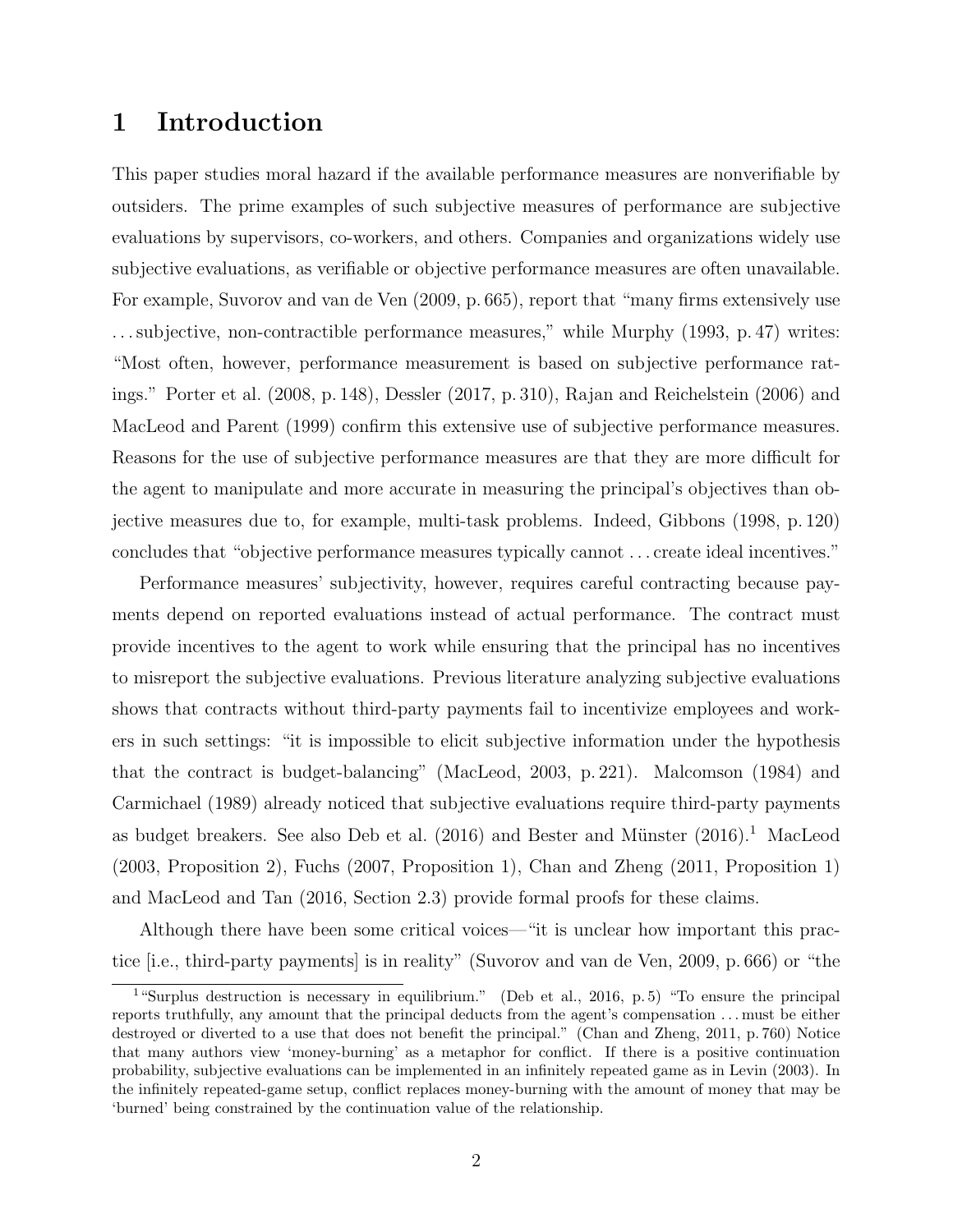notion of 'burning' money by paying it to third parties does not seem to have much institutional support" (Rajan and Reichelstein, 2009, p. 212)—the long list of references above shows how common the beliefs that subjective evaluations require third-party payments are in the literature. All these models, however, implicitly assume deterministic contracts. I call a contract deterministic if payments conditional on all available performance measures are deterministic.<sup>2</sup> In my setting, the available performance measures are the principal's evaluation and the agent's self-assessment. In a deterministic contract, thus, payments depend only on the principal's evaluation and the agent's self-assessment and are not stochastic. The opposite of a deterministic contract is a stochastic contract, that is, a contract using stochastic compensation for some evaluations and self-assessments.

I show that focusing on deterministic contracts is restrictive. Stochastic contracts can optimally incentivize employees and workers without any payments to third parties. The intuition is as follows: differences in risk preferences between the principal and the agent enable contracts to implement different utilities for principal and agent without relying on third parties. These differences in utilities are necessary to provide the agent with *credible* incentives to exert effort because these utility differences can incentivize the principal to report subjective evaluations truthfully. As payments to third parties are unappealing for many reasons, avoiding these third-party payments is a relevant contribution.

Another advantage of stochastic contracts concerns renegotiations. Third-party payments give the principal and the agent an obvious incentive to renegotiate the contract. Ex post, after reporting their evaluations, both the principal and the agent want to avoid paying money to an outsider—as Hart and Moore (1988) already discussed.<sup>3</sup> If they agree how to split the third-party payments, both are better off ex post. Anticipating these renegotiations, the principal, however, has incentives to misreport the evaluation and the agent's incentives to exert effort are reduced. Stochastic contracts can ensure ex-post budget balance. Thus, stochastic contracts can be renegotiation-proof. With stochastic contracts, either the principal or the agent is unwilling to renegotiate ex post once the uncertainty is realized. The party who gains in the lottery has an incentive to avoid renegotiations because renegotiations are a zero-sum game in this case. Therefore, the lottery ought to be realized as soon as the principal and the agent report their evaluations—a timing that could be included in

<sup>2</sup>This definition implies that a deterministic contract need not be ex-ante deterministic.

<sup>3</sup>Maskin (2002) and Maskin and Tirole (1999) use lotteries to avoid renegotiations in hold-up settings.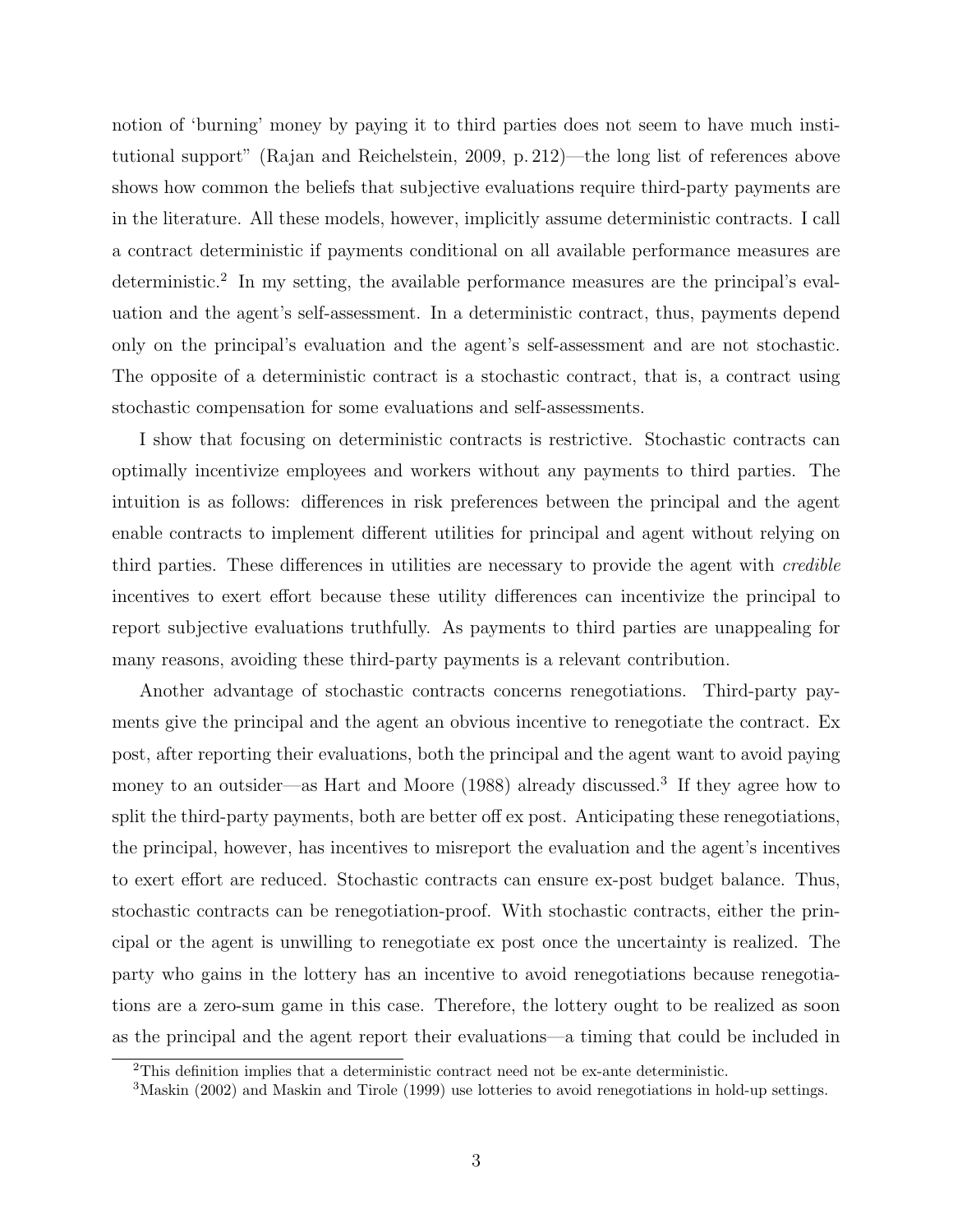the contract by choosing the appropriate timing of the options or stock grants.<sup>4</sup> To sum up, stochastic contracts allow firms and organizations to use subjective evaluations without reverting to payments to third parties.

Given the possibility of renegotiations, stochastic contracts are more profitable for the principal and, hence, more efficient than deterministic contracts. The reason is that stochastic contracts can implement more effort levels than deterministic contracts. Even if renegotiations are impossible, stochastic contracts are more efficient than deterministic contracts in some settings, for example, in the model of MacLeod (2003) with imperfect correlation between the principal's evaluation and the agent's self-assessment and bounds on third-party payments. These positive effects of stochastic contract go together with other benefits of stochastic contracts, including, for example, better retention (Oyer, 2004), better screening (Oyer and Schaefer, 2005), mitigating problems of gaming (Ederer et al., 2018), and easing of financing constraints (Core and Guay,  $2001$ ).<sup>5</sup> My results rely only on subjective evaluations and the assumption that the agent is more risk averse than the principal.

Next, I discuss the optimal stochastic contracts derived in this paper. There are three settings to consider. First, consider an agent who is unable or unwilling to understand the principal's objectives. The optimal contract triggers stochastic compensation if the principal reports the worst evaluation. The agent's reported self-evaluation does not matter. Stochastic compensation occur in equilibrium. An illustrative example is a contract that pays a high wage for all but the worst evaluation. For the worst evaluation, the agent receives a lower wage and with some probability a bonus as the contracting parties might be uncertain about the validity of some contractual clauses or how a poor evaluation is interpreted. This uncertainty incentivizes the principal to evaluate the agent's work appropriately while maintaining the agent's incentives to work.

Second, consider an agent who is able and willing to understand the principal's objectives. Then, the optimal contract triggers stochastic compensation if the principal reports an evaluation that disagrees with the agent's self-assessment. Stochastic compensation occurs only out of equilibrium. Third and finally, consider a principal who can observe the agent's effort. Then, the optimal contract triggers stochastic compensation if the agent chooses an

<sup>4</sup>Stochastic contracts do not solve the problem that any moral-hazard contract (including those based on objective performance measures) provides incentives to both sides to renegotiate the contract after the agent's effort choice to insure the agent from the risk included in the performance measure. Hence, the entire literature assumes commitment to the contract until performance is realized.

<sup>&</sup>lt;sup>5</sup>See also the next section about the related literature.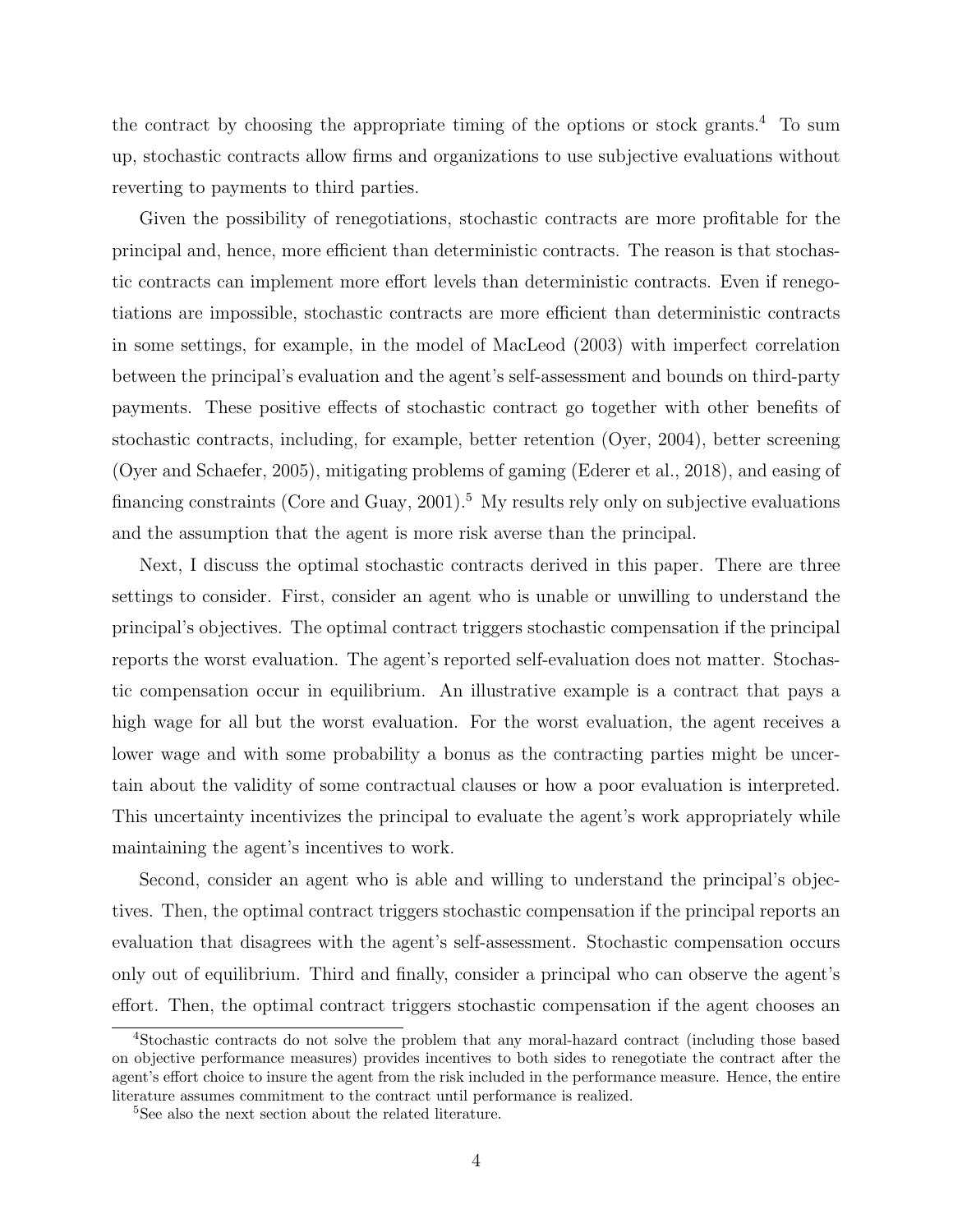effort level that differs from the contractually specified one. Stochastic compensation occurs only out of equilibrium. In all three cases, the uncertainty incentivizes the principal to evaluate the agent appropriately while not interfering with the agent's incentives to work.

Stochastic contracts are not exceptional but are frequently used. Indeed, they are used so often that the literature is actively searching for additional explanations for their usage. Hence, the theoretical insight in this paper is mirrored in many labor contracts that do not involve payments to third parties but are inherently stochastic. Examples are payments in stock options or shares, the valuation of which depends on external shocks to, for example, the financial sector. Other examples are uncertain arbitration procedures and legal uncertainty about which contractual clauses are valid. The contracting parties might be unsure how a disagreement is to be interpreted and what wages are appropriate. Finally, stochastic contracts could involve conflicts, like working to rule, strikes, or walkouts.

Compensation in stock options, restricted stock units, or shares is well documented, while other forms of stochastic contracts have received less attention in the literature but are equally important: "Stock option grants to non-executive employees have become an important component of compensation policy in recent decades," as Hochberg and Lindsey (2010, p. 4148) summarize the empirical evidence on stock options as a form of stochastic contracts.6 The emphasis here is on equity-based compensation for rank-and-file employees because there might be additional reasons to use such a compensation for executives. Rankand-file employees individually have little, if any, effect on stock prices, so that equitybased compensation offers no informational benefit. In addition, firms grant relatively small amounts of options or stocks to rank-and-file employees compared with the total number of a firm's stocks. Therefore, the employee gains only a very small share of any value added. Hence, equity-based compensation does not seem optimal for incentivizing rankand-file employees. Nevertheless, the use of equity-based compensation for rank-and-file employees is widespread and growing: "The use of equity-based compensation for employees below the executive rank has been growing rapidly during the last decade." (Bergman and Jenter, 2007, p. 668) In frameworks with objective evaluations, this usage is hard to explain:

 ${}^{6}$ Core and Guay (2001, p. 254) confirm these claims: "The corporate use of stock option plans for nonexecutive employees is widespread." See also Babenko and Sen (2016), who report that in their sample of 663 large US firms in the years 1996 to 2011, an average rank-and-file employee was granted about 780 stock options each year with a Black-Scholes fair value of \$6981. Call et al. (2016), Kim and Ouimet (2014), Kedia and Rajgopal (2009), and Oyer and Schaefer (2005) perform additional empirical analyses of broad-based compensation with stocks and stock options.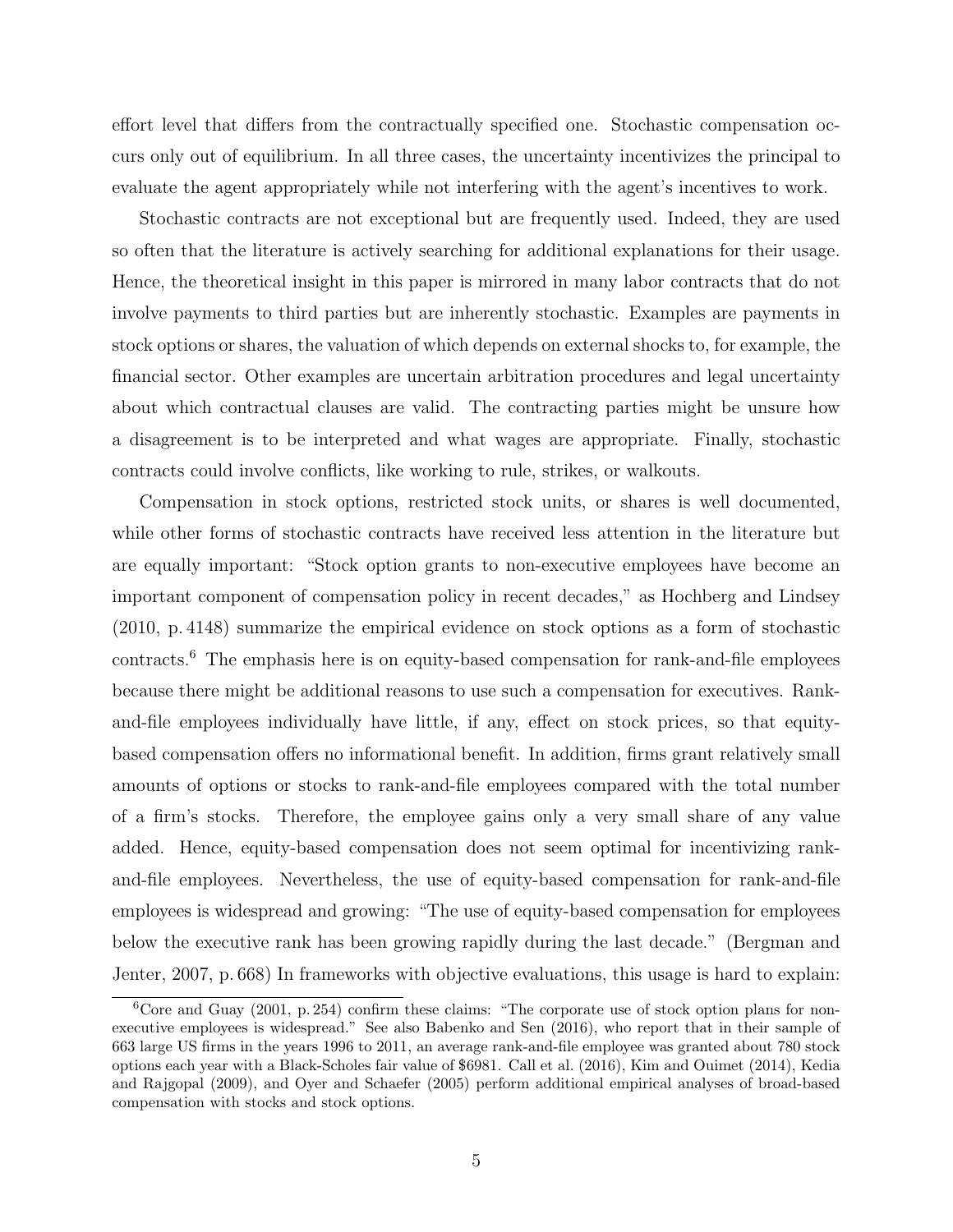"the prevalence of broad based option plans remains a puzzle for standard economic theory." (Kedia and Rajgopal, 2009, p. 110)

Subjective evaluations, however, point to a convincing reason for such stochastic contracts. Stochastic contracts can optimally incentivize the agent without reverting to payments to third parties. My results thus help to explain why many labor contracts use stochastic compensation, even if the random events are uninformative about agents' efforts. Thus, I provide a solution to the puzzle about stochastic contracts.

There are many reasons to inform and educate agents about the principal's objectives. In particular, the literature on multi-tasking has contributed to our understanding of the need for these instructions. My paper shows that the principal wants to inform agents even in a single-task model with unidimensional effort. The reason again consists of the incentives for the principal to perform the subjective evaluation appropriately. It is easier to provide these incentives for informed agents whose self-assessment is correlated with the appropriate evaluation by the principal. In some cases, optimal contracts can avoid all losses due to the subjectivity of the principal's evaluations and attain the classical second-best as if the evaluations were an objective performance measure.

The remainder of the paper is organized as follows. Section 2 discusses the related literature. In Section 3, I introduce stochastic contracts into a model of subjective evaluations. Section 4 characterizes optimal (stochastic) contracts in applied models from the literature and discusses comparative statics. In Section 5, I prove that  $-$  in general  $-$  stochastic contracts can incentivize employees without payments to third parties and are at least as efficient as deterministic contracts. Section 6 contains the concluding remarks. The proofs are relegated to the appendix.

## 2 Related Literature

The literature on stochastic contracts ignored subjective evaluations so far. Instead, the literature shows that stochastic contracts help screening risk-averse agents. The seminal papers include Gauthier and Laroque (2014), Strausz (2006), and Arnott and Stiglitz (1988). They show that stochastic contracts can be optimal depending on the curvature of utilities. This literature considers moral hazard, e.g., Bennardo and Chiappori (2003), and adverse selection, e.g., Hellwig (2007) or Stiglitz (1982). Stochastic contracts trade off losses from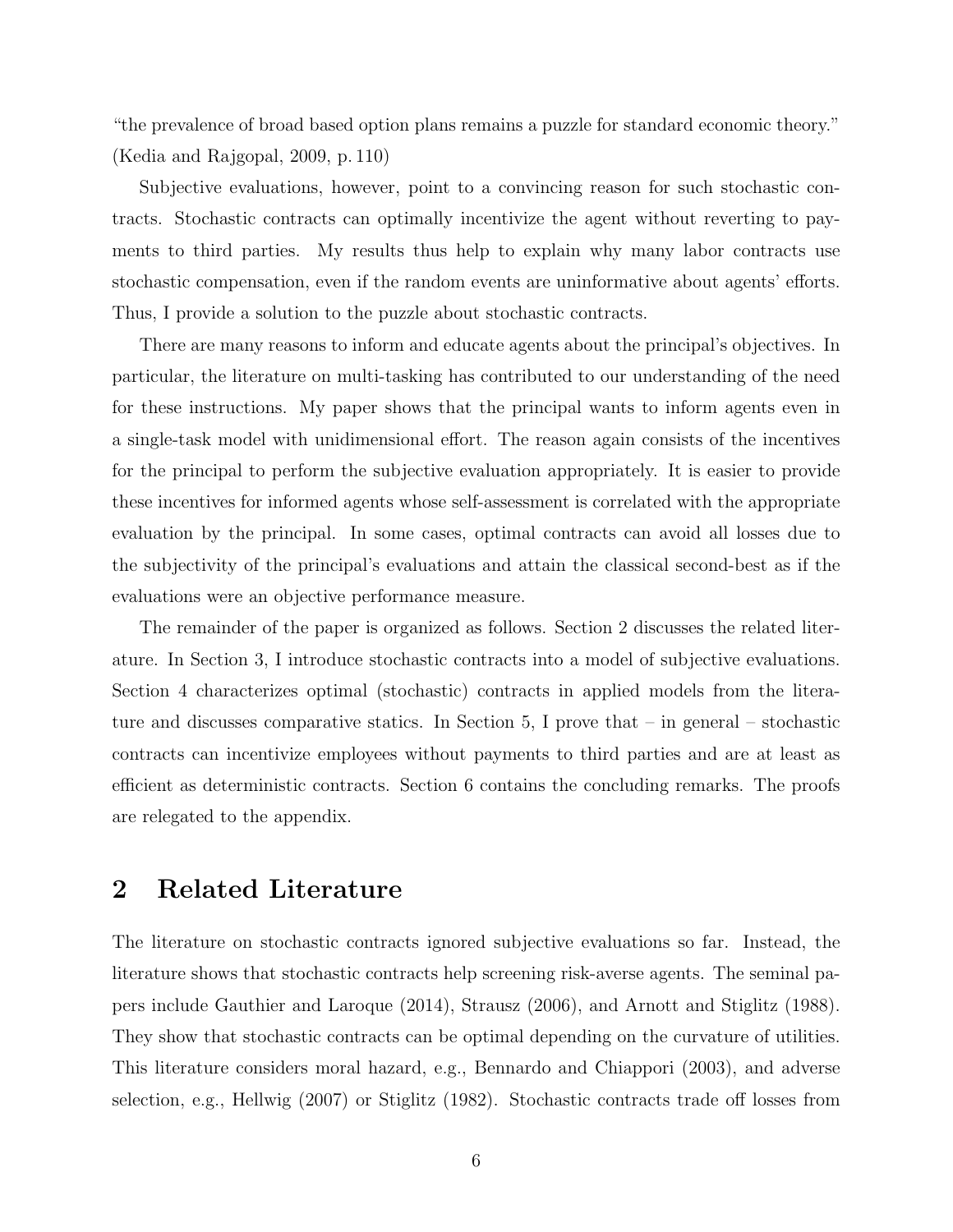increasing risk for risk-averse agents against gains from mitigating incentive-compatibility constraints. These models require heterogeneous risk aversion and, in particular, a correlation between types and risk aversion to make stochastic contracts optimal. There are no gains from stochastic contracts if the agent's type and risk aversion are common knowledge as in my setting.

Alternatively, Rasmusen (1987) studies team production with objective performance measures. He shows that budget-balancing contracts require stochastic contracts to incentivize agents and mitigate free-riding problems. For a single agent, there are no free-riding problems and, hence, no reasons to use stochastic contracts. Adopting a different approach, Oyer (2004) argues that stochastic contracts increase employee retention by adjusting wages to varying outside options. Finally, Maskin (2002) and Maskin and Tirole (1999) consider holdup settings with incomplete contracts. They show that stochastic contracts allow to avoid incomplete contracts and to deal with renegotiations. My paper is the first to scrutinize stochastic contracts for subjective evaluations.

I also relate to the extensive literature on subjective performance measures. Usually that literature assumes that evaluations are observable and occur in long-term relationships. These assumptions imply relational or implicit contracts, for example, in Li and Matouschek (2013), Goldluecke and Kranz (2013), Maestri (2012), Levin (2003), Compte (1998), Kandori and Matsushima (1998), Baker et al. (1994), MacLeod and Malcomson (1989), Bull (1987), and Shapiro and Stiglitz (1984). In these dynamic settings, subjective performance measures gain some credibility due to reputation effects created by the continuation values for both contracting parties. Hence, firms can use subjective performance measures to incentivize their employees.7 See also Malcomson (2012) and MacLeod (2007) for recent surveys.

MacLeod (2003) was the first to implement subjective performance measures in a static setting. Section 4 builds on and discusses his model in detail. MacLeod and Tan (2016) extend the model by considering malfeasance and more general timings and information structures. Deb et al. (2016) consider multiple agents working for the principal, while Letina et al. (2020) add external reviewers. Lang (2019) studies optimal communication of subjective evaluations. Bester and Dahm (2018) apply subjective evaluations to markets for credence goods. Fuchs (2007) considers subjective performance measures in a finitely re-

<sup>7</sup>For multiple agents, tournaments also provide credible incentives. See, for example, Carmichael (1983), Malcomson (1986), Rajan and Reichelstein (2006, 2009).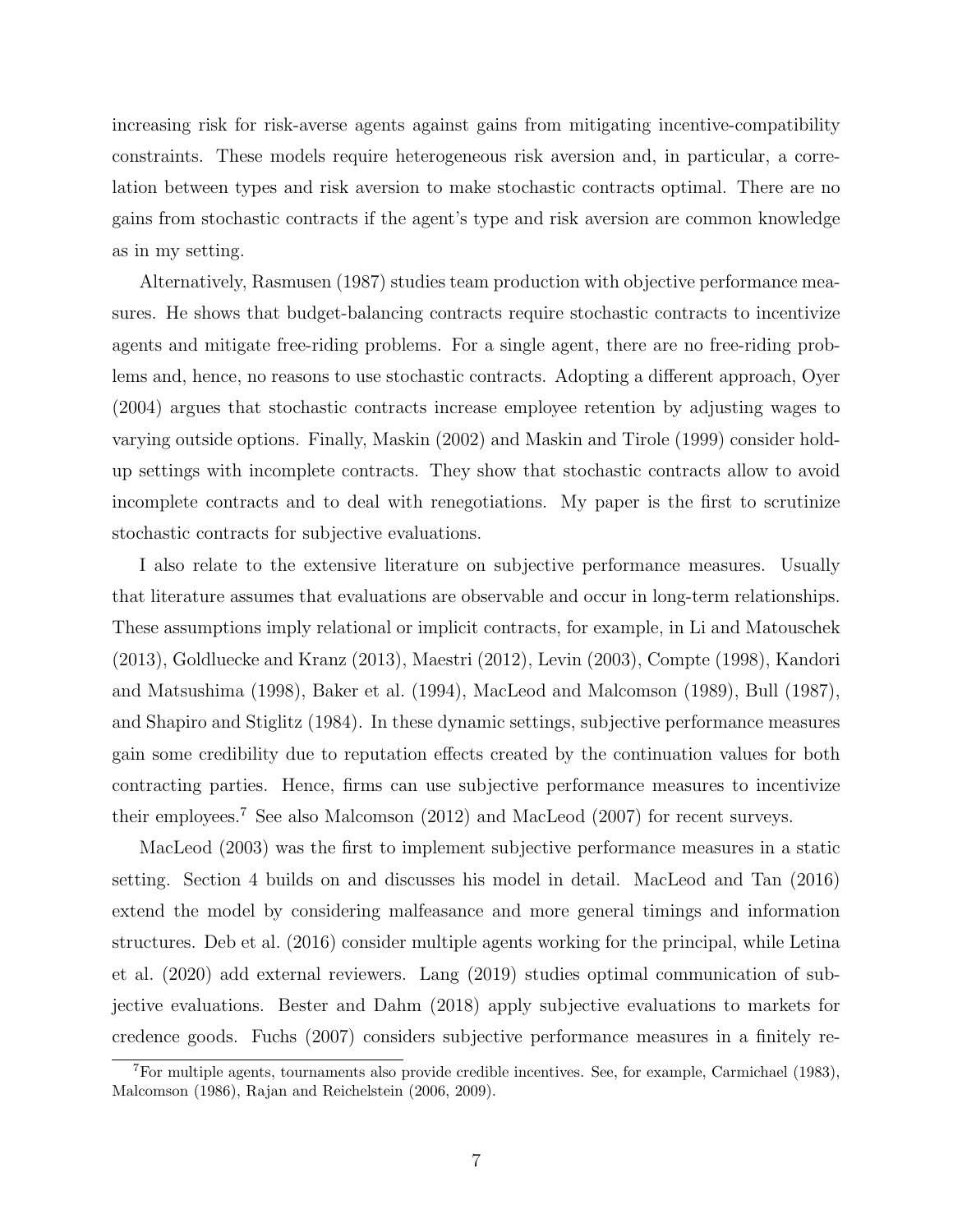peated principal-agent model. He shows that it is optimal for the principal to announce a subjective evaluation only once at the end of the interaction and not in each period similarly to ideas in Ohlendorf and Schmitz (2012). This reporting pattern ensures that the agent does not learn whether a good performance has already occurred. Then, the same final incentives can be used repeatedly. These results imply that my results are also valid in finitely repeated moral hazard settings.

## 3 Subjective Evaluations and Stochastic Contracts

Consider a risk-neutral principal (she) employing a risk-averse agent (he). The principal proposes a contract to the agent in a take-it-or-leave-it offer. The contract specifies payments depending on reports as described later. If the agent accepts the principal's offer and signs the proposed contract, the agent exerts effort  $e \in E \subseteq \mathbb{R}$ . The agent's effort is unobservable by the principal. Then, the principal privately learns her subjective measure of performance  $t \in \mathcal{T} \subseteq \mathbb{R}$ . The agent also receives a signal  $s \in \mathcal{S} \subseteq \mathbb{R}$  about his performance: his self-assessment. The two signals follow a joint distribution  $F(t, s|e)$  depending on the agent's effort e. Notice that the agent's self-assessment might well be uninformative. The subjectivity of both performance measures implies that both signals are unverifiable.

After learning these subjective performance measures, principal and agent both report their evaluations: the principal evaluates the agent by reporting her evaluation  $\bar{t} \in \mathcal{T}$ . The agent evaluates himself by reporting his self-assessment  $\bar{s} \in \mathcal{S}$ . The contract specifies wages  $w_{\bar{t}\bar{s}}$ , that depend on the reports  $\bar{t}$  and  $\bar{s}$ , as random variables and the timing of these random variables. Thus, the agent receives a payment equal to the realization of  $w_{\bar{t}\bar{s}}$ . In addition, the contract can specify third-party payments  $y_{\bar{t}s} \geq 0$  by the principal. In period 5, the principal can renegotiate the contract by proposing new payments  $\hat{y}$  and  $\hat{w}$ .<sup>8</sup> If the agent accepts the principal's proposal, the principal makes these new payments  $\hat{y}$  and  $\hat{w}$  in period 6. If the agent rejects the principal's proposal, in period 6 the principal makes the payments specified in the initial contract:  $y_{\bar{t}\bar{s}}$  and the realization of  $w_{\bar{t}\bar{s}}$ . The principal has no commitment other than the contract. Figure 1 summarizes the timing.

Utilities are as follows: The principal's (unverifiable) profits are  $B(e, t, s) - w$  if she pays

<sup>&</sup>lt;sup>8</sup>It does not matter who makes the renegotiation offer. My results remain valid if the agent can propose new payments instead. Moreover, optimal contract remain unchanged if renegotiations are impossible.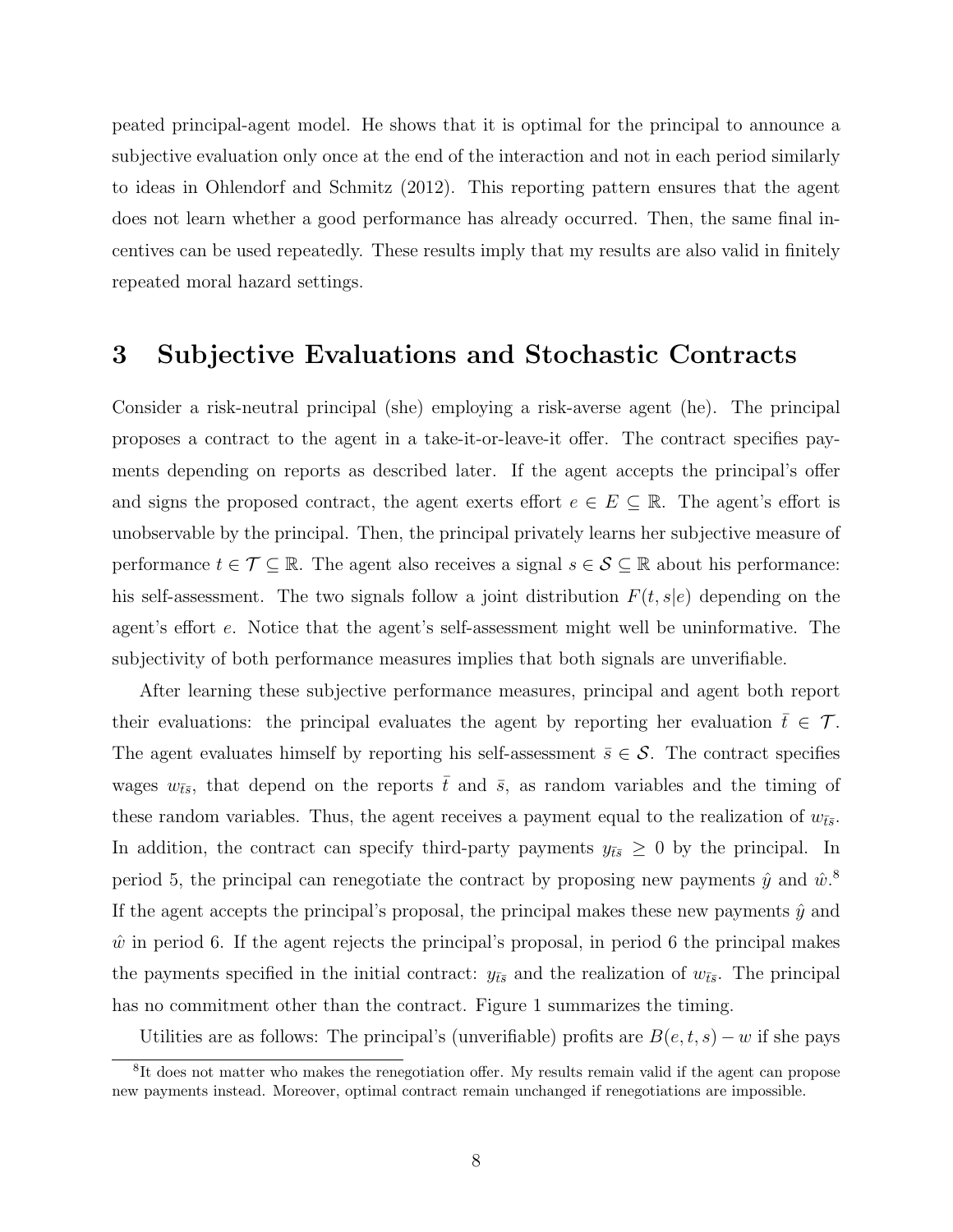- In period 1, the agent chooses his work effort if he accepts the principal's contract offer.
- In period 2, the principal observes the subjective performance  $t$  of the agent.
- In period 3, the agent observes his self-assessment s.
- In period 4, the principal and the agent report their evaluations.
- In period 5, the principal and the agent can renegotiate their contract.
- In period 6, the principal pays the agent and makes third-party payments according to the contract.

Period 5 matters only for robustness: Optimal contracts in my paper do not change if renegotiations are impossible. In addition, it does not matter whether principal and agent report simultaneously in period 4 or whether sequentially the principal reports before the agent.

#### Figure 1: Timing of the Model

a wage w. The agent's preferences are represented by utilities  $U(w, e)$ :  $\mathbb{R} \times E \mapsto \mathbb{R} \cup \{-\infty\}$  if he earns a wage w and exerts effort e. The agent's utilities are increasing and concave in the wage  $w$ . His utilities are decreasing and convex in effort  $e$ . Utilities are twice continuously differentiable if  $U > -\infty$ . If the agent rejects the principal's contract offer, he receives a reservation utility  $\bar{u}$  and the principal earns zero profits. For technical reasons, I assume that there is a smallest effort level: inf  $E \in E$ . For later reference,  $\mathcal L$  denotes the space of simple lotteries with finitely many realizations.

For the applications in the next section and to characterize optimal contracts, I use the following assumptions which are unnecessary for my general results in Section 5.

**Assumption 1.** The agent exerts effort  $e \in E = [0, 1)$ . The principal's measure of performance is  $t \in \mathcal{T} = \{1, 2, ..., n\}$  with  $n > 2$ . The agent's self-assessment is  $s \in \mathcal{S} = \{0\} \cup \mathcal{T}$ .

**Assumption 2.** The distribution  $F(t, s|e)$  is such that the principal observes performance t with probability  $\gamma_t(e)$  depending on the agent's effort e. The probabilities  $\gamma_t(e)$  are positive for all  $t \in \mathcal{T}$  and  $e \in [0,1)$  and have a derivative  $\partial \gamma_t(e)/\partial e$  denoted by  $\gamma'_t(e)$ . The ratio  $\gamma_t'(e)/\gamma_t(e)$  increases in t and the distribution is weakly convex in effort e.<sup>9</sup> The agent receives a signal  $s = t$  with probability  $p \in [0, 1]$  and a signal  $s = 0$  with probability  $1 - p$ .

**Assumption 3.** The agent's preferences are  $U(w, e) = u(w) - d(e)$ . Assume the limit  $\lim_{e \to 1} d(e) = \infty$  and that there is an  $a \geq -\infty$  so that  $\lim_{w \to a} u(w) = -\infty$ .

Next, I discuss my framework and compare it with the literature.

<sup>&</sup>lt;sup>9</sup>The linear specification with  $\gamma_t(e) = e\gamma_t^H + (1 - e)\gamma_t^L$  and two probability measures  $\gamma_t^H$  and  $\gamma_t^L$  in MacLeod (2003) is a special case of such a distribution.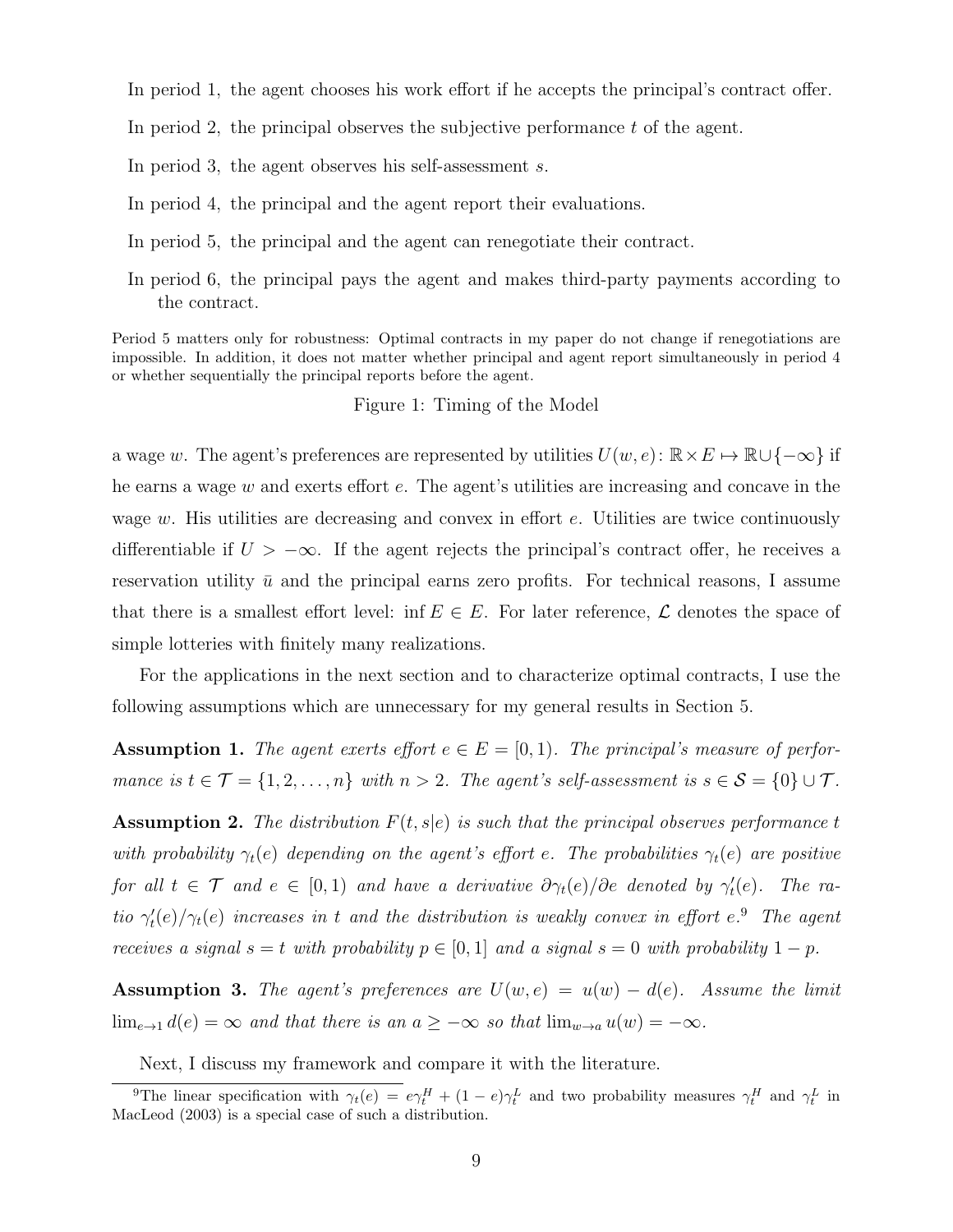Interpretation and Discussion of the Setting My framework captures many models in the literature as special cases, for example, MacLeod  $(2003)$ , Bester and Münster  $(2016)$ , as well as the one-period case of Chan and Zheng (2011) and Fuchs (2007) and the stage games in Li and Matouschek (2013), Maestri (2012), Levin (2003) and Baker et al. (1994).<sup>10</sup>

According to the revelation principle, it is without loss of generality to restrict attention to contracts in which payments depend only on reports  $\bar{t}$  and  $\bar{s}$ . Stochastic compensation with random variables  $w_{\bar{t}s}$  captures stochastic contracts in a general way. The random variables might mirror court proceedings or stock options. Payments could be lotteries or the principal could discard certain messages with some probability by 'turning a blind eye'. This is optimal, for example, in Herweg et al. (2010). Within the class of these contracts, I often refer to the subset of deterministic contracts. A contract is deterministic if wages are deterministic for any combination of reports, that is, the random variables  $w_{\bar{t}s}$  are constant or, with a slight abuse of notation,  $w_{\bar{t}\bar{s}} \in \mathbb{R}$  for all reports  $\bar{t} \in \mathcal{T}$  and  $\bar{s} \in \mathcal{S}$ . The renegotiations in period 5 do not matter for the optimal contracts in the next sections. The purpose of this assumption is to show the robustness of the stochastic contracts considered.

Assumption 1 specifies the domains of the agent's effort and the evaluations. Assumption 2 ensures that the distribution  $\gamma_t(e)$  of the agent's performance t satisfies the monotone likelihood ratio property and that higher signals t indicate greater effort by the agent. The probability  $p$  might capture the agent's ability or willingness to understand the principal's objectives. This setting captures any degree of correlation between the principal's evaluation and the agent's self-assessment with perfect correlation for  $p = 1$  and no correlation for  $p = 0$ . Chan and Zheng (2011), Maestri (2012), and Bester and Münster (2016) consider a different correlation structure between binary assessments. Claim 1 in the appendix shows that optimal contracts remain qualitatively unchanged for this alternative specification.11 Assumption 3 ensures that preferences have a tractable functional form and imposes some Inada conditions. Assumptions 1, 2, and 3 build on the moral-hazard environment with subjective performance measures introduced in MacLeod (2003). As there are many degrees of freedom in setting up more applied environments, using existing models from the literature strengthens my findings and provides better comparability.

<sup>&</sup>lt;sup>10</sup>I assume a risk-averse agent, however, while some references assume agents to be risk neutral, in particular, to simplify the exposition in dynamic settings.

 $11$ Indeed, all the quantitative changes are due to their binary effort choice and binary evaluations.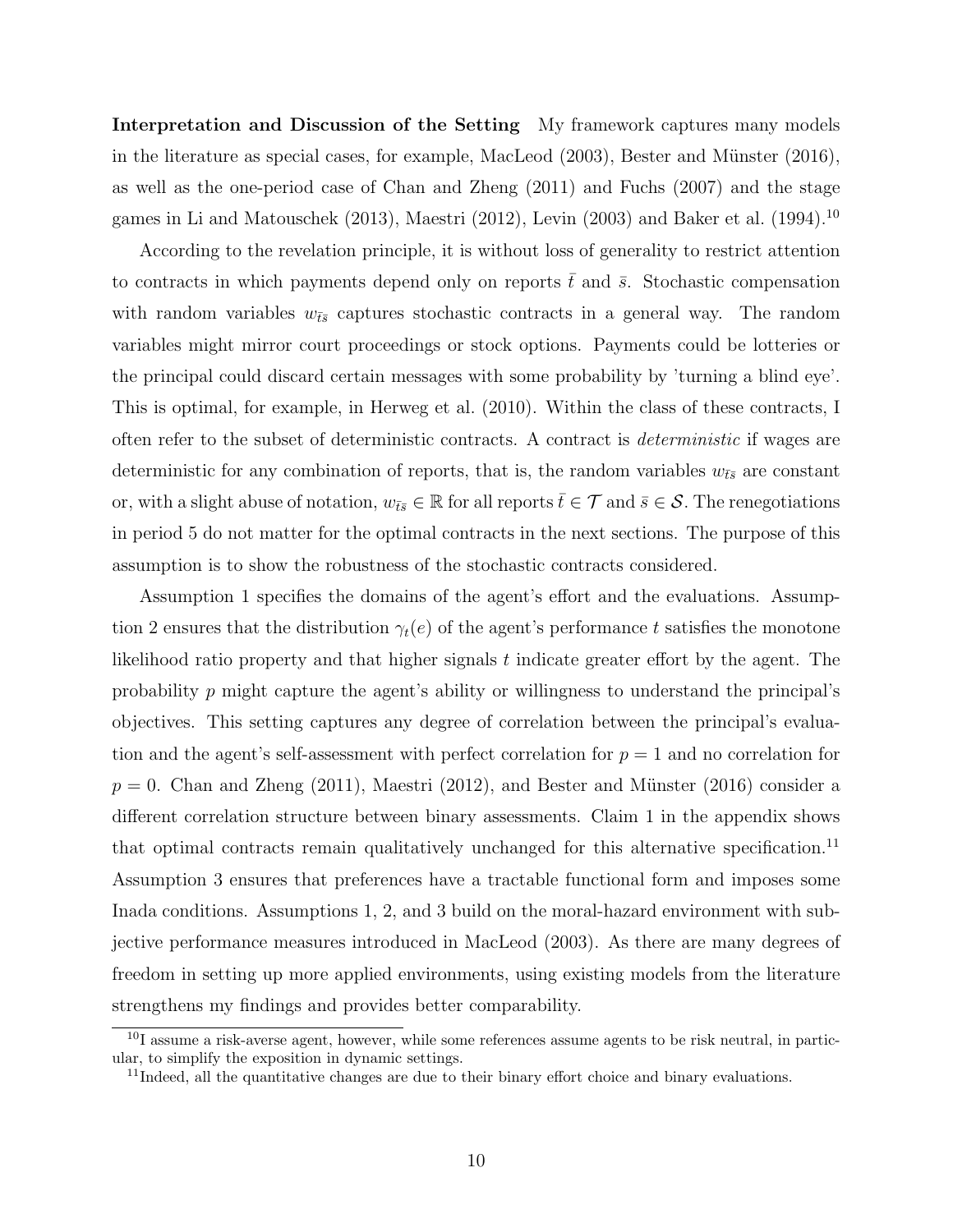# 4 Stochastic Contracts: Applications

Before characterizing optimal contracts, I write down the optimization and calculate two benchmarks: deterministic contracts without payments to third parties and optimal complete contracts for objective performance measures. The revelation principle by Myerson (1982) and the renegotiation-proofness principle by Laffont and Tirole (1990) imply that focusing on truth-telling and renegotiation-proof contracts is without loss of generality. It is helpful to define expected payments by the principal  $\tilde{w}_{ts} = \mathbb{E}(w_{ts}) + y_{ts}$  and the agent's certainty equivalent  $\tilde{c}_{ts}$  of the stochastic compensation  $w_{ts}$  defined by  $u(\tilde{c}_{ts}) = \mathbb{E}(u(w_{ts}))$ . Grossman and Hart (1983) prove that the model can be solved in two steps. First, for every level of effort e, an optimal contract and its expected costs  $C(e)$  for the principal are computed. The second step determines the optimal effort level e by solving  $\max_{e \in E} \mathbb{E}[B(e, t, s)|e] - C(e)$ . Focusing on the first step, Program A below summarizes the principal's problem if Assumptions 1 and 2 are satisfied and the optimal values can be implemented by a renegotiation-proof contract: the principal minimizes expected wages. The participation constraint (PC) ensures that the agent accepts the principal's contract offer. The incentive compatibility (IC) guarantees that the specified effort is optimal for the agent. In addition, feasible contracts must satisfy three novel conditions. Constraints  $(TT_P)$  and  $(TT_A)$  make truth-telling optimal for the principal and the agent with respect to their subjective performance measures. Finally, constraint (RA) captures the fact that the agent is more risk averse than the principal.

$$
C(e) = \min_{\{\tilde{w}_{ts}, \tilde{c}_{ts}\}_{t,s \in \mathcal{T}}} \sum_{t \in \mathcal{T}} (p\tilde{w}_{tt} + (1-p)\tilde{w}_{t0})\gamma_t(e) \tag{A}
$$

subject to 
$$
\sum_{t \in \mathcal{T}} (pU(\tilde{c}_{tt}, e) + (1 - p)U(\tilde{c}_{t0}, e))\gamma_t(e) \ge \bar{u},
$$
 (PC)

$$
e \in \arg\max_{\tilde{e}} \sum_{t \in \mathcal{T}} (pU(\tilde{c}_{tt}, e) + (1 - p)U(\tilde{c}_{t0}, e))\gamma_t(\tilde{e})
$$
(IC)

$$
p\tilde{w}_{tt} + (1-p)\tilde{w}_{t0} \le p\tilde{w}_{\bar{t}t} + (1-p)\tilde{w}_{\bar{t}0} \qquad \forall t, \bar{t} \in \mathcal{T}, \qquad (\text{TT}_P)
$$

$$
\sum_{t \in \mathcal{T}} U(\tilde{c}_{t0}, e) \gamma_t(e) \ge \sum_{t \in \mathcal{T}} U(\tilde{c}_{t\bar{s}}, e) \gamma_t(e) \text{ and } \tilde{c}_{tt} \ge \tilde{c}_{t\bar{s}} \qquad \forall t \in \mathcal{T}, \forall \bar{s} \in \mathcal{S}, \quad (\text{TT}_A)
$$

$$
\tilde{w}_{ts} \ge \tilde{c}_{ts} \qquad \qquad \forall t \in \mathcal{T}, \forall s \in \mathcal{S}. \qquad (RA)
$$

I begin by confirming the observation in the literature that deterministic contracts require payments to third parties to incentivize the agent to exert any meaningful effort.<sup>12</sup>

<sup>&</sup>lt;sup>12</sup>See the references in the introduction and, in particular, MacLeod (2003, Proposition 2), Fuchs (2007, Proposition 1), Chan and Zheng (2011, Proposition 1) and MacLeod and Tan (2016, Section 2.3).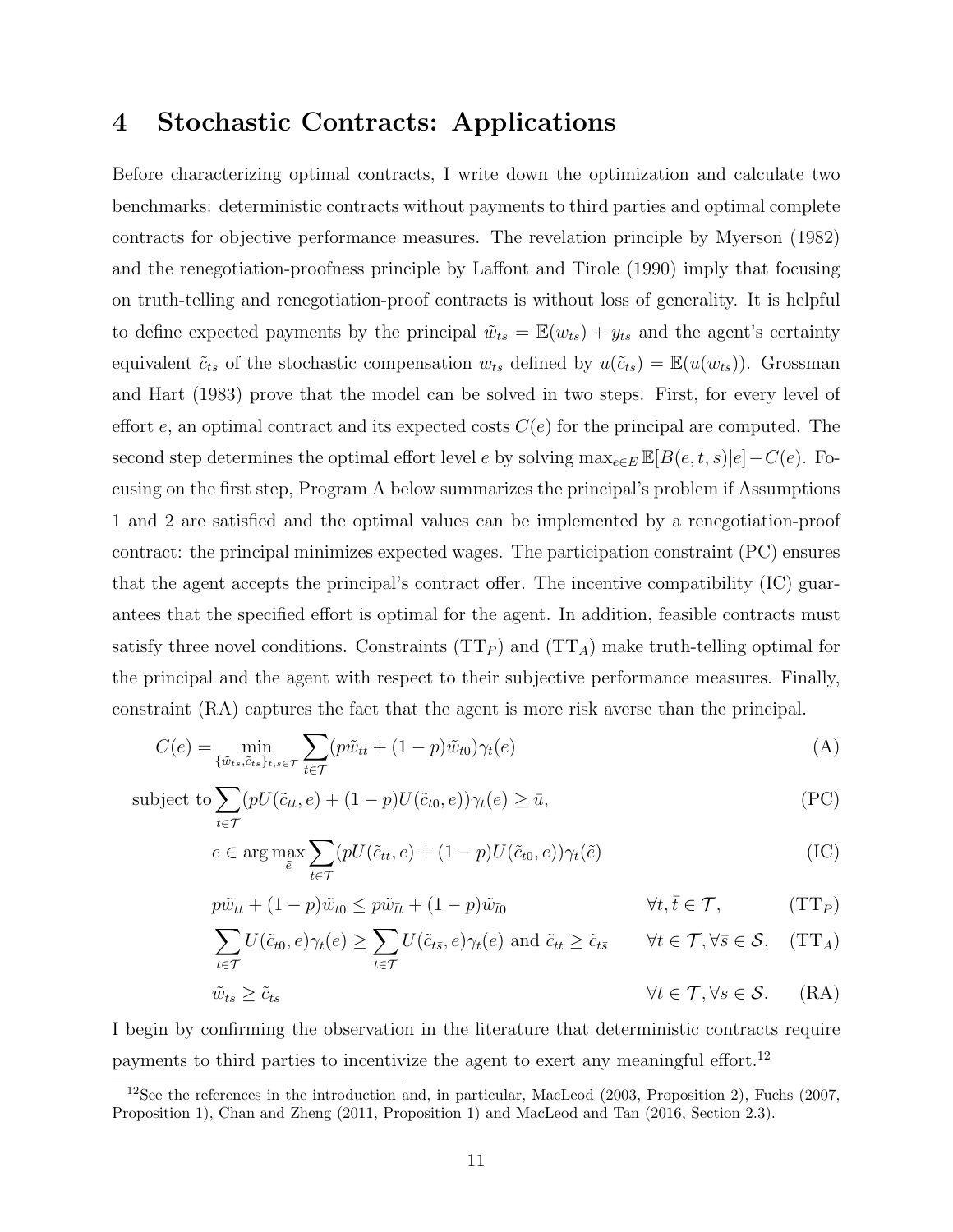**Lemma 1.** Deterministic contracts without payments to third parties, that is,  $y_{\bar{t}\bar{s}} = 0$  and  $w_{\bar{t}\bar{s}} = \tilde{w}_{\bar{t}\bar{s}} = \tilde{c}_{\bar{t}\bar{s}}$  for all  $\bar{t} \in \mathcal{T}$  and  $\bar{s} \in \mathcal{S}$ , cannot implement meaningful effort,  $e > \min E$ .

Intuitively, contracts for subjective performance measures need three kinds of incentives. First, the contract must incentivize the agent to exert effort. Second, the contract must incentivize the principal to evaluate the agent appropriately. Third, the contract must incentivize the agent to monitor the principal's evaluation if possible. Deterministic contracts without payments to third parties cannot provide these incentives simultaneously and the agent exerts no effort. In particular, the principal has an incentive to evaluate the agent negatively to save wage payments. The only disciplining effect is the possibility that the agent could flag this misreporting and impose a contractual penalty on the principal if the contract allows for this. This penalty could incentivize the principal to evaluate the agent appropriately. Without third parties, the agent receives these payments. Hence, these payments make it optimal for the agent to pretend that even appropriate evaluations by the principal are biased. Therefore, it is impossible to incentivize the principal to evaluate the agent appropriately whenever wages vary in the principal's reports. Appropriate evaluations are only possible for a fixed-wage contract  $w_{ts} = w \in \mathbb{R}$  because evaluations have no consequences in such a contract. Such a contract cannot incentivize the agent who chooses no effort,  $e = \min E$ .

Formally, consider the subgame once performance is realized. In this subgame, principal and agent report their evaluations. This subgame is a constant-sum game. Therefore, it is impossible for the agent's wages to vary in the principal's message. Consequently, Bester and Münster (2016, p. 725) conclude that "money burning is required" to establish incentives for subjective performance measures. Thus, the literature uses payments to third parties to incentivize agents with subjective performance measures. As discussed in the introduction, empirically there are few examples of third-party payments which are unappealing for many reasons.

As a benchmark, consider a classical moral-hazard setting, in which performance measures are verifiable and contractible. Then, constraints  $(TT_P)$  and  $(TT_A)$  are irrelevant. Optimal contracts are deterministic with no payments to third parties. Thus, the contract is renegotiation proof and constraint (RA) binds. Optimal contracts minimize the principal's expected payments subject to the agent's participation constraint (PC) and incentive compatibility (IC). The textbook solution to this problem is the optimal complete contract.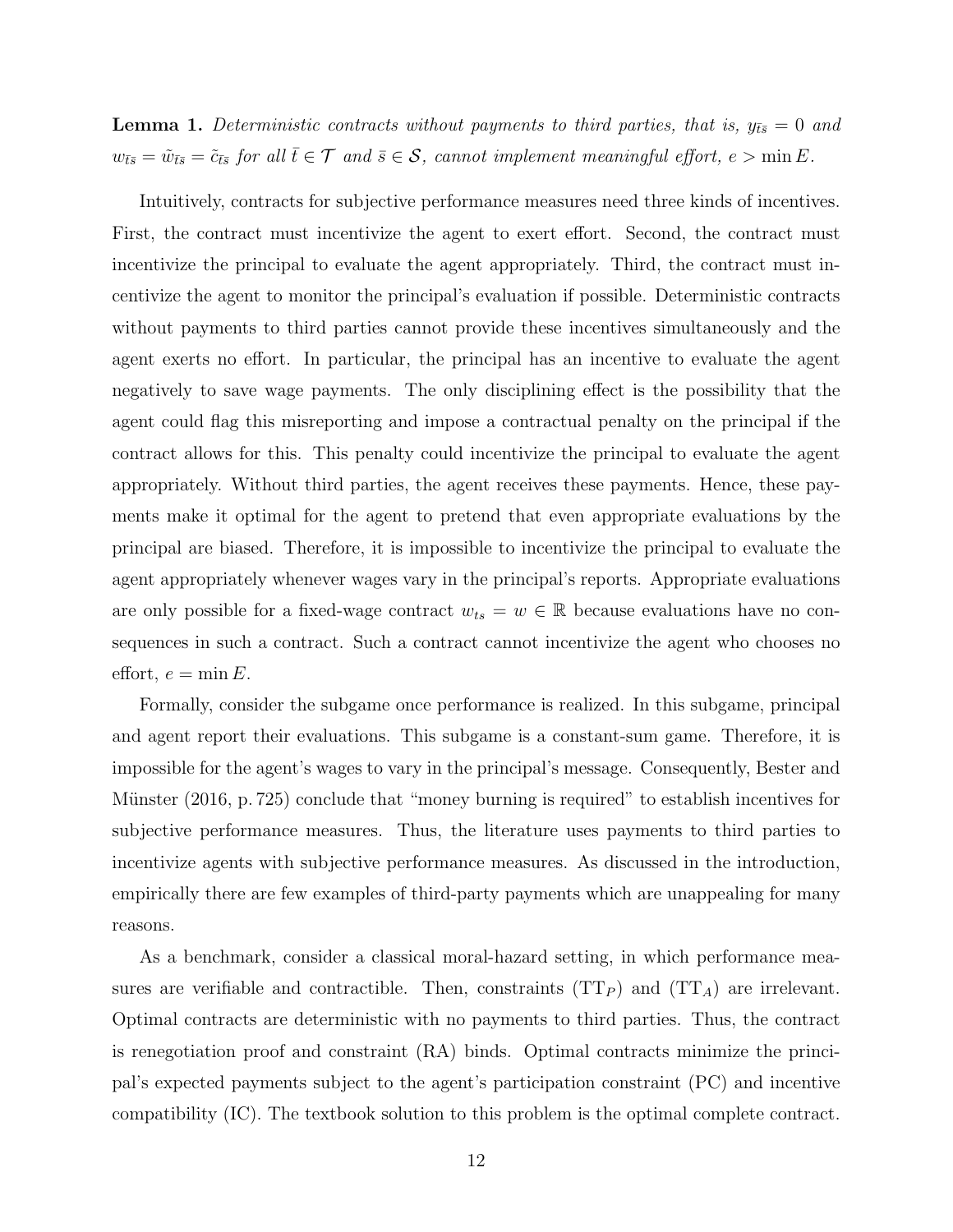**Lemma 2.** Given Assumptions 1–3 and implementable effort  $e > 0$ , the optimal complete contract is  $w_{ts} = c_t^* \in \mathbb{R}$  and  $y_{ts} = 0$  for all  $t \in \mathcal{T}$  and  $s \in \mathcal{S}$  with the values  $c_t^*$  determined by

$$
\frac{1}{u'(c_t^*)} = \mu_0 + \mu_1 \frac{\gamma_t'(e)}{\gamma_t(e)} \qquad \qquad \forall t \in \mathcal{T} \tag{1}
$$

with the Lagrange multiplier  $\mu_0$  of the participation constraint (PC) and the Lagrange multiplier  $\mu_1$  of the incentive compatibility (IC). Better performances yield higher wages, that is,  $\emph{wages $c_t^*$ strictly increase in performance $t$.}$ 

The monotone likelihood ratio property implies increasing wages. If  $\lim_{w\to\infty} u(w) = \infty$ , any effort  $e \in [0, 1)$  is implementable. For later reference, I denote the principal's expected costs of such a complete contract as  $C<sup>c</sup>(e)$ . I follow the convention that  $C<sup>c</sup>(e) = \infty$  for non-implementable effort e.

This paper, however, focuses on *subjective* performance measures that are nonverifiable. Therefore, the additional constraints  $(TT_P)$  and  $(TT_A)$  do matter. To understand their relevance, suppose that the principal and the agent were to agree to the optimal complete contract determined by Eq. (1). Analyzing the problem backwards, the agent's message does not matter as  $w_{ts} = c_t^*$  does not depend on his message s. The principal wants to minimize her wage payments. Therefore, she always reports the worst evaluation  $t = 1$  because  $c_t^*$ increases in the evaluation t and, thus,  $c_1^* = \min_t c_t^*$ . Hence, the agent anticipates a wage of  $c_1^*$ independently of her performance. Thus, she optimally chooses effort  $e = 0$ . Consequently, in the optimum these additional constraints are binding.

Optimal contracts depend on whether the principal can observe the agent's effort and on whether the agent is able and willing to understand the principal's objectives, that is, whether the agent's self-assessment is informative. After characterizing optimal contracts, I discuss comparative statics of optimal contracts in correlation p.

#### 4.1 Uninformative Self-Assessments

If the agent is unable or unwilling to understand the principal's objectives, his self-assessments are uninformative,  $p = 0$ . This setting corresponds to Chan and Zheng (2011, one-period case, Section  $3/4$ ,<sup>13</sup> MacLeod (2003, Section II.B), Levin (2003, stage game in Section

<sup>&</sup>lt;sup>13</sup>They assume  $\mathcal{T} = \{1, 2\}$ , no renegotiations, binary effort and a correlated self-assessment for the agent which the contract does not directly use. Optimal contracts do not change qualitatively, though. In their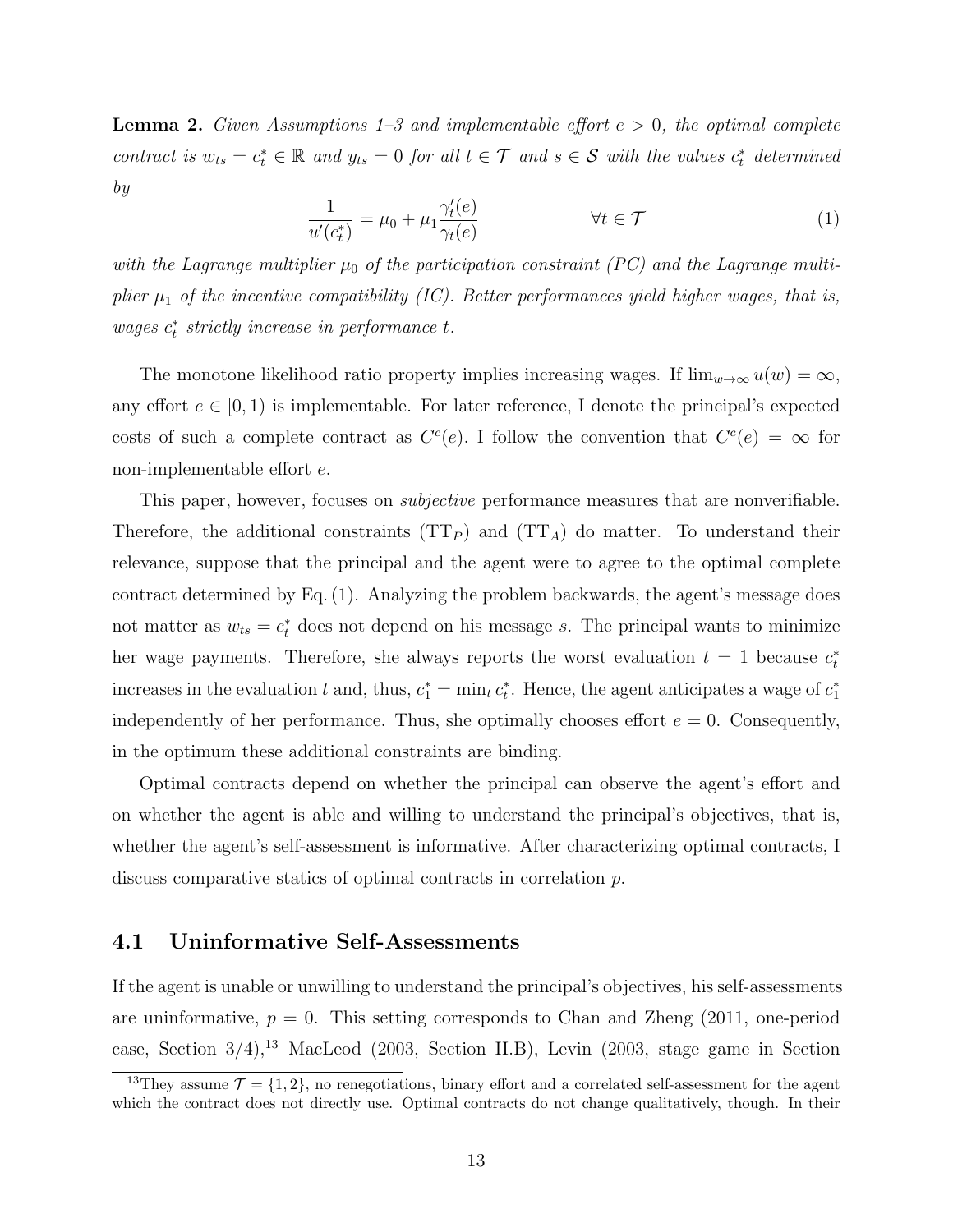IV),<sup>14</sup> and Fuchs (2007, one-period case).<sup>15</sup> Then, nobody, particularly not the agent, can cross-check the principal's subjective evaluation of the agent's work. Hence, the principal's expected payments must be independent of her evaluation. Nonetheless, the principal can incentivize the agent even in that case as I show next. To incentivize the agent to exert effort, his expected utilities must depend on the evaluation by the principal. Therefore, stochastic payments must be used in equilibrium to avoid payments to third parties.

**Proposition 1.** If the agent's self-assessment is uninformative  $(p = 0)$  and effort  $e > 0$  is implementable, the following contract is optimal given Assumptions 1–3:  $y_{ts} = 0$  and

$$
w_{ts} = \begin{cases} \omega^* & \text{if } t > 1 \\ \Delta & \text{if } t = 1 \end{cases}
$$

with a lottery  $\Delta \in \mathcal{L}$ , a wage  $\omega^* \in \mathbb{R}$ , and a certainty equivalent  $b < \omega^*$  determined by

$$
u(\omega^*) = \bar{u} + d(e) - \frac{\gamma_1(e)}{\gamma_1'(e)}d'(e) \quad \text{and} \quad u(b) = \bar{u} + d(e) + \frac{1 - \gamma_1(e)}{\gamma_1'(e)}d'(e).
$$

The lottery  $\Delta$  has a mean  $\omega^*$ , a certainty equivalent b, and is realized at the end of period 4.

A simple implementation of such a contract is: If the agent receives any evaluation except the worst one, the principal pays the agent a wage  $\omega^*$ . If the agent receives the worst evaluation, the principal pays the agent a lower wage and with some probability a bonus. The principal's expected payments are  $\omega^*$ , while the agent's certainty equivalent equals b.

The optimal contract only considers whether the agent receives the worst possible evaluation by the principal. Otherwise, evaluations do not matter. In particular, the agent's self-assessment and her reports are irrelevant. This contract reminds of solutions in moral hazard settings with risk-neutral agents and limited liability. Notice that the agent is risk averse here. Hence, it is the subjectivity of evaluations that drives this result. If the agent receives the worst evaluation, the principal's payments are stochastic like in an arbitration or court procedure. The agent values the stochastic payments for the worst evaluation  $t = 1$ as if he receives a risk-free wage b. Nonetheless, the principal expects payments of  $\omega^* > b$ .

Section 5 they study contracts that directly use the correlated self-assessment. Even then, optimal contracts do not change qualitatively. See Claim 1 in the Appendix.

 $14$ He studies continuous evaluations t and no renegotiations. Optimal contracts do not change qualitatively.

<sup>&</sup>lt;sup>15</sup>He considers  $\mathcal{T} = \{1, 2\}$ , no renegotiations, and binary effort. Optimal contracts do not change qualitatively. Indeed all the quantitative changes are due to their binary effort choice and binary evaluations.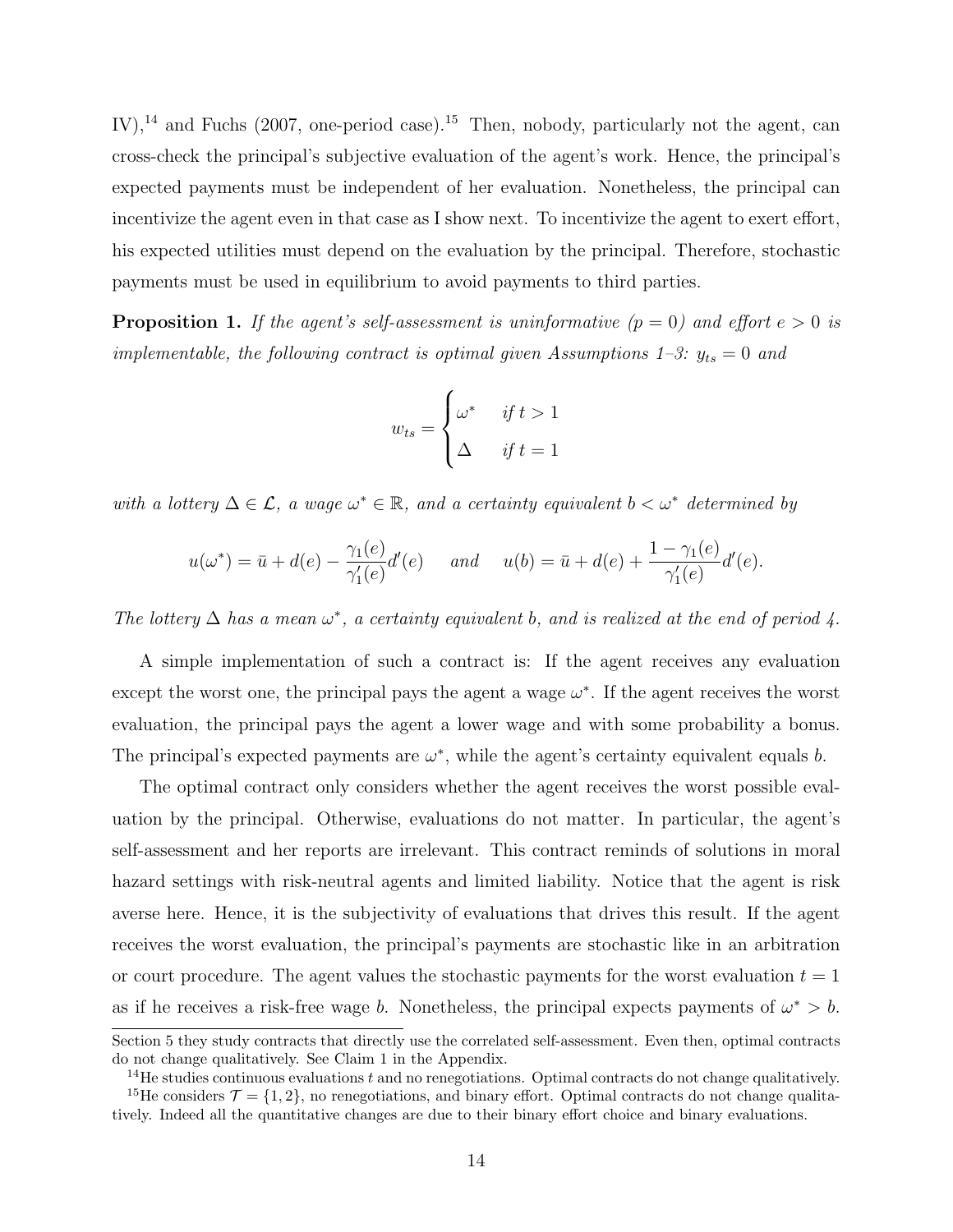Optimal contracts use lotteries in equilibrium to provide the agent with incentives to exert effort and to ensure that truth-telling is optimal for the principal and the agent. Notice that the subjectivity of her evaluation hurts the principal because the wage costs in this contract are above  $C<sup>c</sup>(e)$ . Stochastic contracts, however, imply higher efficiency than deterministic contracts, as we discuss below in Section 5.

In some cases, the principal can implement the optimal contract by an asset transfer. Consider a project with random payoffs  $\rho(t)$ . The principal offers the agent to work on this project or provides financing for this project with the following contract: After evaluating the project, the principal has the option to buy the project from the agent at a price  $\pi = \omega^*$ .<sup>16</sup> If the principal does not buy the project, the agent is left with the project. For such a contract to fit with my setting, I set the principal's benefits  $B(e, 1, s) = 0$  and  $B(e, t, s) = \rho(t)$  for  $t > 1$ . For the contract to provide correct incentives, the agent's certainty equivalent of  $\rho(1)$ has to equal b and

$$
\mathbb{E}[\rho(1)] \le \omega^* \le \mathbb{E}[\rho(t)] \quad \text{ for all } t > 1.
$$

This asset transfer provides the correct incentives analogously to the contract in Proposition 1 above. In particular, if  $t > 1$  the principal buys the project as the project's value is above the contractually fixed price:  $\pi \leq \mathbb{E}[\rho(t)]$  for all  $t > 1$ . If  $t = 1$ , the principal does not buy the project as the project's value is below the price:  $\pi \geq \mathbb{E}[\rho(1)]$ . Hence, the agent anticipates receiving  $\pi = \omega^*$  for subjective evaluations  $t > 1$  and a certainty equivalent of b for  $t = 1$ . Therefore, Proposition 1 ensures that this contract in combination with the asset transfer incentivizes the agent — dealing in an elegant way with the issue of renegotiations. Next, turn to informative self-assessments by the agent.

#### 4.2 Informative Self-Assessments

If the agent is able and willing to understand the principal's objectives, his self-assessments are informative,  $p > 0$ . Then, the setting corresponds, for example, to MacLeod (2003, II.A, and C) and the stage game of Baker et al.  $(1994, Section II.C)^{17}$ .

<sup>&</sup>lt;sup>16</sup>For the use of such option contracts see also Bester and Krähmer (2017) and Bester and Krähmer (2012). <sup>17</sup>They consider  $p = 1$ , no renegotiations, and  $\mathcal{T} = \{1, 2\}$ . Optimal contracts do not change qualitatively,

though. Indeed all the quantitative changes are due to their binary evaluations.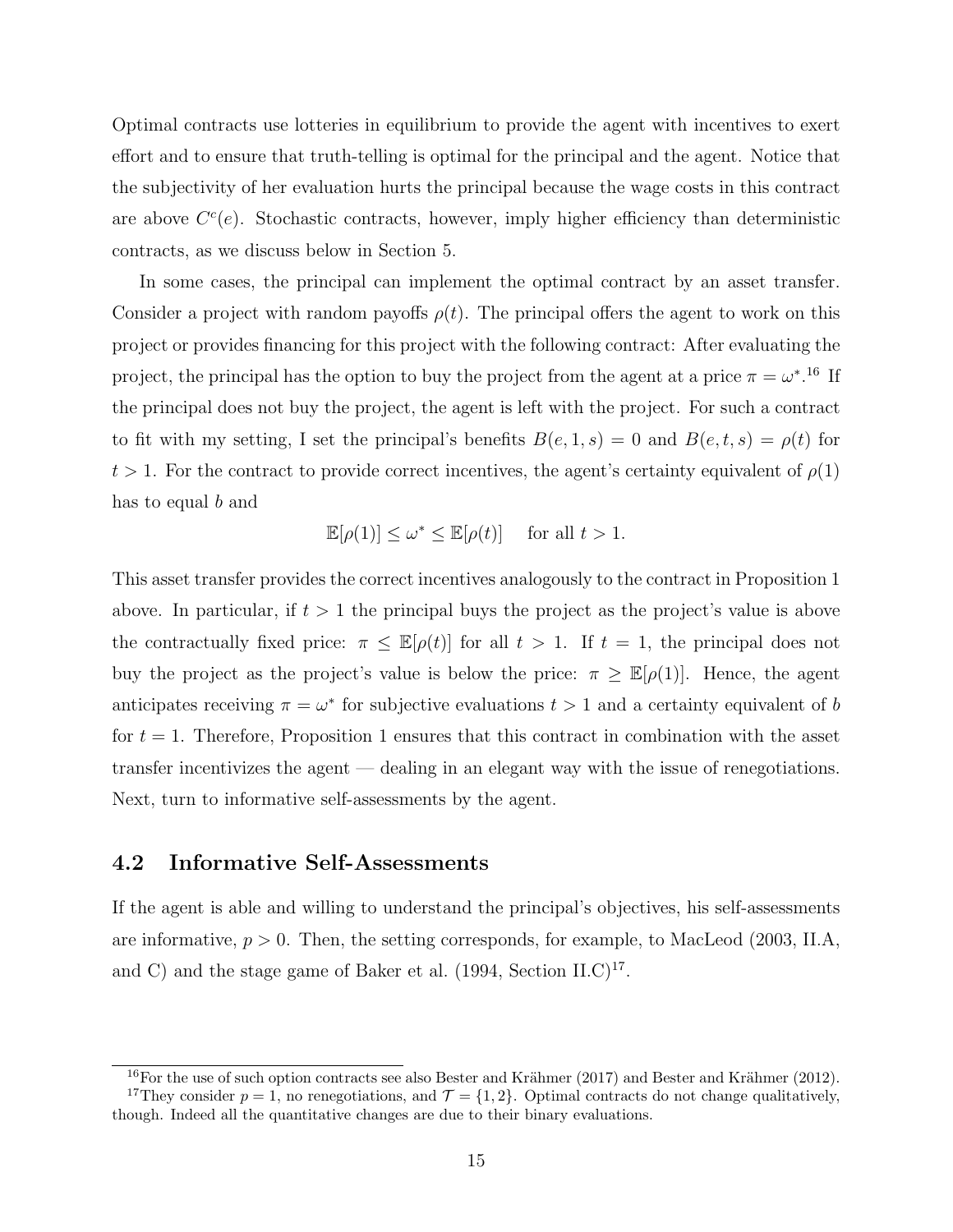**Proposition 2.** If the agent's self-assessment is informative  $(p > 0)$  and effort  $e > 0$  is implementable, the following contract is optimal given Assumptions 1–3:  $y_{ts} = 0$  and

$$
w_{ts} = \begin{cases} c_t^* & \text{if } s = 0 \text{ or } t = s \\ \Delta_t & \text{otherwise} \end{cases}
$$

with the optimal complete contract  $c_t^*$  defined in Eq.(1) and lotteries  $\Delta_t \in \mathcal{L}$  that have a mean  $c_n^*/p$ , a certainty equivalent  $c_t^*$ , and are realized at the end of period 4.

Optimal contracts use the agent's self-assessment to cross-check the principal's evaluation of his work. Therefore, the principal evaluates the agent correctly. In equilibrium, the agent reports either  $\bar{s} = 0$  or  $\bar{s} = t$ . Hence, the equilibrium wages in the optimal contract resemble the wages in the optimal complete contract discussed above. The agent's informative selfassessment ensures that there are no losses due to the subjectivity of the evaluations. This self-assessment allows the contract to employ the agent to monitor the principal in evaluating him appropriately. As the principal designs the contract, the principal monitors herself in this way. This monitoring serves as a commitment device for the principal to evaluate the agent appropriately and thus to make the incentives, that were specified in the contract, credible. The contract in Proposition 2 makes truth-telling optimal for the agent by ensuring that his expected utilities do not depend on his self-assessment. The lotteries guarantee that the expected wages, however, depend on the agent's self-assessment. In particular, conflicts between the principal's evaluation and the agent's self-assessment increase the expected payments by the principal. Therefore, it is optimal for the principal to report her subjective evaluation of the agent truthfully.

Notice that optimal contracts include stochastic compensation for all evaluations – no matter whether the principal's evaluation is good or bad. Stochastic payments occur whenever the principal's evaluation conflicts with the agent's self-assessment. These conflicts occur only out of equilibrium and might explain why arbitration or court procedures exist but are infrequently used following good evaluations. A simple way to implement optimal contracts is: A contract specifies n bonus levels  $(c_t^*)_{t=1}^n$  calculated in Proposition 2. The principal discretionarily proposes one of these bonus levels. If the agent agrees, the principal pays the proposed bonus. If the agent disagrees, there is an arbitration process with a random outcome.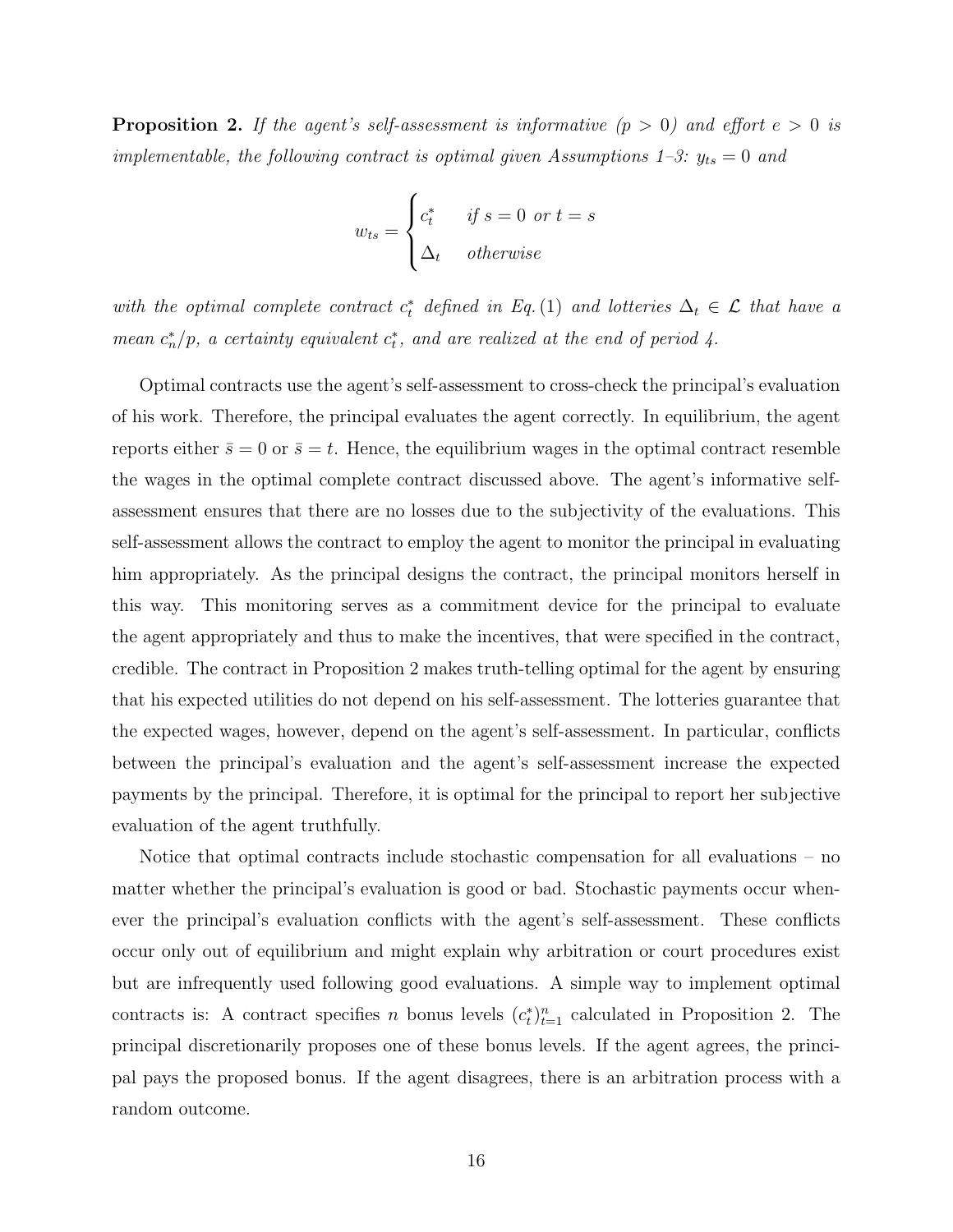In some cases, the principal can implement the optimal contract by an asset transfer. Consider a project with random payoffs  $\rho(t)$  as before. The principal offers the agent to work on this project or provides financing for this project with the following contract: After evaluating the project, the principal proposes a price from the set of contractually fixed prices  $(\pi_t)_{t=1}^n = (c_t^*)_{t=1}^n$  calculated in Proposition 2. If the agent agrees to the proposed price, the principal buys the project from the agent at that price.18 If the agent disagrees with the proposed price, the agent is left with the project. For such a contract to fit with my setting, I set the principal's benefits to  $B(e, t, s) = \rho(t)$ . For the contract to provide correct incentives, the agent's certainty equivalent of  $\rho(t)$  has to equal  $c_t^*$  and

$$
\mathbb{E}[\rho(t)] \ge (c_t^* - (1 - p)c_1^*)/p \quad \text{ for all } t \in \mathcal{T}.
$$
 (2)

This asset transfer provides the correct incentives analogously to the contract in Proposition 2 above. In equilibrium, the principal buys the project at price  $\pi_t$  because any other price proposal  $\pi_{t'}$  yields lower profits as with probability p the agent self assessment reveals the principal's deviation and the agent rejects the principal's offer:

$$
\mathbb{E}[\rho(t)] - \pi_t \ge p \cdot 0 + (1 - p)(\mathbb{E}[\rho(t)] - \pi_{t'}) \quad \text{ for all } t' < t \text{ by Inequality (2).}
$$

The agent agrees to a proposed price  $\pi_t$  if her self-assessment is  $0 \neq s \leq \overline{t}$  or  $s = 0$  as he is indifferent between the price  $\pi_t$  and the certainty equivalent of  $c_t^*$  of the project. Hence, the agent anticipates receiving  $\pi_t$  for subjective evaluation t. Therefore, Proposition 2 ensures that this contract in combination with the asset transfer optimally incentives the agent to exert the specified effort. Finally, I consider observable effort.

#### 4.3 Observable Effort

Some papers, for example, Letina et al. (2020, without observers) and the stage games in Li and Matouschek (2013), MacLeod and Malcomson (1989), and Bull (1987), study observable effort. To accommodate observable effort, I adjust Assumptions 1 and 2 so that the principal observes the agent's (non-verifiable) effort, that is,  $t = e$ .

<sup>18</sup>See Footnote 16 for such option contracts in the literature.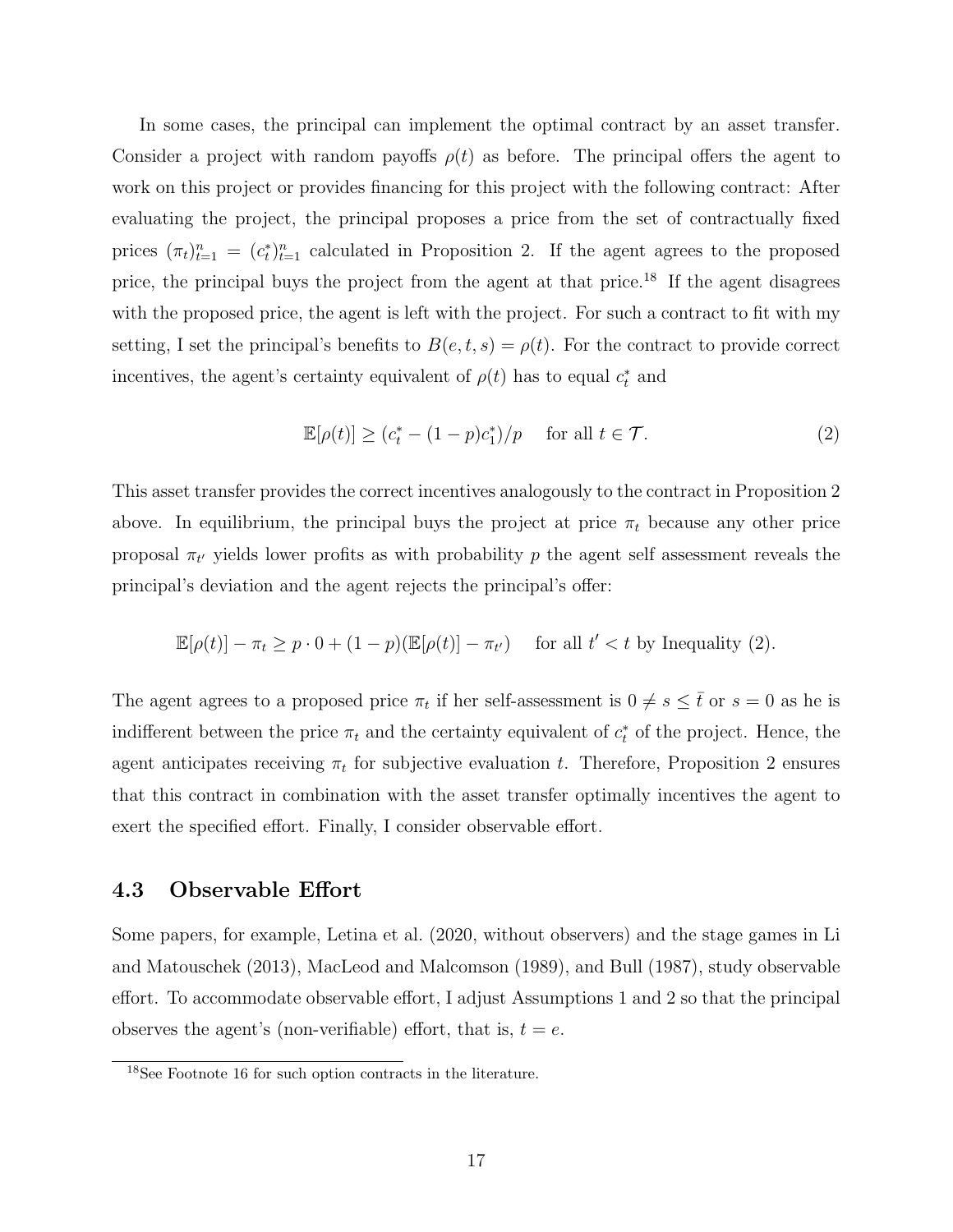**Assumption 1a.** The agent exerts effort  $e \in E = [0, 1)$ . The principal's measure of performance is  $t \in \mathcal{T} = E$ .

**Assumption 2a.** The distribution  $F(t, s|e)$  is such that the principal observes performance  $t=e$ with probability 1.

**Proposition 3.** If  $\sup_w u(w) > \bar{u} + d(\hat{e})$ , the following contract implements effort  $\hat{e}$  at first-best costs given Assumptions 1a, 2a, and 3:  $y_{ts} = 0$  and

$$
w_{ts} = \begin{cases} u^{-1}(\bar{u} + d(\hat{e})) & \text{if } t = \hat{e} \\ \Delta & \text{otherwise.} \end{cases}
$$

The lottery  $\Delta \in \mathcal{L}$  has a mean  $u^{-1}(\bar{u} + d(\hat{e}))$ , satisfies  $\mathbb{E}u(\Delta) \leq \bar{u} + d(0)$  and is realized at the end of period 4.

It is well known that verifiable effort allows the principal to attain the first best. As effort is naturally perfectly observable for the agent, his 'self-assessment' is fully informative about the principal's evaluation. Therefore, there are no losses due to the subjectivity of evaluations in contrast to Proposition 1. The agent can monitor the principal to evaluate him appropriately. Even if the agent were to forget his effort choice and receive no or a fully uninformative self-assessment, however, it would be possible to attain the first best here. The lotteries allow the principal to be indifferent between her reports so that truthful reporting is optimal for her. Notice that optimal contracts include stochastic compensation only out of equilibrium but potentially for any evaluation—regardless of whether the principal's evaluation is good or bad. Stochastic payments occur whenever the principal's evaluation indicates a conflict, that is, the principal reports the agent choosing not the effort level specified by the contract. These conflicts occur only out of equilibrium.

In some cases, the principal can implement the optimal contract by an asset transfer. Consider a project with random payoffs  $\rho(t)$  as before. The principal offers the agent to work on this project or provides financing for this project with the following contract: After evaluating the project, the principal has the option to buy the project from the agent at a price  $\pi = u^{-1}(\bar{u} + d(\hat{e}))$ . If the principal does not buy the project, the agent is left with the project. For such a contract to fit with my setting, I set the principal's benefits  $B(e, t, s) = \rho(t)$ . For the contract to provide correct incentives,  $\mathbb{E}[\rho(\hat{e})] = u^{-1}(\bar{u} + d(\hat{e}))$ ,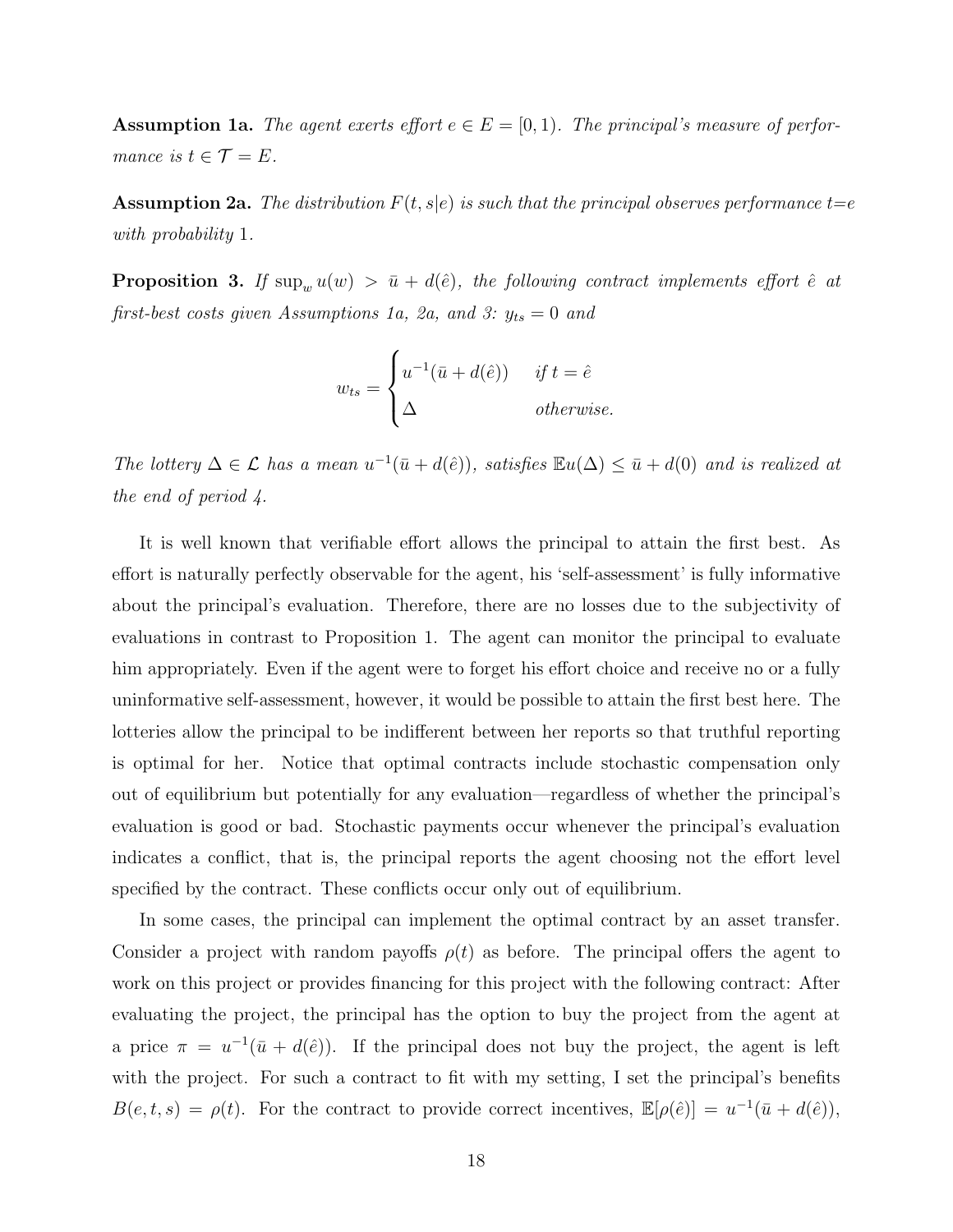$\mathbb{E}[\rho(t)]$  increases in t and  $\mathbb{E}u(\rho(t)) \leq \bar{u} + d(0)$  for  $t \leq \hat{e}$ . The asset transfer provides the correct incentives analogously to the contract in Proposition 3 above. In particular, if  $e \ge \hat{e}$ the principal buys the project as the project's value is above the contractually fixed price:  $\mathbb{E}[\rho(e)] \geq \pi$ . If  $e < \hat{e}$ , the principal does not buy the project as the project's value is below the price:  $\mathbb{E}[\rho(e)] < \pi$ . Hence, the agent anticipates receiving  $\pi$  for effort  $e \geq \hat{e}$  and retaining the project with expected utility below  $\bar{u} + d(0)$  for effort  $e < \hat{e}$ . Therefore, this contract in combination with the asset transfer optimally incentives the agent to exert effort  $\hat{e}$ .

In summary, Propositions 1, 2, and 3 characterize optimal contracts for subjective evaluations. These optimal contracts provide agents with economically meaningful incentives without payments to third parties. Thus, it is possible and optimal to avoid third-party payments by using stochastic contracts. Before turning to the general model in Section 5, I discuss comparative statics of optimal contracts in correlation in the next section.

#### 4.4 Comparative Statics in Correlation

Before turning to a more general setting in the next section, I study comparative statics of optimal contracts in correlation between the principal's and the agent's evaluation. For observable effort and in the benchmark for verifiable performance, the agent's self-assessment does not matter. Therefore, optimal contracts in these two cases do not depend on the amount of correlation between the principal's and the agent's evaluation. Thus, I focus on subjective evaluations with unobservable effort here. I scrutinize what happens if the agent's self-assessment becomes more informative.

Proposition 4. Given Assumptions 1-3, the more informative the agent's self-assessment is,

- the lower the principal's expected costs of the contract are.
- the more wage levels optimal contracts distinguish.
- the lower expected out-of-equilibrium wages are
- the lower the risk premium of out-of-equilibrium wages is.

Beginning with uninformative self-assessments, the optimal contract specifies just two utility levels for the agent according to Proposition 1. This is less efficient than the objective benchmark which is fully differentiated. For higher correlation, optimal contracts are as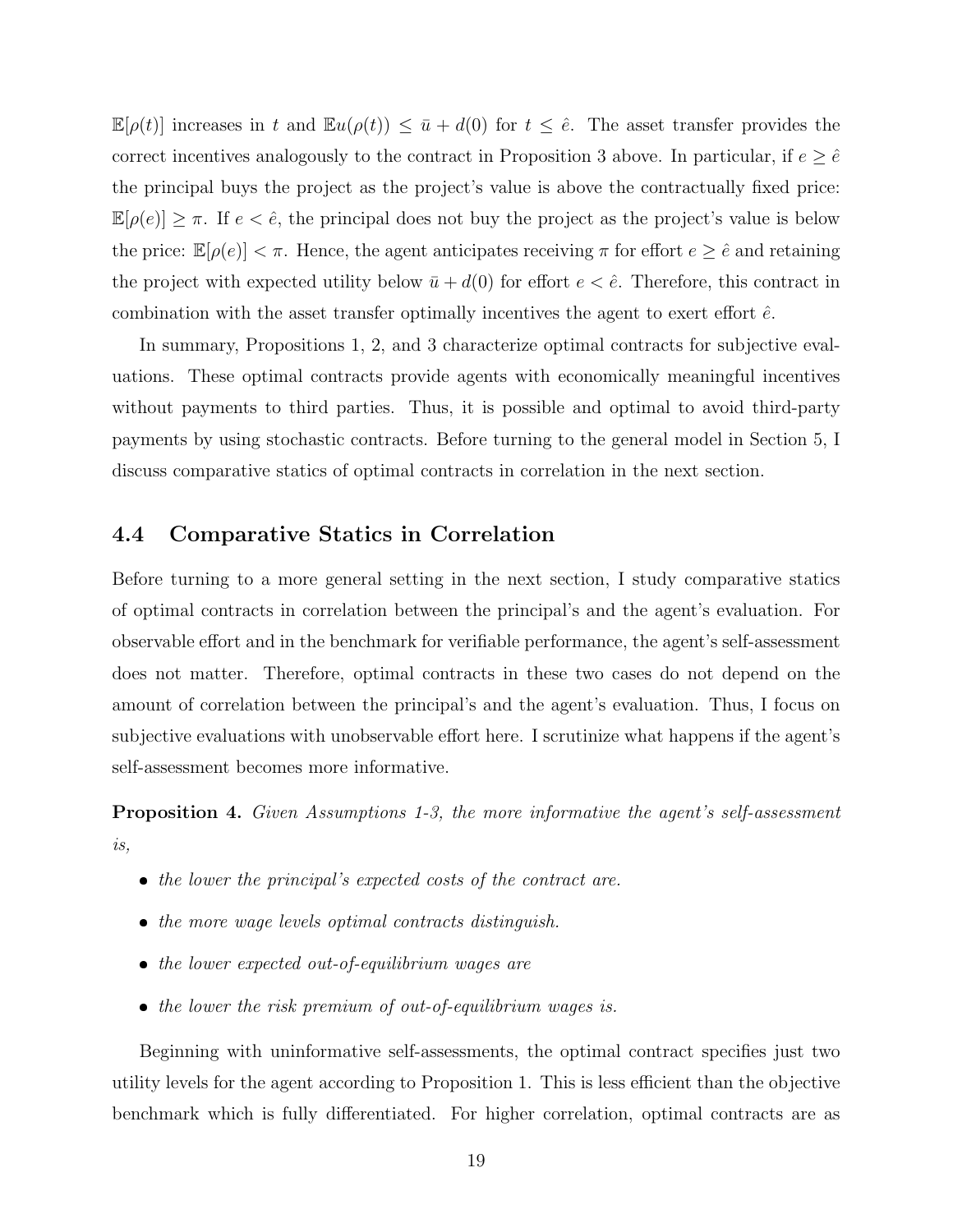efficient as the second-best benchmark according to Proposition 2. Therefore, the principal's expected costs of the contract decrease in correlation. Positive correlation between the principal's and the agent's evaluation allows the agent to cross-check the principal's reported evaluation. Therefore, optimal contracts can avoid any frictions arising from the subjectivity of the evaluations. Thus, incentivizing the agent to exert effort becomes cheaper for the principal. Remember that one interpretation of the correlation  $p$  is how much the agent is able and willing to understand the principal's objectives. It seems plausible that the principal can sometimes increase the informativeness of the agent's self-assessment by informing and educating agents about her objectives. Thus, we can interpret this result as an incentive for the principal to inform and educate agents about her objectives.

Next, going from a contract  $(p = 0)$  with two different utility levels for the agent to a contract  $(p > 0)$  that is fully differentiated and has a different wage for each evaluations means that optimal contracts distinguish more wage levels the higher the correlation. With uninformative self-assessments, the agent cannot cross-check the principal's reported evaluation and, thus, the expected wage payments for the principal have to be constant for all evaluations. Optimal contracts pay a lower wage in terms of the agent's certainty equivalent only for the worst reported evaluation. With informative self-assessments, equilibrium wages are the same for the principal and the agent. Therefore, the basic trade-off of moral hazard between insurance and incentives ensures that optimally each evaluation has its own wage level. Thus, the number of different wage levels increases from two to  $n$  (full differentiation).

Focusing on informative self-assessments, Proposition 2 immediately shows that expected out-of-equilibrium wages and the riskiness of out-of-equilibrium wages are decreasing in the correlation between the principal's and the agent's evaluation. The higher the correlation, the more likely it is that the agent observed the principal's evaluation and, hence, the more likely that any misreporting by the principals triggers out-of-equilibrium payments. Thus, it is possible to reduce expected out-of-equilibrium payments without affecting the incentives of the principal to report the evaluation correctly. Equilibrium wages do not depend on the correlation for informative self-assessments. Thus, observational data can identify the change from no correlation to some correlation but not a further increase in correlation.

A natural follow-up question concerns the generality of my results about stochastic contracts. The next section studies the abstract setting without the additional assumptions and shows that stochastic contracts in general can provide appropriate incentives.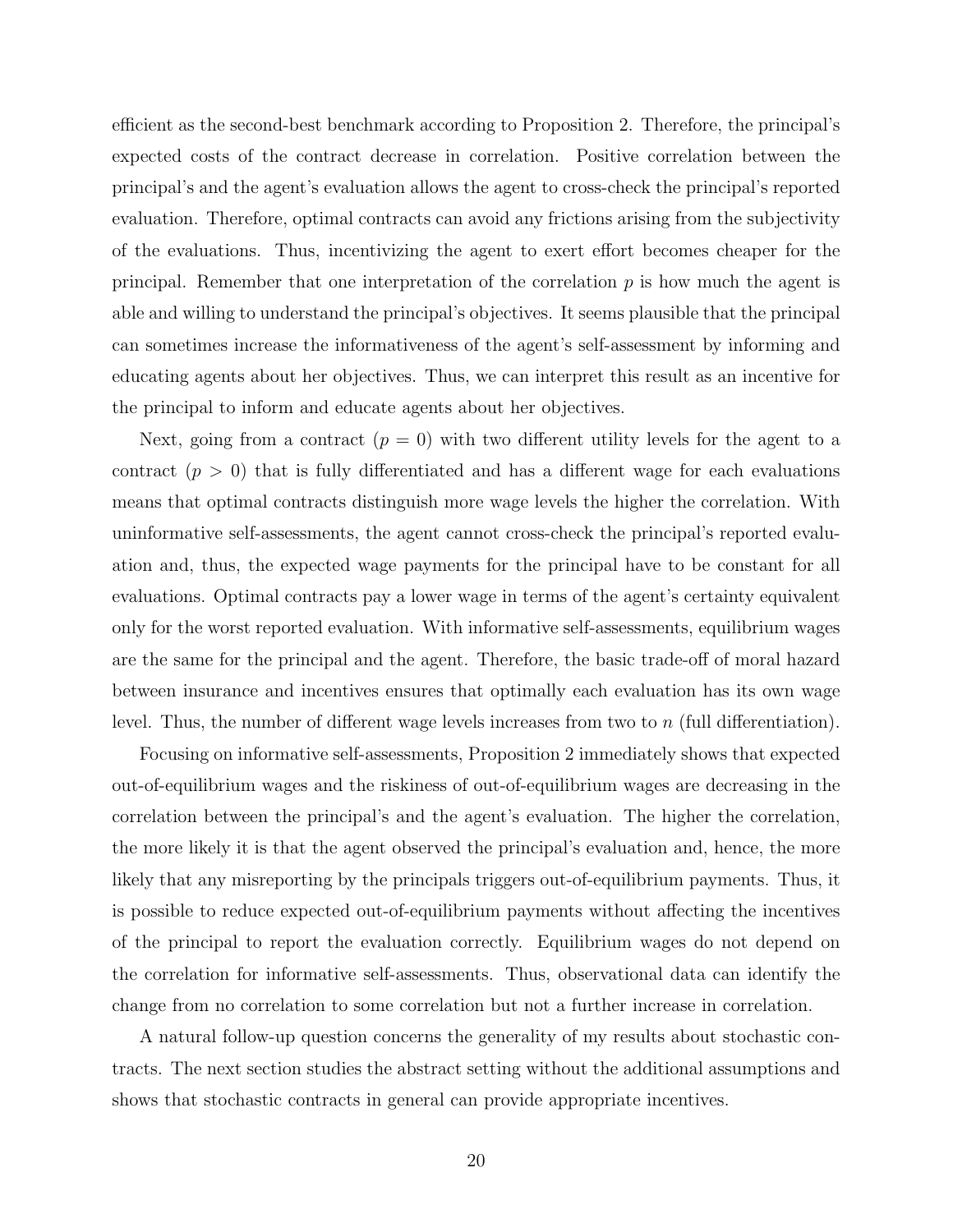# 5 Stochastic Contracts: The General Case

This section considers the general moral-hazard setting with subjective performance evaluations without Assumptions 1-3. This general setting captures many models in the literature as special cases, as discussed above. As shown above in Lemma 1, deterministic contracts require payments to third parties to incentivize the agent to exert any meaningful effort. In contrast, stochastic contracts do not need payments to third parties. Such contracts can incentivize agents at least as well as deterministic contracts with third-party payments.

**Theorem 1.** Suppose that a deterministic contract  $W'$  incentivizes the agent to exert effort e. Then, there is a (stochastic) contract  $W$  (without payments to third parties) that incentivizes the agent to exert effort e. The statement remains correct if renegotiations are impossible.

Intuitively, Theorem 1 constructs a contract  $W$  that uses lotteries as stochastic compensation. The principal's utilities of such a lottery are  $\mathbb{E}(w_{\bar{t}\bar{s}})$  while the agent's utilities are  $\mathbb{E}u(w_{\bar{t}\bar{s}})$ . The principal's and the agent's utilities of a given lottery  $w_{\bar{t}\bar{s}}$  differ because the agent is more risk averse than the principal.<sup>19</sup> This difference in risk preferences guarantees that the principal's certainty equivalent of these wages is higher than the agent's certainty equivalent. Therefore, it is *possible* to impose a penalty on the principal and reduce her utilities while not increasing the agent's utilities. This possibility allows the contract to provide all three incentives that I discuss following Lemma 1: the agent to exert effort; the principal to evaluate the agent appropriately; and the agent to monitor the principal's evaluation.

Formally, the subgame (beginning in period 4) once performance is realized, in which the principal and the agent report their evaluations, is no longer a constant-sum game and the agent's utilities can vary with the principal's reported evaluation. Hence, it is possible to provide all three incentives simultaneously. Consequently, stochastic contracts can provide agents with economically meaningful incentives without payments to third parties. The next corollary establishes that stochastic contracts outperform deterministic contracts with third-party payments because they are more profitable for the principal.

Corollary 1. Optimal stochastic contracts are at least as profitable for the principal as deterministic contracts. The statement remains correct if renegotiations are impossible.

Finally, I provide an example from the literature in which stochastic contracts are strictly more profitable for the principal than deterministic contracts with third-party payments.

 $19I$  refer to utilities here, but strictly speaking it is the certainty equivalences that I am comparing.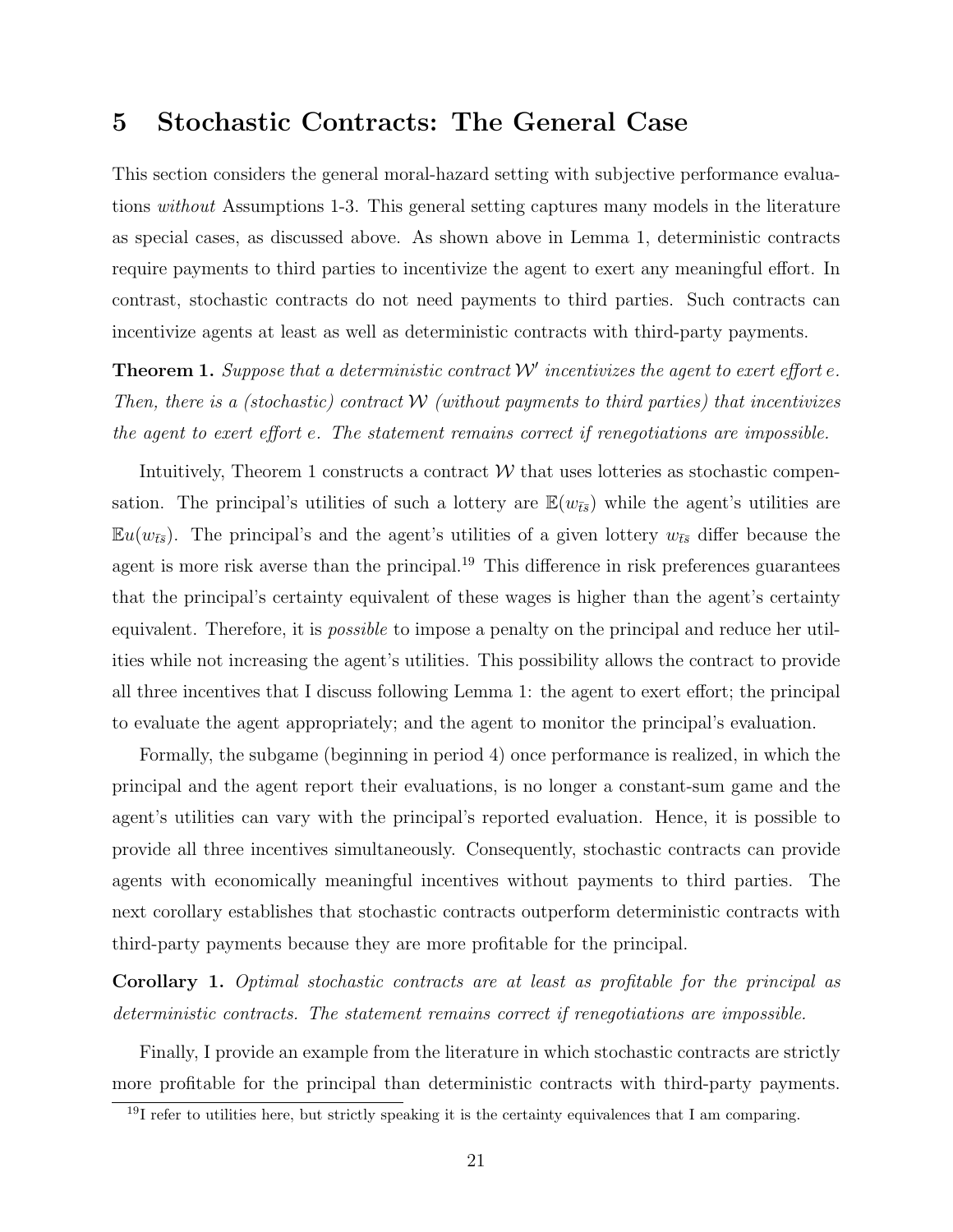For this purpose, consider the setting of MacLeod (2003, Proposition 8) with bounded thirdparty payments. This upper bound might be due to credibility or renegotiation issues. In repeated games, this upper bound could correspond to the continuation value of the relationship. If third-party payments are sufficiently bounded, it is intuitive that stochastic contracts increase efficiency. Yet what happens for higher bounds? Stochastic contracts strictly increase the principal's profits compared with deterministic contracts for any bound if we focus on self-assessments with small  $p > 0$ .

Proposition 5. Suppose that third-party payments are bounded and Assumptions 1-3 are valid. Stochastic contracts strictly increase the principal's profits compared with deterministic contracts for any bounds on third-party payments, sufficiently small  $p > 0$ , and implementable effort e. The statement remains correct if renegotiations are impossible.

Intuitively, for p sufficiently small, most of the time the agent cannot cross-check the principal's evaluation. Hence, the principal anticipates any deviations from truth-telling to be detected with small probabilities. Therefore, only very large third-party payments can incentivize the principal to report her evaluation correctly. Any bound on third-party payments makes this impossible and, thus, the principal has to adjust the deterministic contract making it less efficient than the optimal stochastic contract.

# 6 Conclusion

This paper studies incentive contracts based on subjective evaluations. Many firms use subjective evaluations. Frequently, subjective evaluations are more difficult for the agent to manipulate and more accurate in measuring the principal's objectives than objective performance measures. Classical contracts fail to incentivize employees based on subjective evaluations because they neglect credibility issues. In addition to incentivizing employees to exert effort, contracts must guarantee that supervisors report their evaluations truthfully. Therefore, subjective evaluations require novel contracts.

The literature on these novel contracts has implicitly assumed deterministic contracts. This restriction to deterministic contracts implies that contracts require payments to third parties. Otherwise, it is impossible to provide incentives to the agent. I show that stochastic contracts can optimally incentivize employees without the need for third-party payments.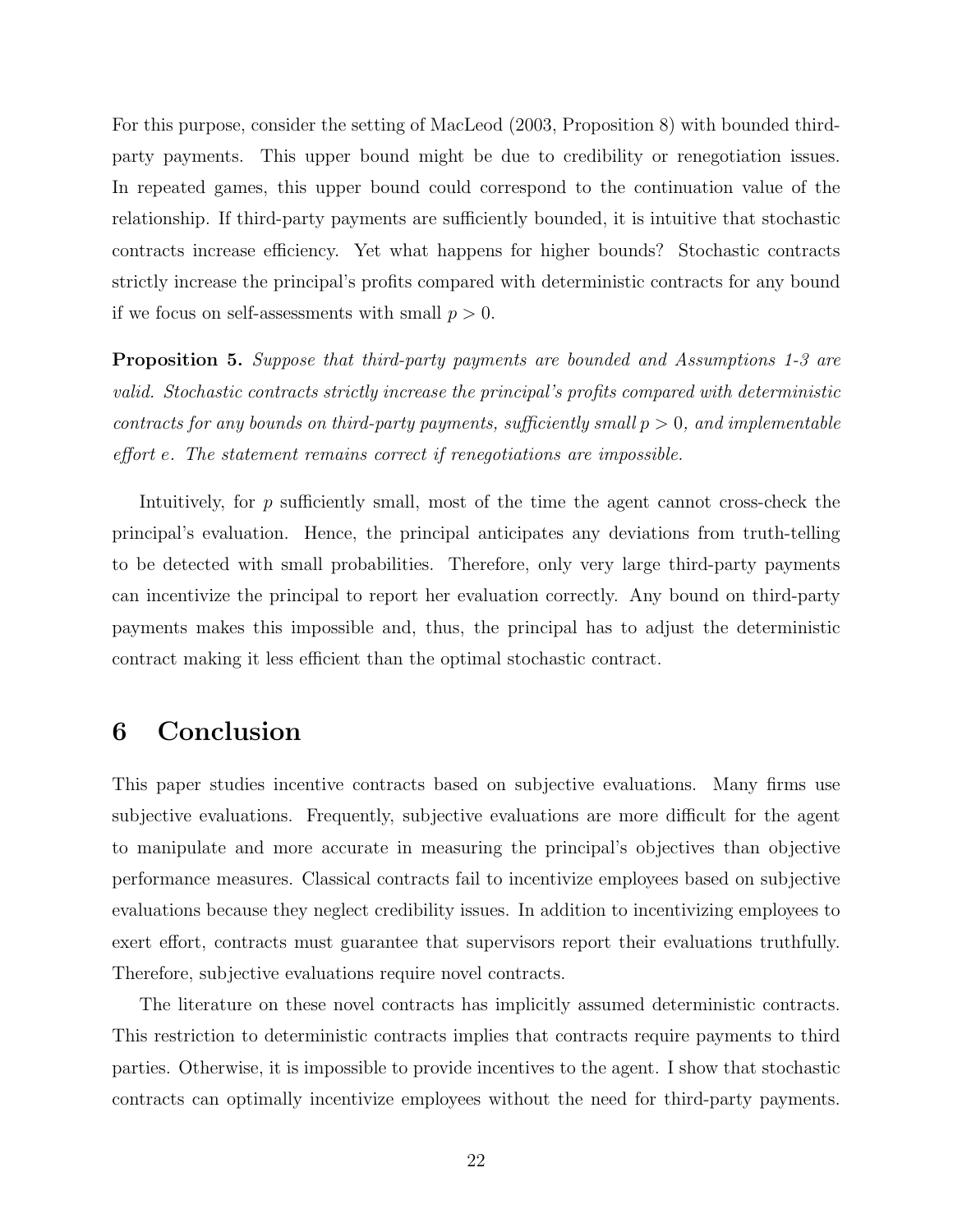Hence, contracts are budget balanced. Stochastic compensation, like stock options or shares, ensures that contracts provide incentives both for truthful reporting of evaluations and at the same time—for the agent to exert effort. This stochastic compensation is costly for the risk-neutral principal but provides less utility for the risk-averse agent. Stochastic contracts can even increase the principal's profits by making deviations from truth-telling unprofitable and, thus, ensuring the credibility of the agent's incentives. In these cases, the principal strictly prefers to use stochastic contracts. An additional major benefit of stochastic contracts is that they are ex-post efficient and, thus, renegotiation proof.

To follow the literature (see the references above), I assume a risk-neutral principal in the paper. Nonetheless, my optimal contracts do not require this assumption. All that is required is that the principal is less risk averse than the agent. This assumption is very common. In addition, there is a strong economic intuition for the principal being less risk averse because she can usually diversify her risks. This is not the case for the agent in most labor contracts because employees find it difficult to diversify or insure their labor income. Thus, the assumption of risk-neutral agents is mainly made in dynamic settings to abstract from the implications of consumption smoothing for optimal contracts.

Optimal contracts in this paper use stochastic compensation. One might wonder how flexible firms are in designing stochastic compensation. Yet, firms are very flexible in designing stock option plans by using, for example, different exercise prices, vesting periods, and conditions. Therefore, companies can construct the required lotteries from stock options. By using exchange-traded options, common financial products are available for this purpose, and no specialized intermediaries are necessary. Alternatively, firms can use restricted stock units (RSUs). As firms can issue restricted stock units themselves, this might be a reason why restricted stock units as a form of compensation recently became popular in the US.

# A Appendix: Proofs

Section 4 assumes a particular structure of correlation between the principal's evaluation and the agent's self-assessment which is common in the literature. Some papers consider a more general correlation but for binary signals only, for example Chan and Zheng (2011, one-period case, Section 5), Bester and Münster  $(2016)$  and the stage game in Maestri  $(2012).^{20}$  The

 $^{20}$ Bester and Münster (2016) and Maestri (2012) consider continuous effort, however.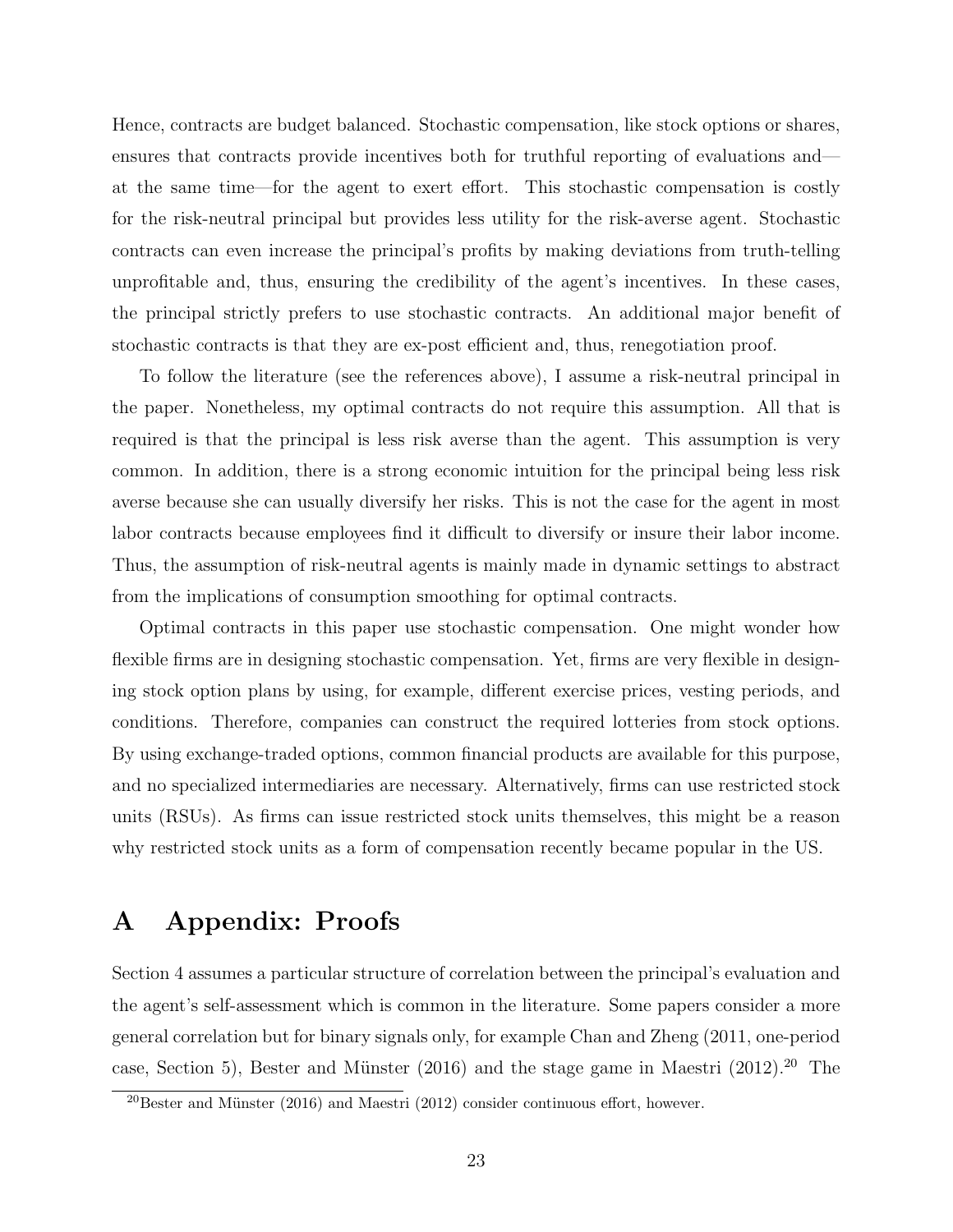next claim shows that even in this setting optimal contracts remain qualitatively unchanged from Proposition 1.

**Claim 1.** Given Assumptions  $1-\overline{3}$ , in the setting of Chan and Zheng (2011, one-period case, Proposition 5), optimal contracts remain qualitatively unchanged compared with my Proposition 1.

**Proof:** In the setting of Chan and Zheng  $(2011, \text{ one-period case}, T = 1, \text{ Section 5}),$ evaluations and self-assessments are  $\mathcal{T} = \mathcal{S} = \{1, 2\}$ . They consider a joint distribution allowing for correlation between both assessments. Effort is binary,  $e \in \{0, 1\}$ , so that Chan and Zheng (2011) focus on incentivizing effort  $e = 1$ . They assume  $c(0) = 0$ ,  $c(1) = c > 0$ , as well as  $\gamma_2(1) > \gamma_2(0)$  and  $\text{Prob}(t = 2|e = 1, s = 2) > \max\{\text{Prob}(t = 2|e = 1, s = 1),\}$ Prob $(t = 2|e = 0, s = 2)$ , Prob $(t = 2|e = 0, s = 1)$ . For the one-period case considered here, without loss of generality assume a discount factor of one. Finally, their Proposition 5 assumes  $\text{Prob}(t = 2|e = 1, s = 1) \geq \gamma_2(0).$ 

Chan and Zheng  $(2011, T = 1,$  Proposition 5) show that an optimal contract implies utilities of

$$
u(\tilde{c}_{22}) = u(\tilde{c}_{21}) = \bar{u} + c + \frac{\gamma_1(1)}{\gamma_1(0) - \gamma_1(1)}c \quad \text{and} \quad u(\tilde{c}_{12}) = u(\tilde{c}_{11}) = \bar{u} + c - \frac{1 - \gamma_1(1)}{\gamma_1(0) - \gamma_1(1)}c.
$$

As  $\gamma_2(1) > \gamma_2(0)$  implies  $\gamma_1(0) > \gamma_1(1)$ , it is easy to see that  $\tilde{c}_{22} > \tilde{c}_{11}$ . Adjusting the values  $\omega^*$  and b in the contract of Proposition 1 accordingly yields the optimal stochastic contract:

$$
w_{ts} = \begin{cases} \tilde{c}_{22} & \text{if } t > 1 \\ \Delta & \text{if } t = 1 \end{cases}
$$

The lottery  $\Delta$  has a mean  $\tilde{c}_{22}$ , a certainty equivalent  $\tilde{c}_{11}$ , and is realized at the end of period 4. Therefore, the alternative correlation does not change optimal contracts qualitatively. For the same reasons as in Proposition 1, the contract is renegotiation proof.  $\Box$ 

**Proof of Lemma 1:** The setting of MacLeod (2003) is a special case of my general setting. Nevertheless, the proof of MacLeod (2003, Proposition 2) carries over and remains valid. Suppose third-party payments are impossible and  $y_{ts} = 0$  for all  $t \in \mathcal{T}$  and all  $s \in \mathcal{S}$ . "After making their subjective evaluations, the principal and agent play a constantsum game when making their reports. From the min-max theorem such a game has a unique value and hence the agent's compensation cannot depend upon [the principal's evaluation] t." (MacLeod, 2003, p. 221)  $\Box$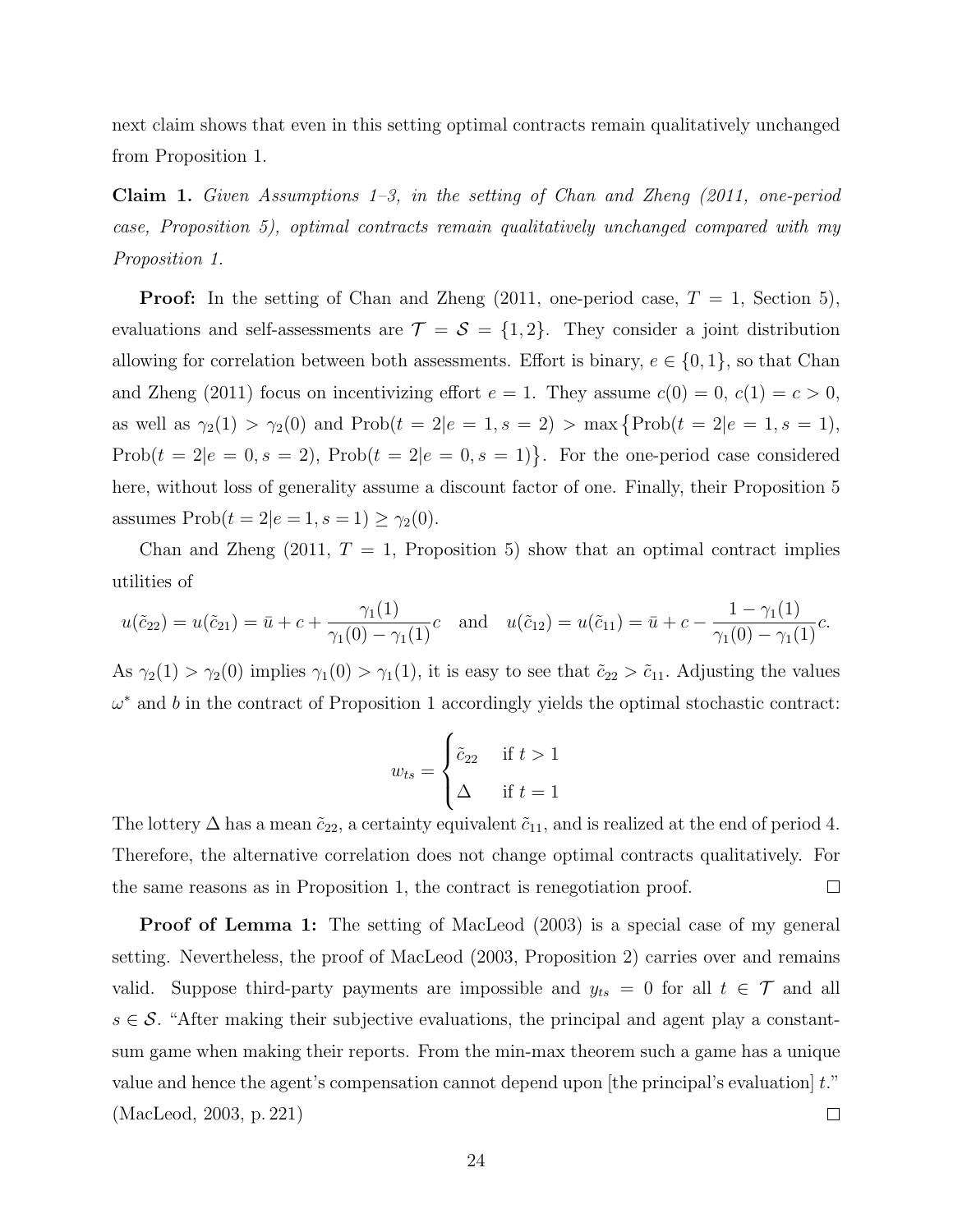**Proof of Lemma 2:** Regarding the agent's incentive compatibility (IC), the first-order approach is valid here because the distribution induced by  $\gamma_t(e)$  is convex. According to Grossman and Hart (1983), Rogerson (1985), and Kirkegaard (2017), the convexity of the distribution function condition (CDFC) together with the convexity of  $d(\cdot)$  and the monotone likelihood ratio property (MLRP) guarantees that the first-order approach is valid. Hence, I can rewrite the agent's incentive compatibility (IC) as

$$
\sum_{t \in \mathcal{T}} \gamma'_t(e) \left( pu(\tilde{c}_{tt}) + (1 - p)u(\tilde{c}_{t0}) \right) = d'(e).
$$

Consider Program A without the constraints  $(TT_P)$  and  $(TT_A)$  for truth-telling. It is straightforward that the solution to this relaxed problem is  $\tilde{w}_{ts} = \tilde{c}_{ts} = \tilde{c}_{t0} = c_t^*$  with a certainty equivalent  $c_t^*$  for all  $t, s \in \mathcal{T}$  if a solution exists. Neglecting the agent's incentive compatibility (IC), the solution to this relaxed problem is  $c_t^* = u^{-1}(\bar{u} + d(e))$  for all  $t \in$  $\mathcal T$  if effort e is implementable. Therefore, the agent's incentive compatibility is binding because the solution to the relaxed problem violates the agent's incentive compatibility. Consequently, the Lagrange multiplier  $\mu_1$  of the agent's incentive compatibility is positive in  $Eq. (1).$ 

Optimization with respect to  $c_t^*$  with the Lagrange multipliers of the participation constraint  $\mu_0$  and the incentive compatibility  $\mu_1$  determines the optimal complete contract as

$$
\gamma_t(e) - \mu_0 u'(c_t^*) \gamma_t(e) - \mu_1 u'(c_t^*) \gamma_t'(e) = 0,
$$
  
\n
$$
\frac{1}{u'(c_t^*)} = \mu_0 + \mu_1 \frac{\gamma_t'(e)}{\gamma_t(e)}
$$
\n(3)

Again, we see that the Lagrange multiplier  $\mu_1$  is positive: If  $\mu_1 = 0$ , then Eq. (3) implies that wages  $c_t^*$  are constant in t, violating the incentive compatibility (IC). Hence,  $\mu_1 > 0$ . The right-hand side of Eq. (3) increases in  $t \in \mathcal{T}$  due to the monotone likelihood ratio property. Therefore, the strict concavity of  $u(\cdot)$  implies that the solution  $c_t^*$  is unique and that  $c_t^*$ increases in  $t \in \mathcal{T}$ . Given that effort e is implementable, this concludes the proof.

I conclude the proof by some remarks on implementability. To implement no effort,  $e = 0$ , set  $c_t^* = u^{-1}(\bar{u} + d(0))$  for all  $t \in \mathcal{T}$ . This wage  $c_t^*$  is well defined if and only if effort  $e = 0$ is implementable. The limit  $\lim_{w\to\infty} u(w) = \infty$  or  $\bar{u}$  sufficiently low ensures that the wage  $c_t^*$  is well defined and, hence, that effort  $e = 0$  is implementable. Positive effort  $e > 0$  is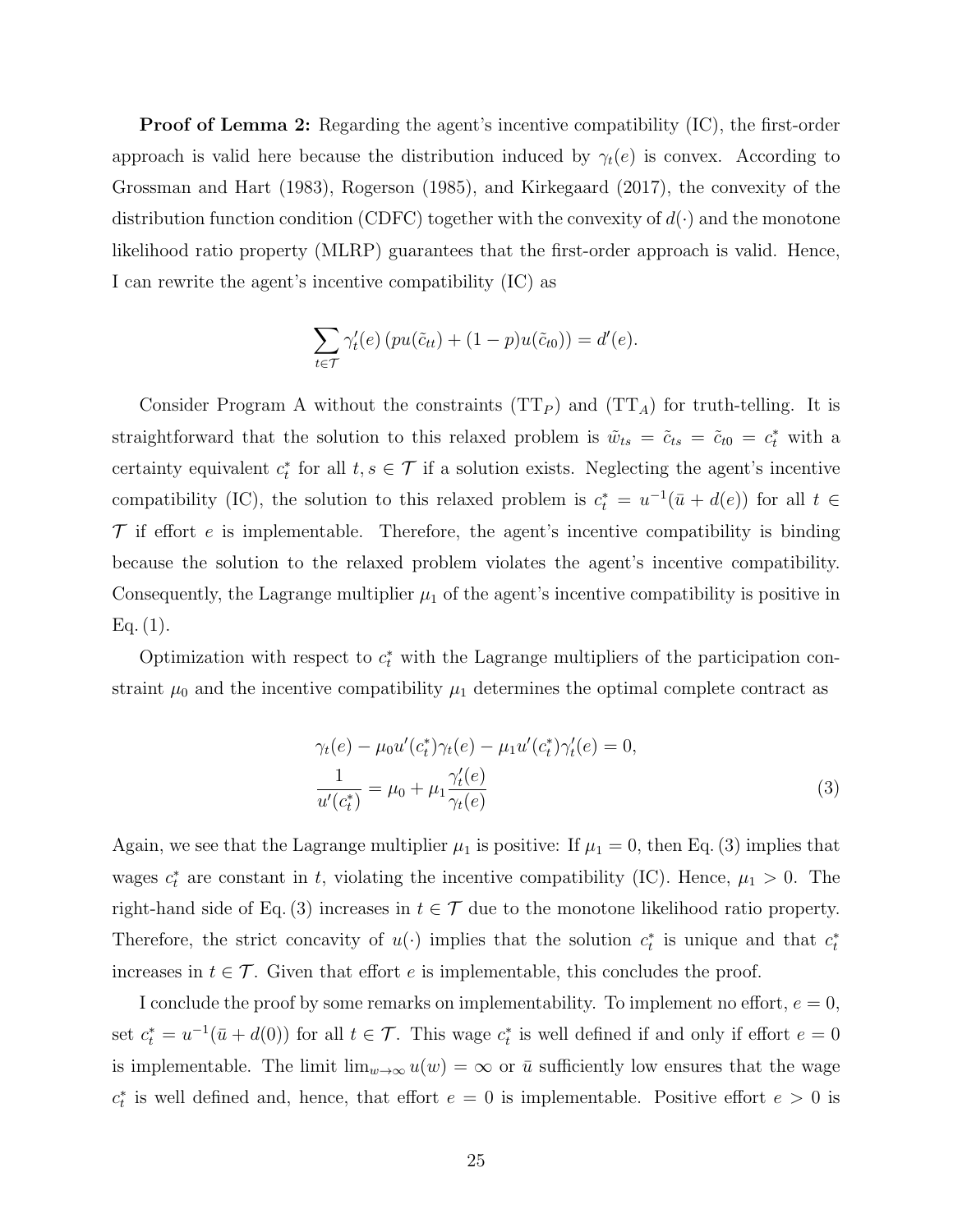implementable for  $\lim_{w\to\infty}u(w) = \infty$  if the constraint set is nonempty (Page, 1987). To implement positive effort,  $e > 0$ , consider the contract

$$
c_t = \begin{cases} c_1 & \text{if } t \in \mathcal{T}_g \\ c_2 & \text{otherwise} \end{cases}
$$

with the set  $\mathcal{T}_g = \{t \in \mathcal{T} | \gamma_t'(e) \geq 0\}$  and  $c_1$  as well as  $c_2$  determined below. The contract satisfies the agent's incentive compatibility (IC) if

$$
d'(e) = \sum_{t \in \mathcal{T}_g} u(c_1) \gamma'_t(e) + \sum_{t \in (\mathcal{T} \setminus \mathcal{T}_g)} u(c_2) \gamma'_t(e) = (u(c_1) - u(c_2)) \sum_{t \in \mathcal{T}_g} \gamma'_t(e) \tag{4}
$$

because  $\sum_{t \in \mathcal{T}} \gamma_t(e) = 1 \Rightarrow \sum_{t \in \mathcal{T}} \gamma_t'(e) = 0$  and, hence,

$$
\sum_{t \in \mathcal{T}_g} \gamma'_t(e) = - \sum_{t \in (\mathcal{T} \setminus \mathcal{T}_g)} \gamma'_t(e).
$$

The assumption  $\lim_{w\to a} u(w) = -\infty$  implies it is always possible to satisfy the incentive compatibility by setting  $c_2$  sufficiently close to a. According to the definition of the set  $\mathcal{T}_g$ and the monotone likelihood ratio property, the sum  $\sum_{t \in \mathcal{T}} \gamma_t'(e)$  in Equation (4) is positive. Therefore, Equation (4) uniquely determines  $u(c_1) - u(c_2)$ . Moreover,  $d' > 0$  implies  $c_1 > c_2$ . The contract satisfies the participation constraint (PC) if

$$
d(e) + \bar{u} = u(c_1) \sum_{t \in \mathcal{T}_g} \gamma_t(e) + u(c_2) \sum_{t \in (\mathcal{T} \setminus \mathcal{T}_g)} \gamma_t(e) = u(c_2) + (u(c_1) - u(c_2)) \sum_{t \in \mathcal{T}_g} \gamma_t(e)
$$

because  $\sum_{t \in \mathcal{T}} \gamma_t(e) = 1$  and, hence,

$$
\sum_{t \in \mathcal{T}_g} \gamma_t(e) = 1 - \sum_{t \in (\mathcal{T} \setminus \mathcal{T}_g)} \gamma_t(e).
$$

Plugging in above solution for  $u(c_1) - u(c_2)$  uniquely determines  $u(c_2)$ . The values for  $u(c_1)$ and  $u(c_2)$  are feasible if  $\lim_{w\to\infty}u(w)=\infty$ . Therefore, the constraint set is nonempty. Above contract also proves that the costs of an optimal contract are lower than  $\max\{c_1, c_2\} < \infty$ for implementable effort e.

By the standard arguments, it is not optimal to use third-party payments or stochastic compensation. Hence, the contract is renegotiation proof.  $\Box$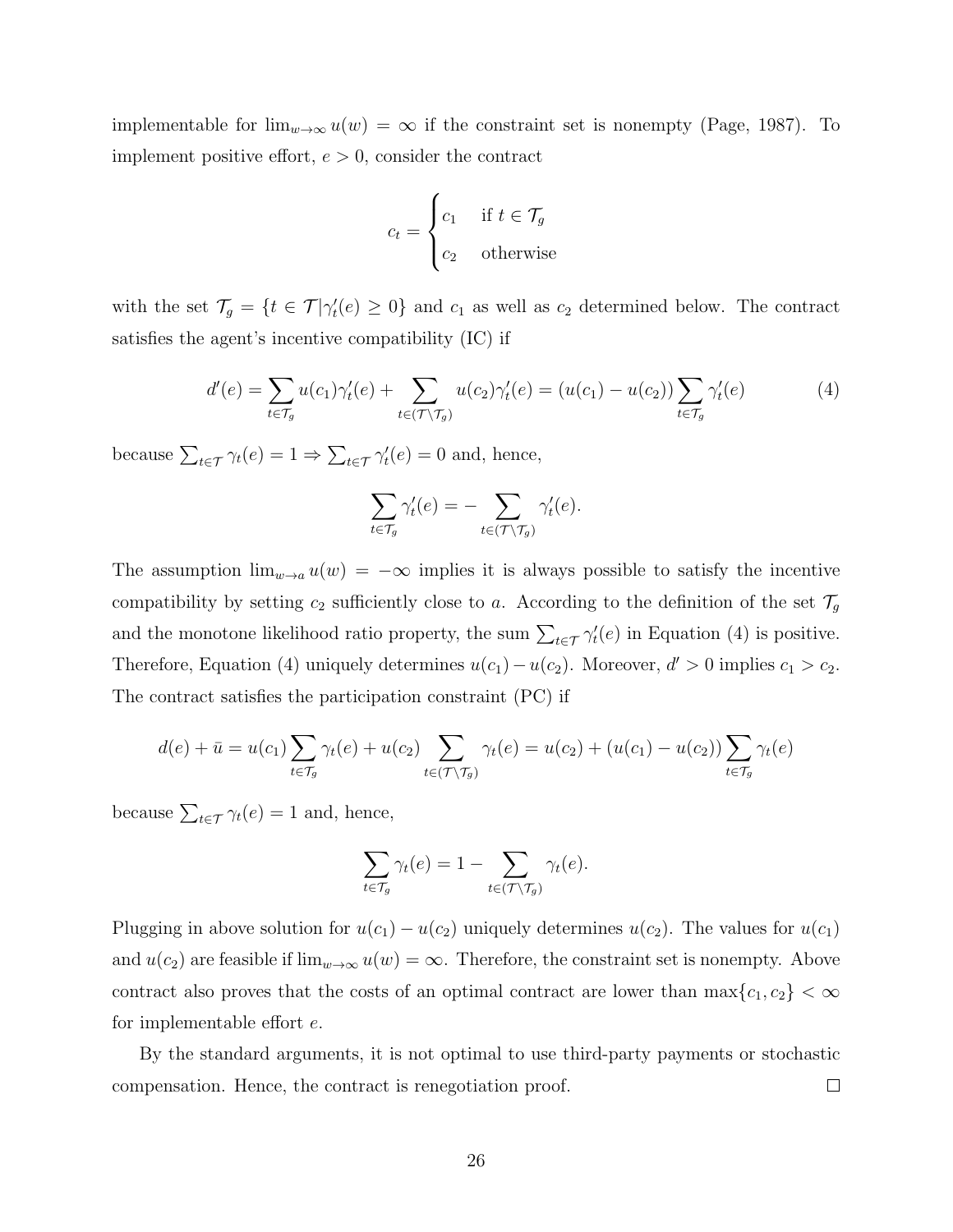Proof of Proposition 1: With uninformative self-assessments, the principal's truthtelling constraint (TT<sub>P</sub>) implies  $\tilde{w}_{t0} = \tilde{w}_{\bar{t}0}$  for all  $t, \bar{t} \in \mathcal{T}$ . Expected wages must be constant in the principal's message because the contract cannot detect any deviations from truthtelling by the principal. Thus, define  $\omega = \tilde{w}_{t0}$  for a  $t \in \mathcal{T}$ . In addition, the agent's truthtelling constraint  $(TT_A)$  implies

$$
\sum_{t \in \mathcal{T}} u(\tilde{c}_{t0}) \gamma_t(e) \ge \sum_{t \in \mathcal{T}} u(\tilde{c}_{t\bar{s}}) \gamma_t(e)
$$

for all  $\bar{s} \in \mathcal{T}$ . As the values  $\tilde{c}_{ts}$  for all  $t, s \in \mathcal{T}$  matter only off the equilibrium path, without loss of generality, we can set  $\tilde{c}_{ts} = \tilde{c}_{t0}$  for all  $t, s \in \mathcal{T}$  to satisfy the agent's truth-telling constraint  $(TT_A)$ . Adjusting Program A accordingly yields Program B:

$$
\min_{\omega,\tilde{c}_{t0}}\omega\tag{B}
$$

subject to 
$$
\sum_{t \in \mathcal{T}} u(\tilde{c}_{t0}) \gamma_t(e) - d(e) \ge \bar{u}, \tag{PC}
$$

$$
\sum_{t \in \mathcal{T}} \gamma'_t(e) u(\tilde{c}_{t0}) = d'(e) \tag{IC}
$$

$$
\omega \geq \tilde{c}_{t0} \qquad \qquad \forall t \in \mathcal{T}.\tag{5}
$$

The next steps calculate the optimal  $\omega$  and  $\tilde{c}_{t0}$ . Define  $\nu_0$ ,  $\nu_1$  and  $\beta_t$  to be the Lagrange multipliers of the participation constraint (PC), incentive compatibility (IC) and constraint (5) in Program B, respectively. If  $\tilde{c}_{t0} = \omega$  for all  $t \in \mathcal{T}$ , the contract violates the agent's incentive compatibility (IC). Therefore there is an evaluation  $t^* \in \mathcal{T}$  with stochastic payments, i.e.,  $\omega > \tilde{c}_{t*0}$ . Then the complementary slackness condition yields  $\beta_{t*} = 0$ . Optimization of the Lagrangian with respect to  $\tilde{c}_{t*0}$  results in

$$
-\nu_0 u'(\tilde{c}_{t^*0})\gamma_{t^*}(e) - \nu_1 u'(\tilde{c}_{t^*0})\gamma'_{t^*}(e) = 0.
$$

Hence,

$$
\nu_0 + \nu_1 \frac{\gamma_{t^*}'(e)}{\gamma_{t^*}(e)} = 0. \tag{6}
$$

The monotone likelihood ratio property ensures that  $\frac{\gamma'_t(e)}{\gamma_t(e)}$  $\frac{\gamma_t(e)}{\gamma_t(e)}$  strictly increases in  $t \in \mathcal{T}$ . In addition,  $\nu_1$  must be positive because the solution to Program B without the agent's incentive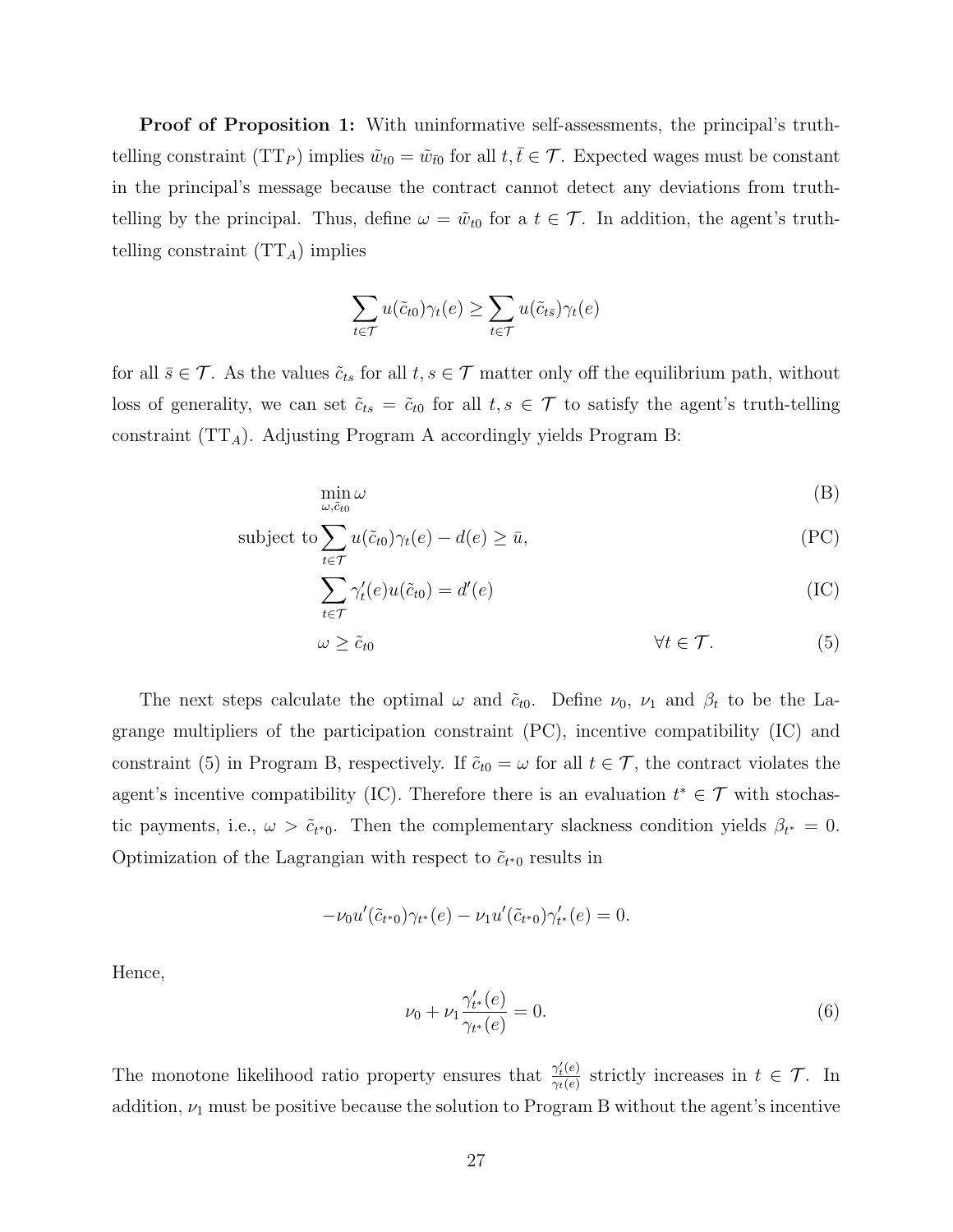compatibility (IC) is  $\omega = \tilde{c}_{t0} = u^{-1}(\bar{u} + d(e))$  for all  $t \in \mathcal{T}$  and this solution violates constraint (IC). Therefore, equation (6) can hold for at most one  $t^* \in \mathcal{T}$ . Hence,  $\tilde{c}_{t0} = \omega$  and  $\beta_t \geq 0$ for all  $t \in \mathcal{T} \setminus \{t^*\}.$ 

Assume to the contrary  $t^* \neq 1$ . This assumption implies  $t^* > 1$ . Optimization of the Lagrangian with respect to  $\tilde{c}_{10}$  results in  $-\nu_0 u'(\tilde{c}_{10})\gamma_1(e) - \nu_1 u'(\tilde{c}_{10})\gamma'_1(e) + \beta_1 = 0$ . Hence,

$$
\nu_0 + \nu_1 \frac{\gamma'_1(e)}{\gamma_1(e)} = \frac{1}{u'(\tilde{c}_{10})} \frac{\beta_1}{\gamma_1(e)}.
$$

Equation (6),  $\nu_1 > 0$ ,  $t^* > 1$  and the monotone likelihood ratio property imply that the left-hand side of the last equation is negative. The right-hand side is non-negative because constraint (5) is binding for  $t = 1$  and  $\beta_1 \geq 0$ . This contradiction proves that  $t^* = 1$ .

Plugging these results into the participation constraint (PC) and the incentive compatibility (IC) yields:

$$
u(\omega^*)(1 - \gamma_1(e)) + u(\tilde{c}_{10}^*)\gamma_1(e) - d(e) = \bar{u},
$$
  

$$
(u(\tilde{c}_{10}^*) - u(\omega^*))\gamma_1'(e) = d'(e),
$$

because  $1 = \sum_{t \in \mathcal{T}} \gamma_t(e) \Rightarrow 0 = \sum_{t \in \mathcal{T}} \gamma_t'(e) = \gamma_1'(e) + \sum_{t \in \mathcal{T} \setminus \{1\}} \gamma_t'(e)$ . Solving the first equation for  $u(\tilde{c}_{10}^*)$  gives  $u(\tilde{c}_{10}^*) = [\bar{u} + d(e) - u(\omega^*)(1 - \gamma_1(e))] / \gamma_1(e)$ . Inserting this value for  $u(\tilde{c}_{10}^*)$ into the second equation yields  $(\bar{u} + d(e) - u(\omega^*)) \gamma'_1(e) = \gamma_1(e)d'(e)$  and finally results in

$$
u(\omega^*) = \bar{u} + d(e) - \frac{\gamma_1(e)}{\gamma_1'(e)}d'(e) \quad \text{and} \quad u(\tilde{c}_{10}^*) = \bar{u} + d(e) + \frac{1 - \gamma_1(e)}{\gamma_1'(e)}d'(e).
$$

These values of  $\omega^*$  and  $\tilde{c}_{10}^*$  allow to characterize the optimal contract. For this purpose, define  $b = \tilde{c}_{10}^*$  and consider a lottery  $\Delta \in \mathcal{L}$  with a certainty equivalent b, i.e.,  $\mathbb{E}u(\Delta) = u(b)$ , and  $\mathbb{E}(\Delta) = \omega^*$  that is realized at the end of period 4. Strict concavity of u and the assumption lim<sub>w→a</sub>  $u(w) = -\infty$  ensure existence of such a lottery  $\Delta$ . Now consider the contract stated in Proposition 1. The contract implements  $\tilde{c}_{ts} = \tilde{w}_{ts} = \omega^*$  for all  $t > 1$  and all  $s \in S$  as well as  $\tilde{c}_{1s} = b = \tilde{c}_{10}^*$  for all  $s \in \mathcal{S}$ . Hence, the contract in Proposition 1 implies  $\omega = \omega^*$  and

$$
u(\tilde{c}_{t0}) = \begin{cases} u(\omega^*) & \text{if } t > 1\\ u(b) = u(\tilde{c}_{10}^*) & \text{if } t = 1. \end{cases}
$$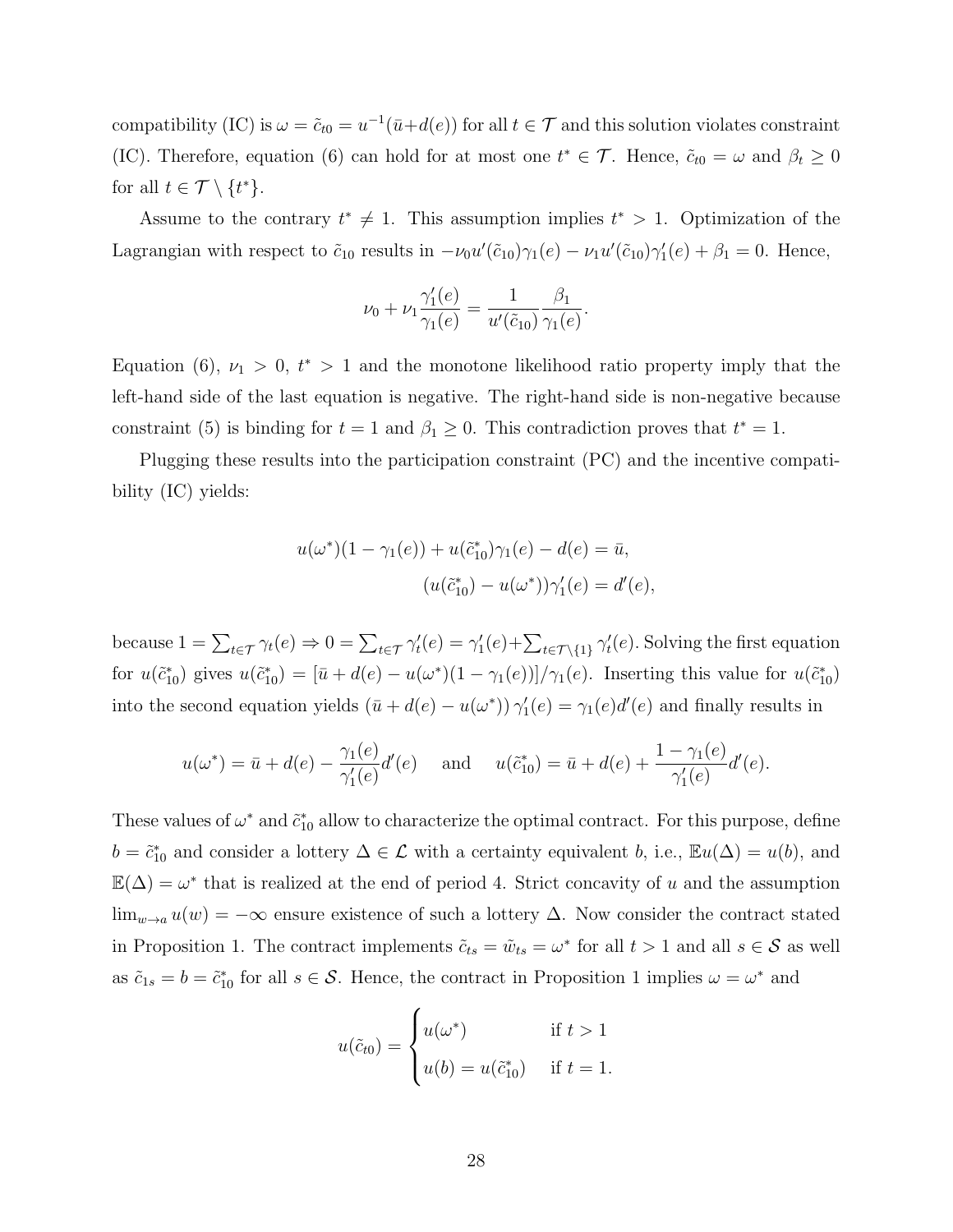The definition of  $\tilde{c}_{t0}^*$  ensures that the contract satisfies the agent's participation constraint (PC) and his incentive compatibility (IC). The agent's truth-telling constraint  $(TT_A)$  is satisfied because his utilities are independent of his message. The principal's truth-telling constraint  $(TT_P)$  is also satisfied because expected wages are independent of her message. The contract also satisfies constraint (RA). Consequently, the contract in Proposition 1 is feasible. The contract is also optimal because  $\omega^*$  and  $\bar{c}_1^*$  are optimal in Program B.

It remains to show that the contract is renegotiation proof and that the contract uses no third-party payments. Any third-party payments  $y_{ts} > 0$  are not renegotiation proof, as the principal could propose to skip the third-party payment  $(\hat{y}_{ts} = 0)$  and pay half of it to the agent  $(\hat{w}_{ts} = w_{ts} + y_{ts}/2)$ . The agent would be happy to accept any such proposal which makes the principal better off. Therefore, third-party payments are not renegotiation proof.

The lottery  $\Delta$  in Proposition 1 is realized at the end of period 4. Denote this realization by  $\mathcal{O}(\Delta)$ . Hence, when renegotiations occur in period 5, renegotiations are a zero-sum game. Any proposal that the agent accepts (i.e., any wage above  $\mathcal{O}(\Delta)$ ) makes the principal worse off. The agent rejects any proposal that makes the principal better off (i.e., any wage below  $\mathcal{O}(\Delta)$ . Hence, the contract is renegotiation proof.  $\Box$ 

**Proof of Proposition 2:** The proof proceeds in two steps. The first step constructs lotteries that satisfy the conditions in the proposition. The second step proves optimality of the contract stated in the proposition.

First, I show how to construct the lotteries  $\Delta_t$ . Consider, for example, a lottery  $\Delta_t \in \mathcal{L}$ that pays  $c_n^*/p + z_t$  and  $c_n^*/p - z_t$  with equal probabilities and that is realized at the end of period 4. This lottery yields an expectation of  $c_n^*/p$ . Choosing  $z_t \in \mathbb{R}$  appropriately ensures  $\mathbb{E}u(\Delta_t) = u(c_t^*)$  because  $c_n^*/p \ge c_n^* \ge c_t^*$  for all  $t \in \mathcal{T}$ . Strict concavity of u and the assumption  $\lim_{w\to a}u(w) = -\infty$  guarantee that there is a unique and bounded  $z_t$  for all  $t \in \mathcal{T}$ . This construction establishes existence of the lotteries  $\Delta_t$ .

Second, consider optimality. On the equilibrium path, the contract in Proposition 2 makes the principal pay a wage of  $c_t^*$  to the agent. Lemma 2 shows that the optimal complete contract  $c_t^*$  satisfies the agent's participation constraint (PC) and incentive compatibility (IC). Hence, the agent accepts the contract in Proposition 2 and exerts effort e. Independently of the agent's message s, his utility is  $u(c_t^*) = \mathbb{E}u(\Delta_t)$ . Therefore, truth-telling is optimal for the agent and his truth-telling constraint  $(TT_A)$  is satisfied. Suppose the agent reports his self-assessment s truthfully. If the principal evaluates the agent correctly, she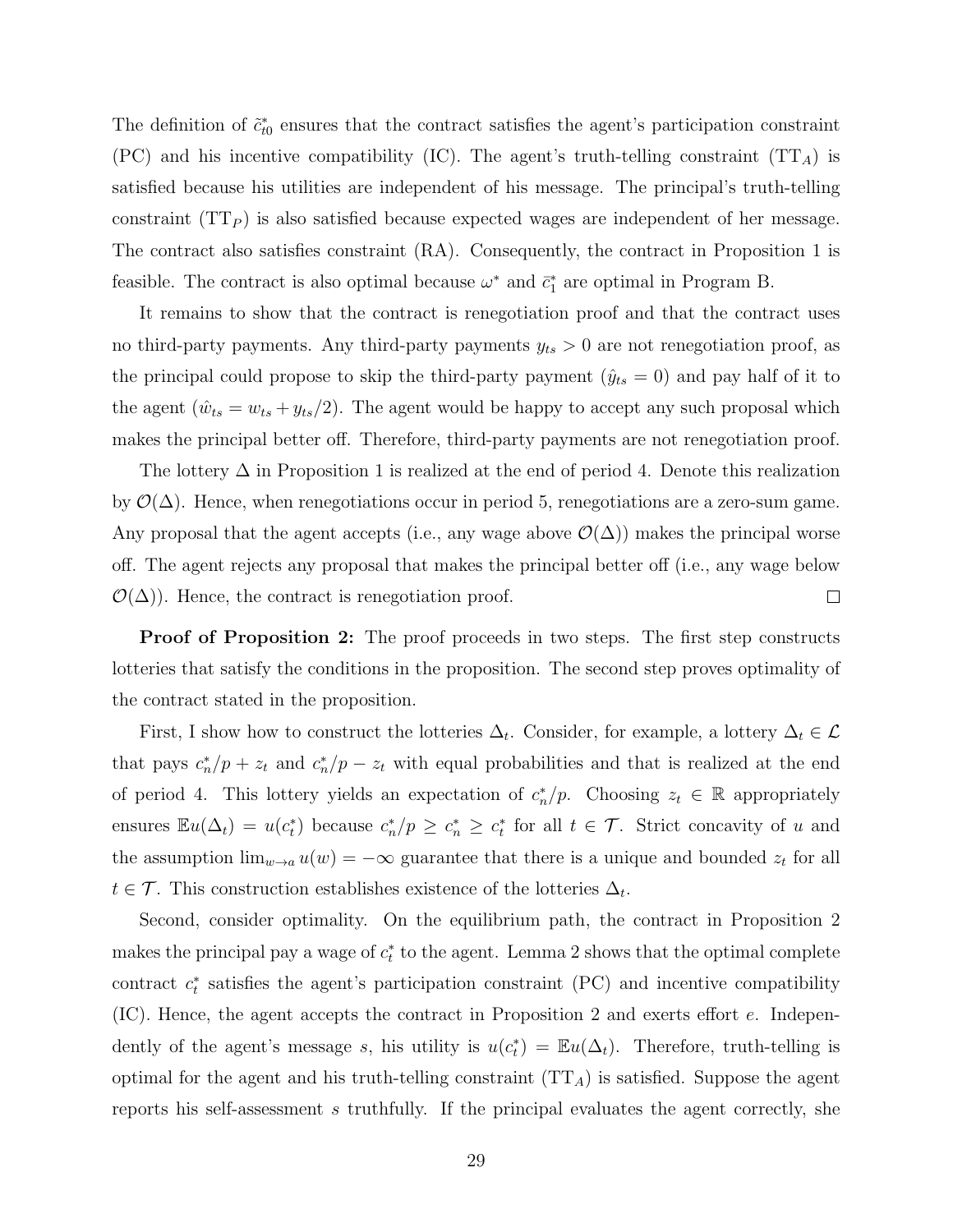pays  $c_t^*$ . If the principal deviates to an evaluation  $\bar{t} \neq t$ , she expects to pay

$$
p\tilde{w}_{\bar{t}t} + (1-p)\tilde{w}_{\bar{t}0} = pc_n^*/p + (1-p)c_{\bar{t}}^* = c_n^* + (1-p)c_{\bar{t}}^* > c_n^* = \max_{r \in \mathcal{T}} c_r^* \ge c_t^*.
$$

Therefore, truth-telling is optimal for the principal and her truth-telling constraint  $(TT_P)$ is satisfied. Constraint (RA) is trivially satisfied.

In summary, the contract implements equilibrium payments of  $c_t^*$ . Remember that the optimal complete contract  $c_t^*$  is a solution to a relaxed problem without the truth-telling constraints ( $TT_P$ ) and ( $TT_A$ ). Consequently, the contract in Proposition 2 optimally incentivizes the agent based on subjective evaluations.

It remains to show that the contract is renegotiation proof and that the contract uses no third-party payments. Any third-party payments  $y_{ts} > 0$  are not renegotiation proof, as the principal could propose to skip the third-party payment  $(\hat{y}_{ts} = 0)$  and pay half of it to the agent  $(\hat{w}_{ts} = w_{ts} + y_{ts}/2)$ . The agent would be happy to accept any such proposal which makes the principal better off. Therefore, third-party payments are not renegotiation proof.

The lotteries  $\Delta_t$  in Proposition 2 are realized at the end of period 4. Denote this realization by  $\mathcal{O}(\Delta_t)$ . Hence, when renegotiations occur in period 5, renegotiations are a zero-sum game. Any proposal that the agent accepts (i.e., any wage above  $\mathcal{O}(\Delta_t)$ ) makes the principal worse off. The agent rejects any proposal that makes the principal better off (i.e., any wage below  $\mathcal{O}(\Delta_t)$ . Hence, the contract is renegotiation proof.  $\Box$ 

**Proof of Proposition 3:** First, construct a lottery  $\Delta \in \mathcal{L}$  with the specified properties. The lottery pays  $u^{-1}(\bar{u} + d(e)) + z$  and  $u^{-1}(\bar{u} + d(e)) - z$  with equal probabilities and is realized at the end of period 4. This lottery yields an expectation of  $u^{-1}(\bar{u}+d(e))$ . Choosing  $z \in \mathbb{R}$  appropriately ensures  $\mathbb{E}u(\Delta) = \bar{u} + d(0)$ . Strict concavity of u and the assumption  $\lim_{w\to a} u(w) = -\infty$  guarantee that there is a unique and bounded z. This construction establishes existence of the lottery  $\Delta$ .

Second, consider incentives. In period 4, the principal's expected payoffs do not depend on her report. Therefore, reporting  $t = e$  is optimal for the principal. If the agent's chooses effort e, her utilities in the contract are  $\bar{u} + d(e) - d(e) = \bar{u}$ . Hence, she accepts the contract and her participation constraint (PC) is satisfied. If the agent chooses any other report or effort, her expected utilities are at most  $\bar{u} + d(0) - d(0) \leq \bar{u}$ . Therefore, the agent optimally chooses effort e and reports  $s = e$ .

The contract implements any effort  $e \in [0, 1)$  at first-best costs. It remains to show that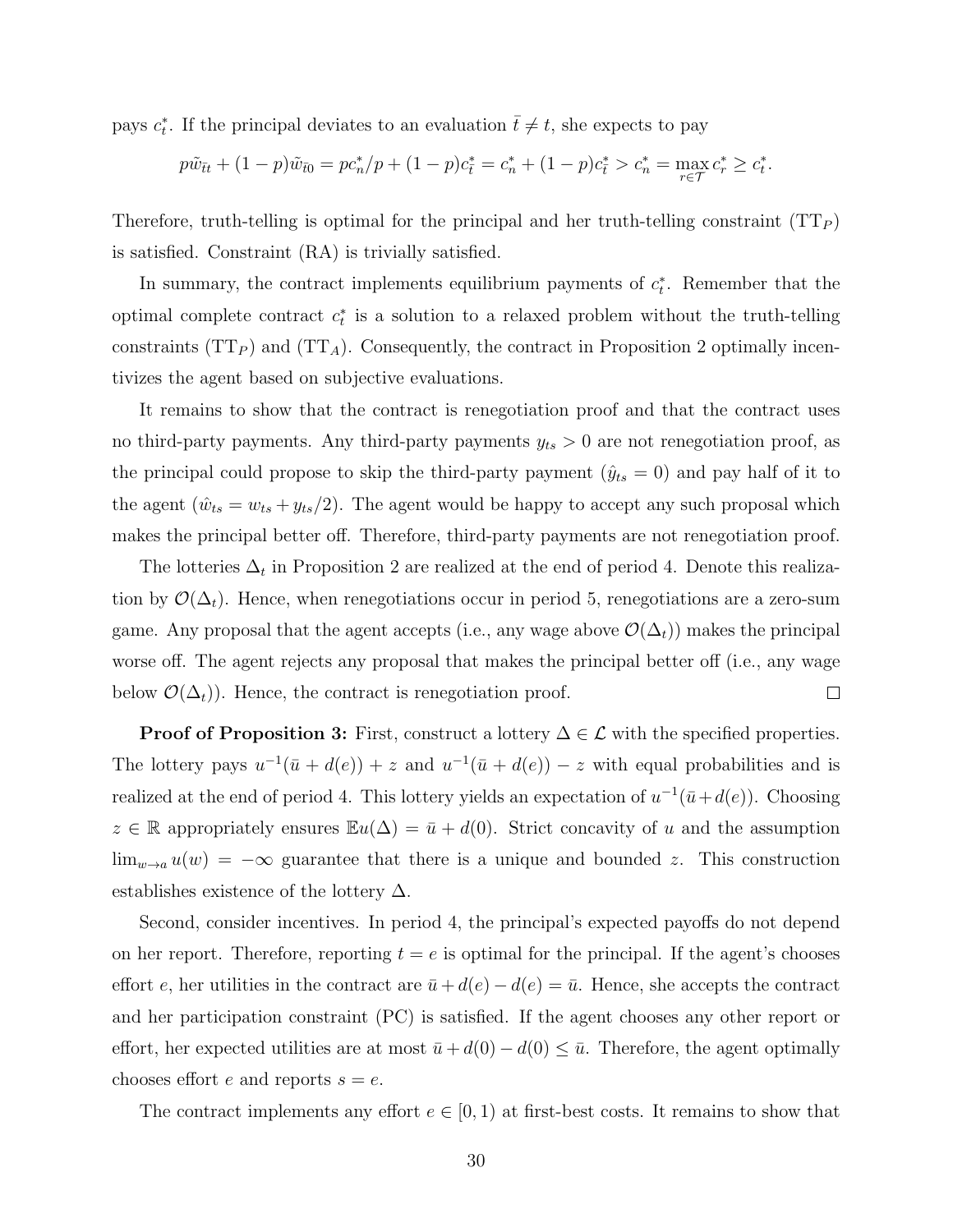the contract is renegotiation proof and that the contract uses no third-party payments. Any third-party payments  $y_{ts} > 0$  are not renegotiation proof, as the principal could propose to skip the third-party payment ( $\hat{y}_{ts} = 0$ ) and pay half of it to the agent ( $\hat{w}_{ts} = w_{ts} + y_{ts}/2$ ). The agent would be happy to accept any such proposal which makes the principal better off. Therefore, third-party payments are not renegotiation proof.

The lottery  $\Delta$  in Proposition 3 is realized at the end of period 4. Denote this realization by  $\mathcal{O}(\Delta)$ . Hence, when renegotiations occur in period 5, renegotiations are a zero-sum game. Any proposal that the agent accepts (i.e., any wage above  $\mathcal{O}(\Delta)$ ) makes the principal worse off. The agent rejects any proposal that makes the principal better off (i.e., any wage below  $\mathcal{O}(\Delta)$ ). Hence, the contract is renegotiation proof.  $\Box$ 

**Proof of Proposition 4:** For uninformative self-assessments, the optimal contract is less efficient than the objective benchmark according to Proposition 1. For higher correlation, optimal contracts are as efficient as the second-best benchmark according to Proposition 2. Therefore, the principal's expected costs of the contract decrease in correlation.

For uninformative self-assessments, the optimal contract has two wage levels according to Proposition 1. For higher correlation, optimal contracts have  $n$  wage levels according to Proposition 2.

According to Proposition 2, expected out-of-equilibrium wages equal  $c_n^*/p$  and, thus, decrease in the correlation  $p$ . In addition, the risk premium of out-of-equilibrium wages equal  $c_n^*/p - c_t^*$  for an evaluation t. This risk premium decreases in the correlation p.  $\Box$ 

**Proof of Theorem 1:** Stochastic contracts allow to replicate the outcomes of any deterministic contract with payments to third parties. The revelation principle ensures that it is without loss of generality to focus on direct mechanisms. In the space of deterministic contracts, hence, it is without loss of generality to consider contracts with  $w'_{ts}$  paid by the principal to the agent and  $y'_{ts}$  paid by the principal to third parties. We can replicate any such contract using a stochastic contract  $W$  without payments to third parties. For this purpose, I study three cases. First, consider  $w'_{ts}$  such that  $U(w'_{ts}, e) > -\infty$ . The new contract has

$$
y_{ts} = 0
$$
 and  $w_{ts} = \begin{cases} w'_{ts} & \text{if } y'_{ts} = 0 \\ \Delta_{ts} & \text{if } y'_{ts} > 0 \end{cases}$ 

with lotteries  $\Delta_{ts} \in \mathcal{L}$  for all  $t \in \mathcal{T}$  and all  $s \in \mathcal{S}$ . The lotteries have a mean  $w'_{ts} + y'_{ts}$ , a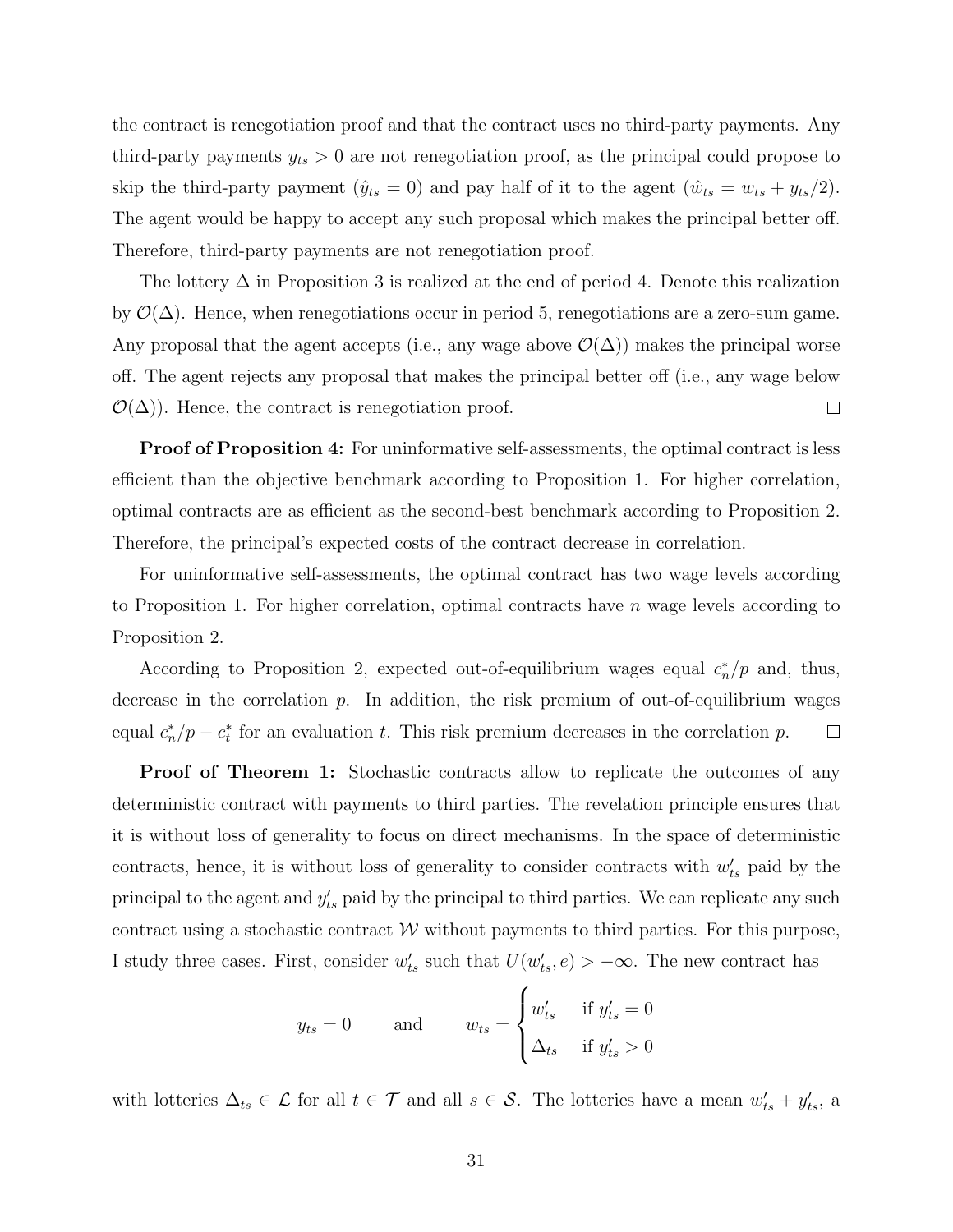risk premium  $y'_{ts}$  for the agent, and are realized at the end of period 4. Thus,  $\mathbb{E}U(w_{ts}, e) =$  $U(w'_{ts}, e)$ . Consider, for example, a lottery  $\Delta_{ts} \in \mathcal{L}$  that pays  $w'_{ts} + y'_{ts} + z_{ts}$  and  $w'_{ts} + y'_{ts} - z_{ts}$ with equal probabilities. This lottery yields an expectation of  $w'_{ts} + y'_{ts}$ . Choosing  $z_{ts} \geq 0$ appropriately ensures

$$
\mathbb{E}U(w_{ts}, e) = \mathbb{E}U(\Delta_{ts}, e) = U(w_{ts}', e)
$$

for all  $t \in \mathcal{T}$  and all  $s \in \mathcal{S}$ . Strict concavity of U in w guarantees that there is a unique and bounded  $z_{ts}$  for all  $t \in \mathcal{T}$  and all  $s \in \mathcal{S}$ : for fixed t and s, I define the function

$$
\mathcal{Z}(z) = U(w'_{ts} + y'_{ts} + z, e)/2 + U(w'_{ts} + y'_{ts} - z, e)/2 - U(w'_{ts}, e).
$$

Obviously,  $\mathcal{Z}(0) = U(w_{ts} + y_{ts}^{\prime}, e) - U(w_{ts}^{\prime}, e) > 0$  as U increases in w. Next, I construct  $\bar{z} > 0$  such that  $\mathcal{Z}(\bar{z}) < 0$ . I denote  $U_w = \partial U / \partial w$ . Notice that for  $z > y'_{ts}$  we have  $\mathcal{Z}(z) =$ 

$$
\frac{1}{2}U(w'_{ts} + y'_{ts} + z, e) + \frac{1}{2}U(w'_{ts} + y'_{ts} - z, e) - U(w'_{ts}, e)
$$
\n
$$
\begin{aligned}\n\text{concavity of } U & \text{in } w \\
& \leq U(w'_{ts} + y'_{ts}, e) + \frac{1}{2}zU_w(w'_{ts} + y'_{ts}, e) \\
& + \frac{1}{2}(U(w'_{ts}, e) - U(w'_{ts} + y'_{ts}, e) + U(w'_{ts} + y'_{ts} - z, e) - U(w'_{ts}, e)) - U(w'_{ts}, e) \\
& \leq U \text{in } w \\
& \leq U(w'_{ts} + y'_{ts}, e) + \frac{1}{2}zU_w(w'_{ts} + y'_{ts}, e) \\
& - \frac{1}{2}y'_{ts}U_w(w'_{ts} + y'_{ts}, e) + \frac{1}{2}(y'_{ts} - z)U_w(w'_{ts}, e) - U(w'_{ts}, e) \\
& = U(w'_{ts} + y'_{ts}, e) - U(w'_{ts}, e) - \frac{1}{2}(y'_{ts} - z)(U_w(w'_{ts} + y'_{ts}, e) - U_w(w'_{ts}, e)) \\
& = U(w'_{ts} + y'_{ts}, e) - U(w'_{ts}, e) + \frac{1}{2}(y'_{ts} - z)(U_w(w'_{ts}, e) - U_w(w'_{ts} + y'_{ts}, e)).\n\end{aligned}
$$

The last line equals zero for

$$
z = \bar{z} = y'_{ts} + 2\frac{U(w'_{ts} + y'_{ts}, e) - U(w'_{ts}, e)}{U_w(w'_{ts}, e) - U_w(w'_{ts} + y'_{ts}, e)}.
$$

The value  $\bar{z} > y'_{ts} > 0$  is positive because  $U(w'_{ts} + y'_{ts}, e) > U(w'_{ts}, e)$  as well as  $U_w(w'_{ts}, e) >$  $U_w(w'_{ts} + y'_{ts}, e)$ . Therefore,  $\mathcal{Z}(\bar{z}) < 0$ . Together,  $\mathcal{Z}(0) > 0$ ,  $\mathcal{Z}(\bar{z}) < 0$ , and the intermediate value theorem guarantee that there is a  $\tilde{z} \in (0, \bar{z})$  such that  $\mathcal{Z}(\tilde{z}) = 0$ . Hence, an appropriate  $z_{ts} \in \mathbb{R}_0^+$  exists for all  $t \in \mathcal{T}$  and all  $s \in \mathcal{S}$ . This construction establishes existence of lotteries  $\Delta_{ts}$ . Unsurprisingly, the lotteries  $\Delta_{ts}$  are not uniquely determined. There are many lotteries  $\Delta_{ts} \in \mathcal{L}$  with the required mean and risk premium.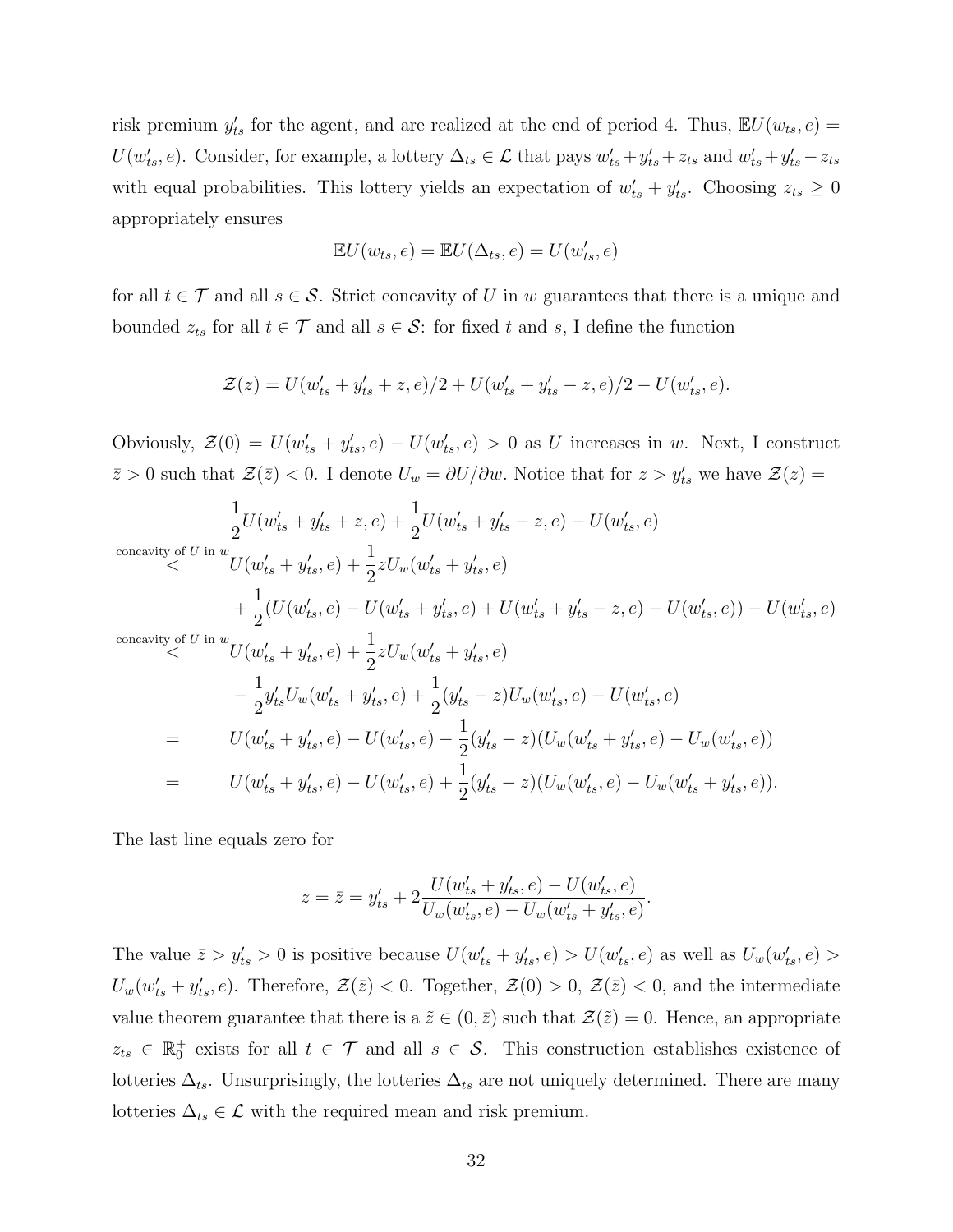The second case considers  $w'_{ts}$  and  $y'_{ts}$  such that  $U(w'_{ts} + y'_{ts}, e) = -\infty$ . Then the new contract has  $y_{ts} = 0$  and  $w_{ts} = w'_{ts} + y'_{ts}$ . The participation constraint ensures that t and s occur only out of equilibrium. Finally, the third case considers  $w'_{ts}$  and  $y'_{ts}$  such that  $U(w'_{ts}, e) = -\infty$  and  $U(w'_{ts} + y'_{ts}, e) > -\infty$ . Then the new contract has  $y_{ts} = 0$  and  $w_{ts} = \Delta_{ts}$ with a lottery  $\Delta_{ts} \in \mathcal{L}$  that has mean  $w'_{ts} + y'_{ts}$  and some probability for  $w'_{ts}$  occurring. Again, the participation constraint ensures that  $t$  and  $s$  occur only out of equilibrium. The second and third case have to be considered for technical reasons, but seem irrelevant in applications.

To sum up, the new contract  $\mathcal W$  provides the same expected utilities for every combination of reports for the agent as the deterministic contract  $W'$  that uses payments to third parties and similarly for the principal. The principal's expected costs in the new contract are

$$
\mathbb{E}(w_{ts}) = \mathbb{E}(w_{ts}' + y_{ts}' + \Delta_{ts}) = w_{ts}' + y_{ts}'
$$

which are the same as in the old contract for all  $t \in \mathcal{T}$  and all  $s \in \mathcal{S}$ . Therefore, the reporting strategies of contract  $\mathcal{W}'$  also form an equilibrium in the reporting subgame in contract  $W$ . Hence, the agent is willing to participate and receives the same incentives as in the deterministic contract  $W'$ . Importantly, there are no payments to third-parties in the new contract W. For the same reasons as in Proposition 1, the contract  $\mathcal W$  is renegotiation proof. Thus, the contract  $W$  can be implemented if renegotiations are possible as well as if renegotiations are impossible. Consequently, the contract  $W$  incentivizes the agent to exert effort e without payments to third parties.  $\Box$ 

**Proof of Corollary 1:** Following the construction in Theorem 1, for every contract  $W'$ with payments to third parties there is a (stochastic) contract  $W$  without such payments that yields the same utilities for the principal and the agent for every combination of reports. Then, it is an equilibrium for the principal to follow her reporting strategy in the previous contract  $W'$  also in the new contract  $W$  and for the agent to follow the same reporting strategy and to choose the same level of effort as in the previous contract  $\mathcal{W}'$ . The expected costs and benefits for the principal are the same in contract  $W$  as in the previous contract  $W'$ . Consequently, optimal stochastic contracts without third-party payments are at least as profitable for the principal as deterministic contracts with third-party payments.  $\Box$ 

**Proof of Proposition 5:** Propositions 1, 2, and 3 are also valid if renegotiations are impossible. These results prove that stochastic contracts can incentivize agents in an optimal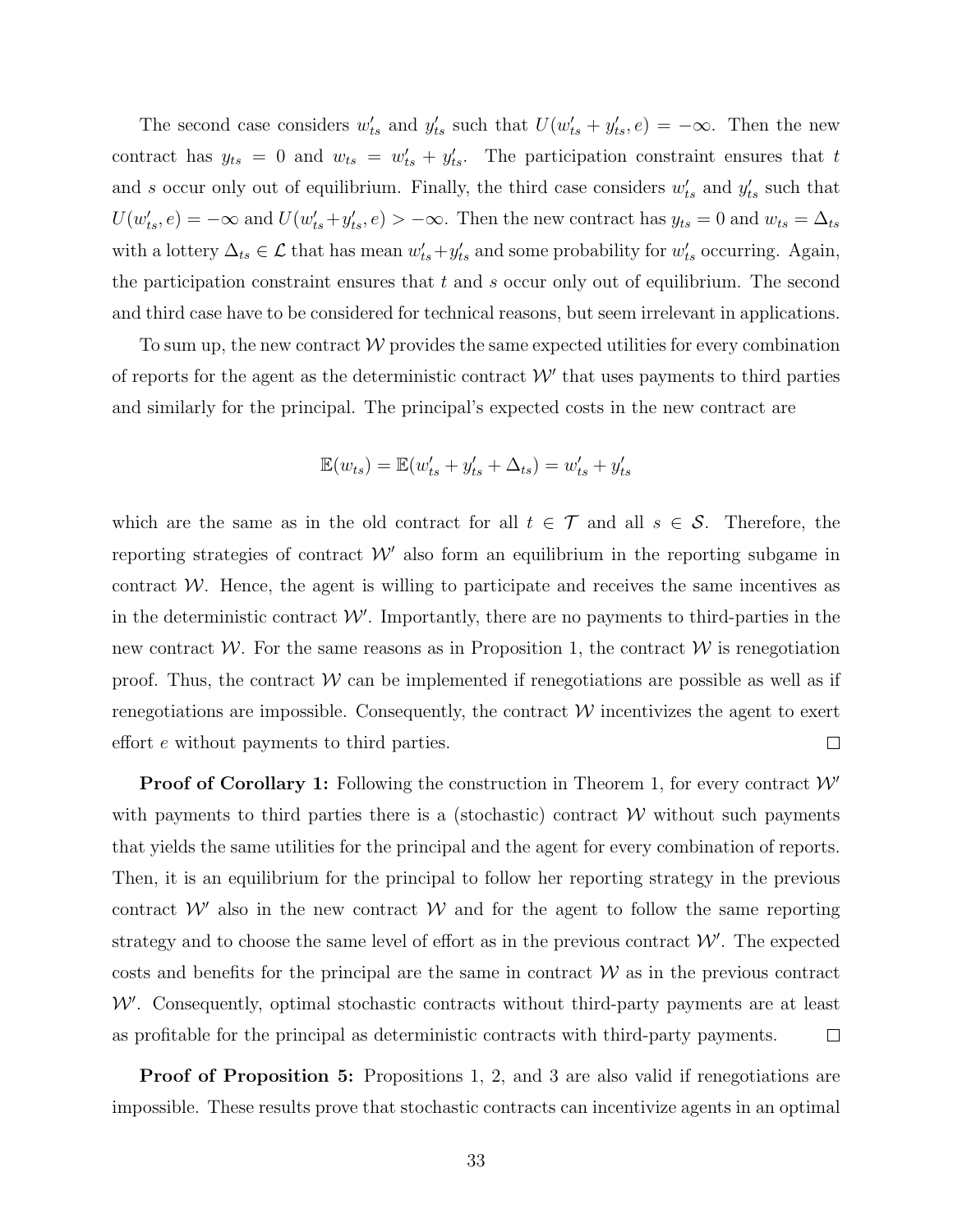way. Proposition 2 shows that stochastic contracts can achieve expected wage costs of  $C<sup>c</sup>(e)$ (as defined following Lemma 2) for any degree of correlation and  $p > 0$ . Now, suppose that contracts are deterministic. To describe optimal contracts in this case, I denote the bound on the third-party payments as S. If  $S < \omega^* - b$ , with the values  $\omega^*$  and b defined in Proposition 1, deterministic contracts cannot implement effort e. If  $(\omega^* - b)/p > S \ge \omega^* - b$ , the optimal deterministic contract is

$$
\tilde{w}_{ts} = \omega^* \quad \text{and} \quad \tilde{c}_{ts} = \begin{cases} b & \text{if } t = 1 \\ \omega^* & \text{otherwise} \end{cases} \tag{7}
$$

To show optimality, I re-interpret the value  $\tilde{w}_{ts}$  as the deterministic wage payment by the principal. Then, the agent earns a wage  $\tilde{c}_{ts}$ , while the amount  $\tilde{w}_{ts} - \tilde{c}_{ts}$  is paid to third parties. Thus, Proposition 1 implies that contract (7) is optimal.

If  $S \geq (\omega^* - b)/p$ , the optimal contract is

$$
\tilde{w}_{ts} \begin{cases}\n= \tilde{c}_{tt} & \text{if } t = s \\
\in [\tilde{c}_{tt}, \tilde{c}_{tt} + S] & \text{if } s = 0 \\
= \tilde{c}_{tt} + S & \text{otherwise.} \n\end{cases}
$$

In addition, there is a  $\bar{t} \in \mathcal{T}$  such that

$$
\tilde{c}_{ts}\begin{cases}=\tilde{c}_{ns'} & \text{if } t > \bar{t} \\ < \tilde{c}_{(t+1)s'} & \text{otherwise}\end{cases}
$$

for all  $t \in \mathcal{T}$  and all  $s, s' \in \mathcal{S}$  according to MacLeod (2003, Proposition 8). Moreover,  $\bar{t} < n-1$  if  $S < (c_n^* - c_1^*)/p$ . If  $S \ge (c_n^* - c_1^*)/p$ , the optimal deterministic contract has  $\bar{t} = n - 1$ ,  $\tilde{w}_{t0} = \tilde{c}_{tt}$  and in equilibrium implements wage payments  $c_t^*$  for the agent at the same costs  $C<sup>c</sup>(e)$  as the optimal complete contract. Therefore, all deterministic contracts are more expensive than  $C<sup>c</sup>(e)$  if  $S < (c_n^* - c_1^*)/p$ . If the correlation p is sufficiently small,  $S < (c_n^* - c_1^*)/p$  for any finite bound S. Consequently, stochastic contracts are strictly more efficient and more profitable for the principal if the alignment  $p$  between the agent's selfassessment and the principal's evaluation is sufficiently small and effort e is implementable with the optimal stochastic contract.  $\Box$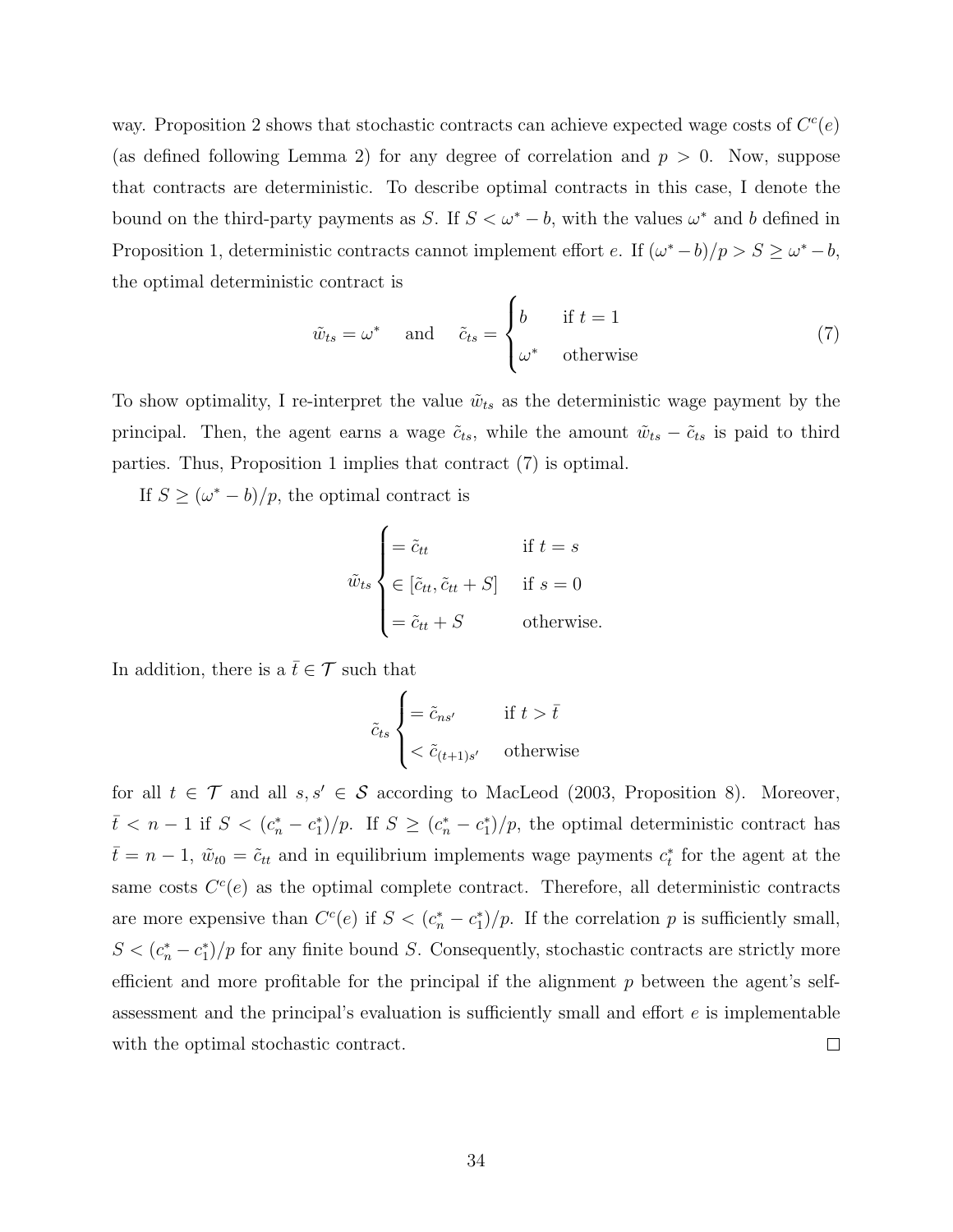# References

- Arnott, R. and Stiglitz, J. E. (1988). Randomization with Asymmetric Information. RAND Journal of Economics, 19(3):344–362.
- Babenko, I. and Sen, R. (2016). Do Nonexecutive Employees Have Valuable Information? Evidence from Employee Stock Purchase Plans. Management Science, 62(7):1878–1898.
- Baker, G., Gibbons, R., and Murphy, K. J. (1994). Subjective Performance Measures in Optimal Incentive Contracts. Quarterly Journal of Economics, 109(4):1125–1156.
- Bennardo, A. and Chiappori, P.-A. (2003). Bertrand and Walras Equilibria under Moral Hazard. Journal of Political Economy, 111(4):785–817.
- Bergman, N. K. and Jenter, D. (2007). Employee sentiment and stock option compensation. Journal of Financial Economics, 84(3):667–712.
- Bester, H. and Dahm, M. (2018). Credence Goods, Costly Diagnosis and Subjective Evaluation. Economic Journal, 128(611):1367–1394.
- Bester, H. and Krähmer, D. (2012). Exit Options in Incomplete Contracts with Asymmetric Information. Journal of Economic Theory, 147(5):1947–1968.
- Bester, H. and Krähmer, D. (2017). The Optimal Allocation of Decision and Exit Rights in Organizations. The RAND Journal of Economics, 48(2):309–334.
- Bester, H. and Münster, J. (2016). Subjective evaluation versus public information. Economic Theory, 61(4):723–753.
- Bull, C. (1987). The existence of self-enforcing implicit contracts. Quarterly Journal of Economics,  $102(1):147-159.$
- Call, A. C., Kedia, S., and Rajgopal, S. (2016). Rank and file employees and the discovery of misreporting: The role of stock options. Journal of Accounting and Economics,  $62(2-3):277-300$ .
- Carmichael, H. L. (1983). The agent-agents problem: Payment by relative output. Journal of Labor Economics, 1(1):50–65.
- Carmichael, H. L. (1989). Self-Enforcing Contracts, Shirking, and Life Cycle Incentives. Journal of Economic Perspectives, 3(4):65–83.
- Chade, H. and De Serio, V. N. V. (2002). Risk aversion, moral hazard, and the principal's loss. Economic Theory, 20(3):637–644.
- Chan, J. and Zheng, B. (2011). Rewarding improvements: optimal dynamic contracts with subjective evaluation. RAND Journal of Economics, 42(4):758–775.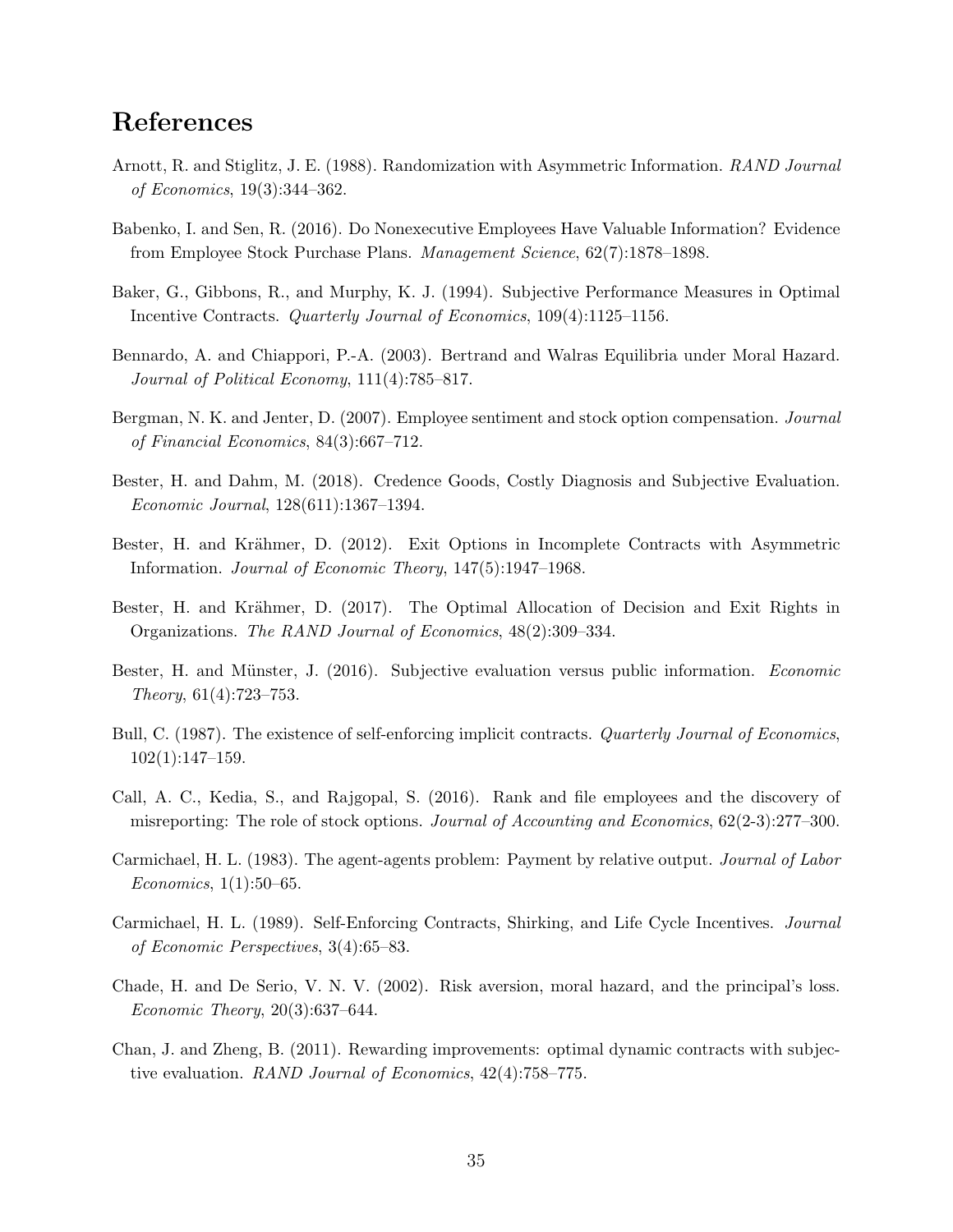- Compte, O. (1998). Communication in Repeated Games with Imperfect Private Monitoring. Econometrica, 66(3):597–626.
- Core, J. E. and Guay, W. R. (2001). Stock option plans for non-executive employees. Journal of Financial Economics, 61(2):253–287.
- Deb, J., Li, J., and Mukherjee, A. (2016). Relational contracts with subjective peer evaluations. RAND Journal of Economics, 47(1):3–28.
- Dessler, G. (2017). *Human resource management*. Pearson Prentice Hall, 15th edition.
- Ederer, F., Holden, R., and Meyer, M. (2018). Gaming and Strategic Opacity in Incentive Provision. The RAND Journal of Economics, 49(4):819–854.
- Fagart, M.-C. and Fluet, C. (2013). The first-order approach when the cost of effort is money. Journal of Mathematical Economics, 49(1):7–16.
- Fuchs, W. (2007). Contracting with Repeated Moral Hazard and Private Evaluations. American Economic Review, 97(4):1432–1448.
- Gauthier, S. and Laroque, G. (2014). On the value of randomization. Journal of Economic Theory, 151:493–507.
- Gibbons, R. (1998). Incentives in organizations. Journal of Economic Perspectives, 12(4):115–132.
- Goldluecke, S. and Kranz, S. (2013). Renegotiation-proof relational contracts. Games and Economic Behavior, 80:157–178.
- Grossman, S. J. and Hart, O. D. (1983). An analysis of the principal-agent problem. Econometrica,  $51(1):7-45.$
- Hart, O. and Moore, J. (1988). Incomplete Contracts and Renegotiation. Econometrica, 56(4):755– 785.
- Hellwig, M. F. (2007). The undesirability of randomized income taxation under decreasing risk aversion. Journal of Public Economics, 91(3-4):791–816.
- Herweg, F., Müller, D., and Weinschenk, P. (2010). Binary payment schemes: Moral Hazard and Loss Aversion. American Economic Review, 100(5):2451–2477.
- Hochberg, Y. V. and Lindsey, L. (2010). Incentives, Targeting, and Firm Performance: An Analysis of Non-executive Stock Options. Review of Financial Studies, 23(11):4148–4186.
- Kandori, M. and Matsushima, H. (1998). Private Observation, Communication and Collusion. Econometrica, 66(3):627–652.
- Kedia, S. and Rajgopal, S. (2009). Neighborhood matters: The impact of location on broad based stock option plans. Journal of Financial Economics, 92(1):109–127.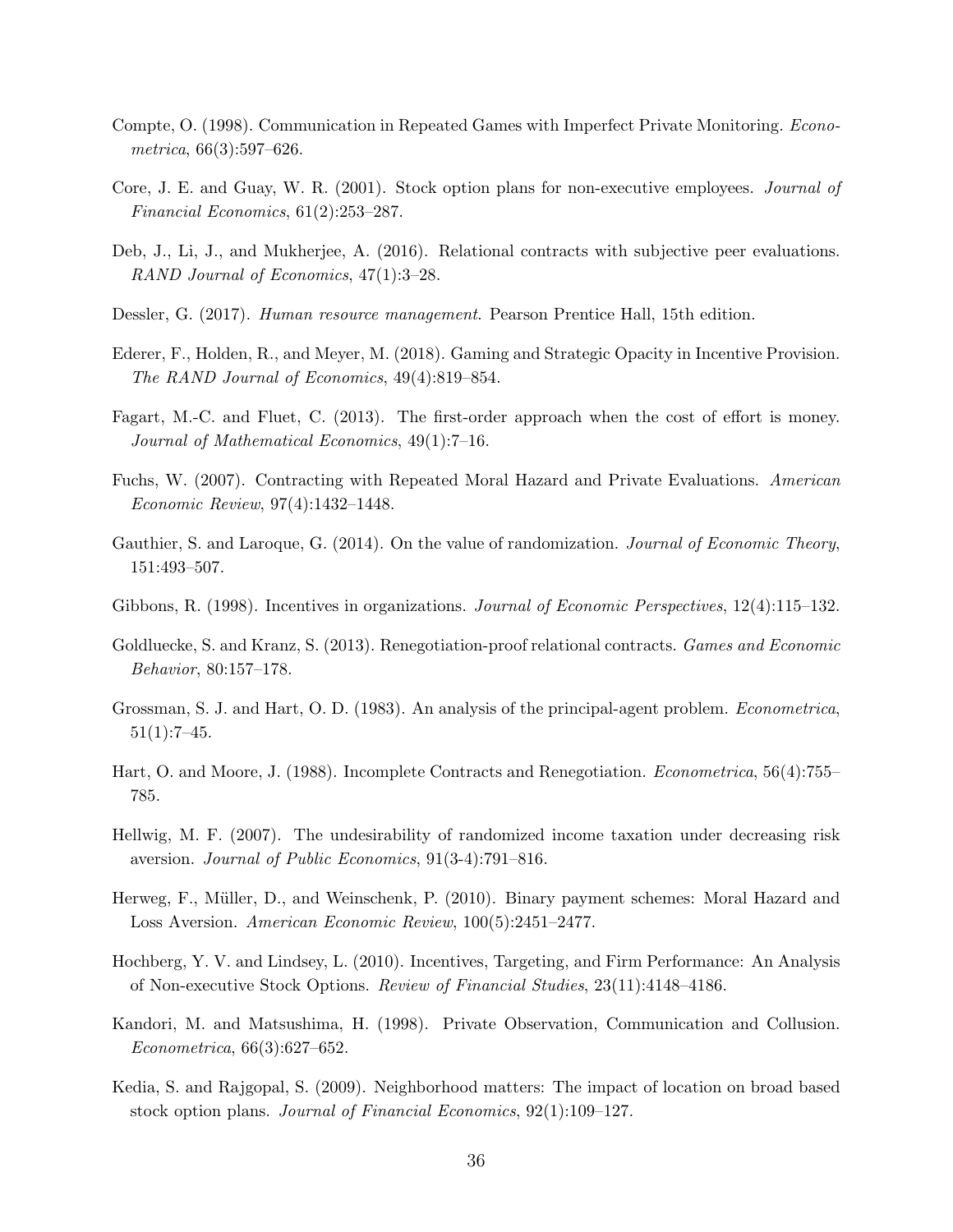- Kim, E. H. and Ouimet, P. (2014). Broad-Based Employee Stock Ownership: Motives and Outcomes. The Journal of Finance, 69(3):1273–1319.
- Kirkegaard, R. (2017). A Unifying Approach to Incentive Compatibility in Moral Hazard Problems. Theoretical Economics, 12(1):25–51.
- Laffont, J.-J. and Tirole, J. (1990). Adverse selection and renegotiation in procurement. The Review of Economic Studies, 57(4):597–625.
- Lang, M. (2019). Communicating Subjective Evaluations. Journal of Economic Theory, 179:163– 199.
- Letina, I., Liu, S., and Netzer, N. (2020). Delegating performance evaluation. *Theoretical Eco*nomics, 15(2):477–509.
- Levin, J. (2003). Relational Incentive Contracts. American Economic Review, 93(3):835–857.
- Li, J. and Matouschek, N. (2013). Managing Conflicts in Relational Contracts. American Economic Review, 103(6):2328–2351.
- MacLeod, W. B. (2003). Optimal Contracting with Subjective Evaluation. American Economic Review, 93(1):216–240.
- MacLeod, W. B. (2007). Reputations, Relationships, and Contract Enforcement. *Journal of Eco*nomic Literature,  $45(3):595-628$ .
- MacLeod, W. B. and Malcomson, J. M. (1989). Implicit Contracts, Incentive Compatibility, and Involuntary Unemployment. Econometrica, 57(2):447–480.
- MacLeod, W. B. and Parent, D. (1999). Job characteristics and the form of compensation. Research in Labor Economics, 18:177–242.
- MacLeod, W. B. and Tan, T. Y. (2016). Opportunism in Principal-Agent Relationships with Subjective Evaluation. NBER Working Paper, 22156.
- Maestri, L. (2012). Bonus Payments versus Efficiency Wages in the Repeated Principal-Agent Model with Subjective Evaluations. American Economic Journal: Microeconomics, 4(3):34–56.
- Malcomson, J. M. (1984). Work Incentives, Hierarchy, and Internal Labor Markets. Journal of Political Economy, 92(3):486–507.
- Malcomson, J. M. (1986). Rank-order contracts for a principal with many agents. The Review of Economic Studies, 53(5):807–817.
- Malcomson, J. M. (2012). Relational Incentive Contracts. In Gibbons, R. and Roberts, J., editors, Handbook of Organizational Economics. Princeton University Press. ch. 25:1014–1065.